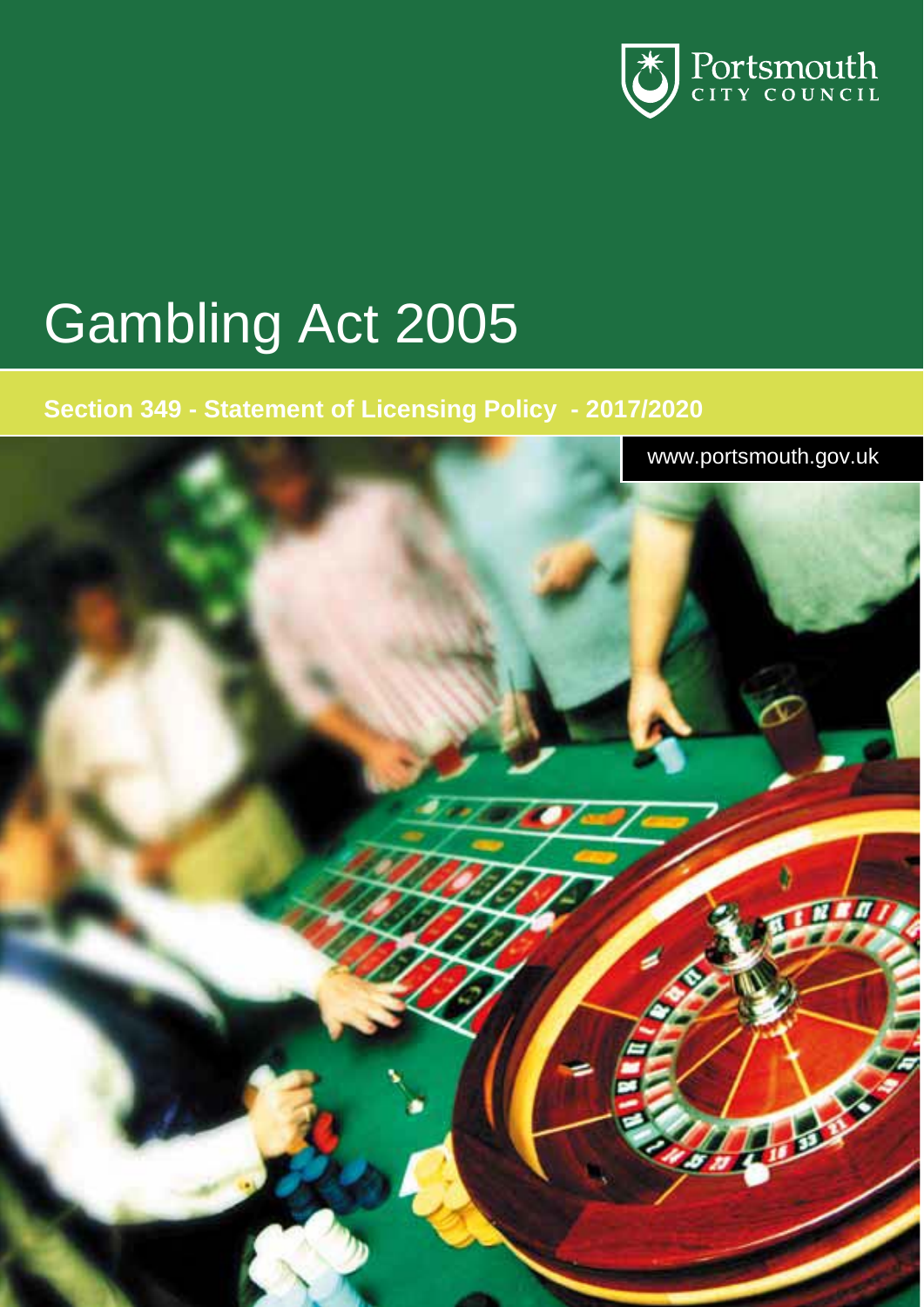### **List of Contents**

|        | <b>Item</b>                                    | Page           |
|--------|------------------------------------------------|----------------|
| Part A |                                                |                |
| 1.0    | Introduction to Statement of Licensing Policy  | 3              |
| 2.0    | Introduction to Portsmouth area                | 4              |
| 3.0    | Licensing objectives                           | 4              |
| 4.0    | Consultation on policy                         | 5              |
| 5.0    | Declaration                                    | 5              |
| 6.0    | Responsible authorities and interested parties | $5 - 7$        |
| 7.0    | Exchange of information                        | $\overline{7}$ |
| 8.0    | Compliance and enforcement                     | $7 - 8$        |
| 9.0    | The Licensing Authority functions              | $8 - 9$        |
| 10.0   | <b>Local Risk Assessments</b>                  | $9 - 10$       |
|        |                                                |                |
|        | <b>Part B - Premises Licences</b>              |                |
| 11.0   | General principles                             | $10 - 16$      |
| 12.0   | Licensing objectives                           | $16 - 18$      |
| 13.0   | Premises licence conditions                    | $18 - 19$      |
| 14.0   | <b>Adult Gaming Centres</b>                    | $19 - 21$      |
| 15.0   | (Licensed) Family Entertainment Centres        | $21 - 22$      |
| 16.0   | Casinos                                        | $22 - 24$      |
| 17.0   | <b>Bingo</b>                                   | $24 - 26$      |
| 18.0   | <b>Betting premises</b>                        | $26 - 29$      |
| 19.0   | <b>Tracks</b>                                  | $29 - 32$      |
| 20.0   | <b>Travelling fairs</b>                        | 32             |
| 21.0   | <b>Provisional statements</b>                  | $32 - 33$      |
| 22.0   | <b>Reviews</b>                                 | $33 - 34$      |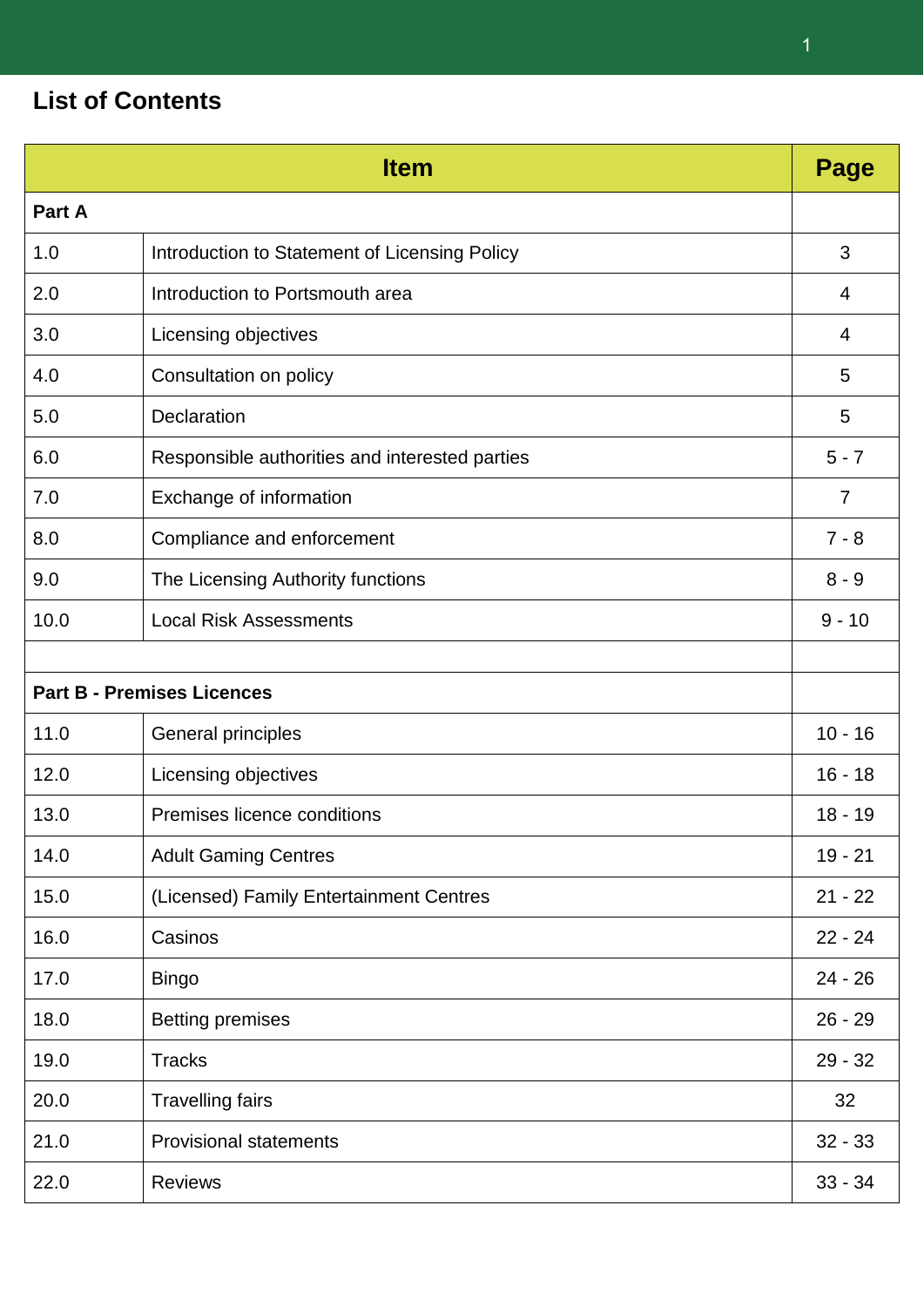| <b>Item</b><br>Page                                 |                                                                      |           |  |  |  |
|-----------------------------------------------------|----------------------------------------------------------------------|-----------|--|--|--|
| Part C - Permits/Temporary & Occasional Use Notices |                                                                      |           |  |  |  |
| 23.0                                                | <b>Permits - General</b>                                             | 34        |  |  |  |
| 24.0                                                | Unlicensed Family Entertainment Centre Gaming Machine Permits        | $34 - 35$ |  |  |  |
| 25.0                                                | (Alcohol) Licensed Premises Gaming Machine Permits                   | $35 - 36$ |  |  |  |
| 26.0                                                | <b>Prize Gaming Permits</b>                                          | $36 - 37$ |  |  |  |
| 27.0                                                | <b>Club Gaming and Club Machine Permits</b>                          | $37 - 39$ |  |  |  |
| 28.0                                                | <b>Temporary Use Notices</b>                                         | $39 - 40$ |  |  |  |
| 29.0                                                | <b>Occasional Use Notices</b>                                        | $40 - 41$ |  |  |  |
|                                                     |                                                                      |           |  |  |  |
|                                                     | <b>Part D - Other Information</b>                                    |           |  |  |  |
| 30.0                                                | Rights of appeal and judicial review                                 | 41        |  |  |  |
| 31.0                                                | <b>Other matters</b>                                                 | 41        |  |  |  |
| 32.0                                                | The Licensing Authority Delegations                                  | 42        |  |  |  |
|                                                     |                                                                      |           |  |  |  |
| <b>Appendices</b>                                   |                                                                      |           |  |  |  |
| Appendix A                                          | Map of Portsmouth City Council Area                                  | 43        |  |  |  |
| Appendix B                                          | <b>List of Consultees</b>                                            | 44        |  |  |  |
| Appendix C                                          | Glossary of terms                                                    | 45 - 48   |  |  |  |
| Appendix D                                          | Contact details for Licensing Authority and Responsible Authorities  | $49 - 50$ |  |  |  |
| Appendix E                                          | Table of categories of gaming machines                               | 51        |  |  |  |
| Appendix F                                          | Table of maximum number of machines by premises type                 | $52 - 53$ |  |  |  |
| Appendix G                                          | Table of gaming entitlements for clubs and alcohol-licensed premises | 54        |  |  |  |

**Note:** The appendices, whilst sitting within the policy document, do not form part of the policy and therefore may be updated as and when necessary without the requirement for formal consultation.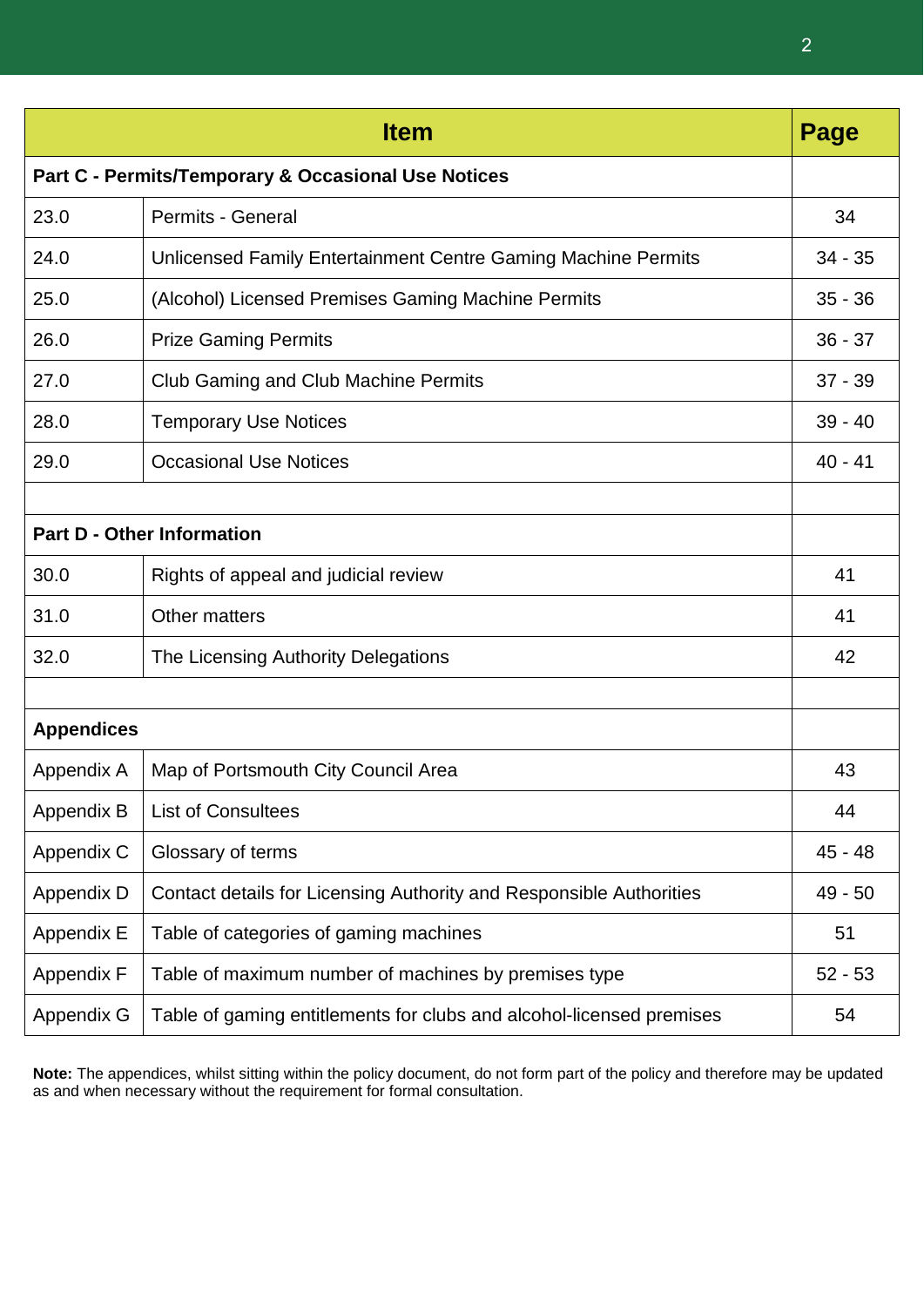### **PART A**

### **1.0 Introduction to the Statement of Licensing Policy**

- 1.1 Section 349 of the Gambling Act 2005 ("The Act) requires the Licensing Authority to prepare and publish a statement of licensing principles that it proposes to apply in exercising its functions under the Act, commonly known as a statement of policy. The statement of policy forms the Licensing Authority's mandate for managing local gambling provision and will set out how the Licensing Authority views the local risk environment and therefore its expectations in relation to operators with premises within Portsmouth.
- 1.2 Portsmouth City Council is the Licensing Authority for the Gambling Act 2005 for the administrative area of Portsmouth as shown on the map at **Appendix A**. Any references to "the Licensing Authority" in this document refers to Portsmouth Licensing Authority.
- 1.3 The statement of policy acts as the primary vehicle for setting out the licensing authority's approach to regulation having taken into account local circumstances. The Licensing Authority considers that the existence of a clear and robust statement of policy will provide greater scope for the Licensing Authority to work in partnership with operators, other local businesses, communities, and responsible authorities to identify and to proactively mitigate local risks to the licensing objectives.
- 1.4 This statement of licensing policy can be reviewed and revised by the Licensing Authority at any time, but must be produced following consultation with those bodies and persons set out in section 349(3) of the Act. Further information concerning the consultation process is set out in paragraph 4.0 of this policy.
- 1.5 The Licensing Authority will ensure that the statement of policy balances the need for a degree of certainty on the part of gambling businesses with the need to remain responsive to emerging risks.
- 1.6 The Licensing Authority, in carrying out its functions under section 153 of the Act will aim to permit the use of the premises for gambling in so far as it thinks it:
	- In accordance with any relevant code of practice under section 24;
	- In accordance with any relevant guidance issued by the Gambling Commission under section 25;
	- Reasonably consistent with the licensing objectives; and
	- In accordance with the Authority's statement of licensing policy.
- 1.7 The effect of this legal duty is that the Licensing Authority must approach its functions in a way that seeks to regulate gambling by using its powers to attach conditions to licences, to moderate its impact on the licensing objectives rather than by starting out to prevent it altogether.
- 1.8 The "aim to permit" framework does provide a wide scope for the Licensing Authority to impose conditions on a premises licence, reject, review or revoke premises licences where there is potential conflict with the relevant codes of practice, relevant Guidance issued by the Commission, the licensing objectives or the Licensing Authority's own statement of licensing policy.
- 1.9 Whilst this statement of licensing policy sets out a general approach to the exercise of the Licensing Authority's functions under the Act, it will not override the right of any person to make application and to have that application considered on its merits. The only exception to this is where a licensing authority has passed a "no casino" resolution under section 166(1) of the Act. Additionally, this policy will not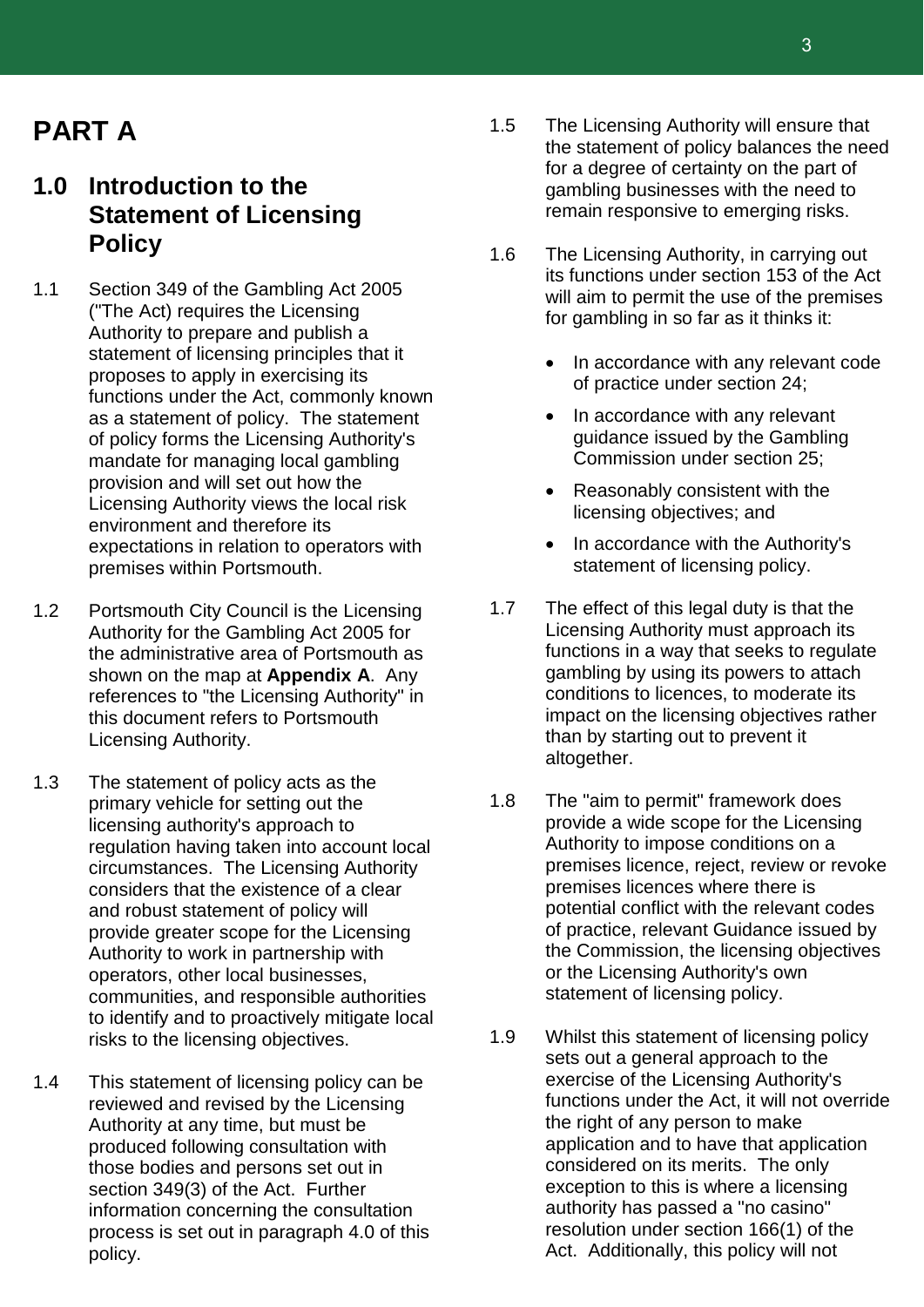undermine the right of any person to make representations on an application or to seek a review of a licence where provision has been made for them to do so.

- 1.10 The Council recognises that legal gambling in a fair and open way, with suitable protection for children and vulnerable persons, contributes much to the growth of the local economy for Portsmouth and offers an important role for employment within the city.
- 1.11 A map of the Portsmouth area is attached as **Appendix A** to this policy.

### **2.0 Introduction to Portsmouth area**

- 2.1 The City of Portsmouth is situated in the ceremonial county of Hampshire and is at the heart of Britain's southern coastline with long established direct road and rail links to London, the Midlands and Wales.
- 2.2 Portsmouth is undergoing great change with a £2billion investment plan underway. Elements such as the Tipner motorway junction and park and ride are already completed while there is more to come with new homes, businesses and jobs to come from the City Deal sites and the exciting regeneration plans for The Hard.
- 2.3 Portsmouth has a population of 200,000 in an area of only 4,196 hectares, which makes it one of the most densely occupied cities in the country outside London.
- 2.4 As the local highway authority, the Council is responsible for approximately 458km of vehicular carriageway in partnership with Colas and Ensign. Up to 90,000 inbound vehicle movements are recorded in any one 24 hour period and previous census data indicates 397 vehicles per 1000 people in Portsmouth. Traffic growth is predicted to generally rise between 19% and 55% by 2040.

2.5 A significant naval port for centuries, it is home to the world's oldest dry dock and to world famous ships including HMS Victory, HMS Warrior 1860 and the Mary Rose. Major investment around the harbour has transformed the "great waterfront city".

> Home to Ben Ainslie Racing and hosting the preliminary 2015 and 2016 America's cup racing series, the dynamic waterfront city still has an important role as a major dockyard and home base to the Royal Navy.

2.6 The city offers a vibrant mix of entertainment facilities for residents and visitors alike with two established theatres, restaurants, cinemas, concert venues and a variety of pubs and clubs. The late night economy is well served with venues in the north located at Port Solent, the city centre located near the Guildhall and in the south both at Gunwharf Quays and in Southsea. Major music festivals are held during the summer months attracting tens of thousands of revellers.

### **3.0 The Licensing Objectives**

- 3.1 In exercising its statutory functions under the Act, the Licensing Authority will have regard to and will be consistent with the licensing objectives as set out in Section 1 of the Act which are:
	- Preventing gambling from being a source of crime or disorder, being associated with crime or disorder or being used to support crime;
	- Ensuring that gambling is conducted in a fair and open way; and
	- Protecting children and other vulnerable persons from being harmed or exploited by gambling.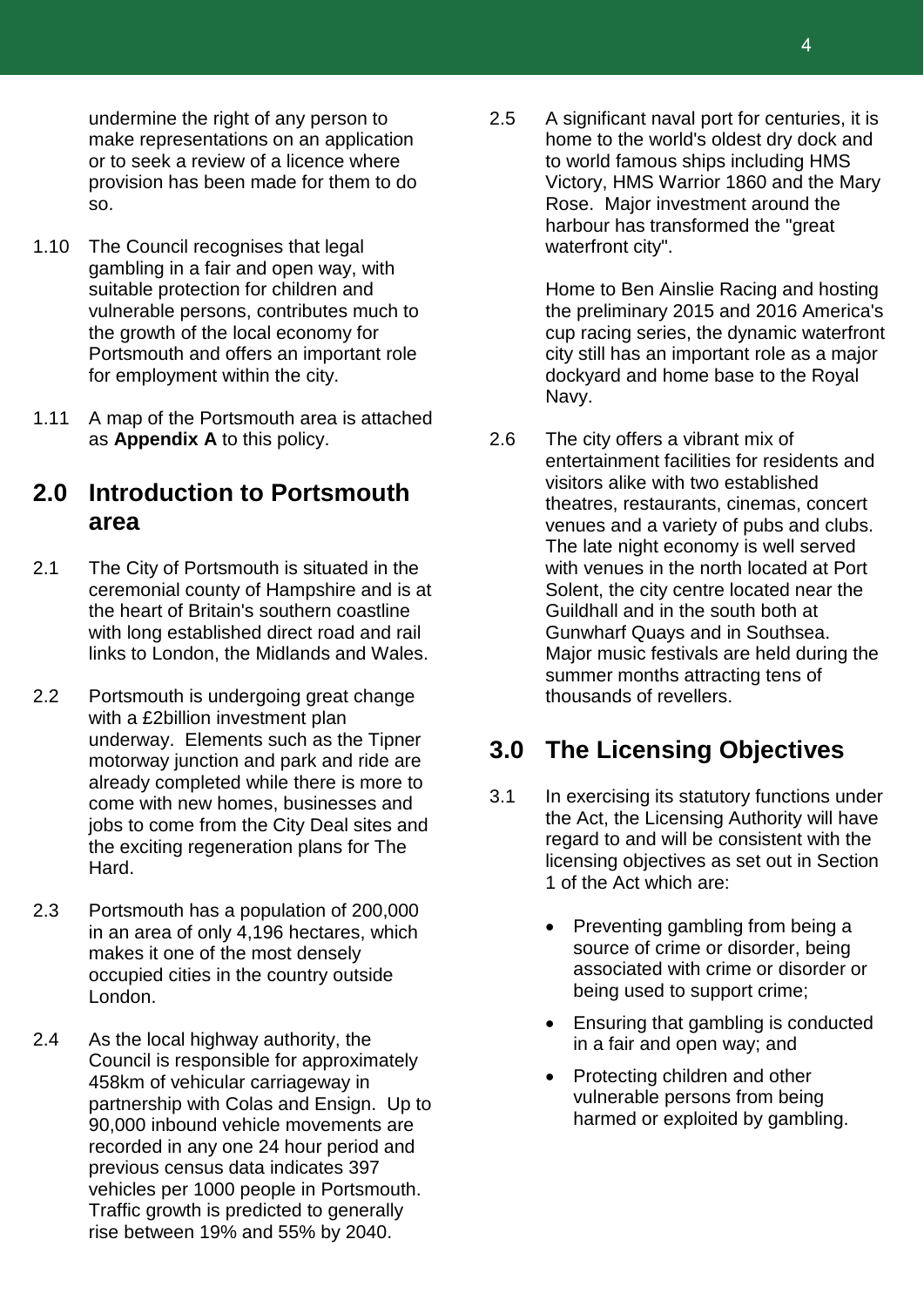### **4.0 Consultation on Policy**

- 4.1 As referred to in paragraph 1.1, the Licensing Authority is required by the Act to publish a statement of licensing policy which it proposes to apply when exercising its functions. The policy must be published at least every three years and must also be reviewed from "time to time" and any amended parts reconsulted upon. The statement must then be re-published.
- 4.2 The Licensing Authority consulted widely upon this revision to the policy statement before finalising and publishing. The consultation took place between **31 March 2017 and 5 May 2017.** A list of those persons consulted is provided at **Appendix B**.
- 4.3 The Act requires that the following parties are consulted by the Licensing Authority:
	- The Chief Officer of Police for Hampshire;
	- One or more persons who appear to the authority to represent the interests of persons carrying on gambling businesses in the Portsmouth area;
	- One or more persons who appear to the authority to represent the interests of persons who are likely to be affected by the exercise of the authority's functions under the Act.
- 4.4 In determining this revised statement of licensing policy, the Licensing Authority gave appropriate weight to the views of those it consulted. In deciding what weight to give, the factors taken into account included:
	- Who is making the representations, the nature of their interest and their expertise;
	- Relevance of the factors to the licensing objectives;
	- How many other people have expressed the same or similar views;
- How far the representations relate to matters that the Licensing Authority should consider including in its policy statement.
- 4.5 The revision to the policy was approved at a meeting of Full Council on **11 July 2017** and was published on our website on **31 July 2017** to come into effect on **1 September 2017.**
- 4.6 Copies of the reports and minutes of the decision made by the Council can be found on the council's website at [www.portsmouth.gov.uk.](http://www.portsmouth.gov.uk/)
- 4.7 Any comments regarding this policy should be sent to:

The Licensing Manager Licensing Service Civic Offices Guildhall Square Portsmouth PO1 2AL Tel: 023 9283 4604 Fax: 023 9283 4811 Email: [Licensing@portsmouthcc.gov.uk](mailto:Licensing@portsmouthcc.gov.uk)

### **5.0 Declaration**

5.1 In reviewing this statement of licensing policy, the Licensing Authority has had regard to the licensing objectives of the Act, the Guidance to Licensing Authorities issued by the Gambling Commission and any responses from those consulted on this statement of licensing policy

### **6.0 Responsible authorities and interested parties**

6.1 When dealing with applications for and reviews of premises licence, the Licensing Authority is obliged to consider representations from two categories of persons, referred to as "responsible authorities" and "interested parties". Representations made by persons other than responsible authorities or interested parties will be considered inadmissible.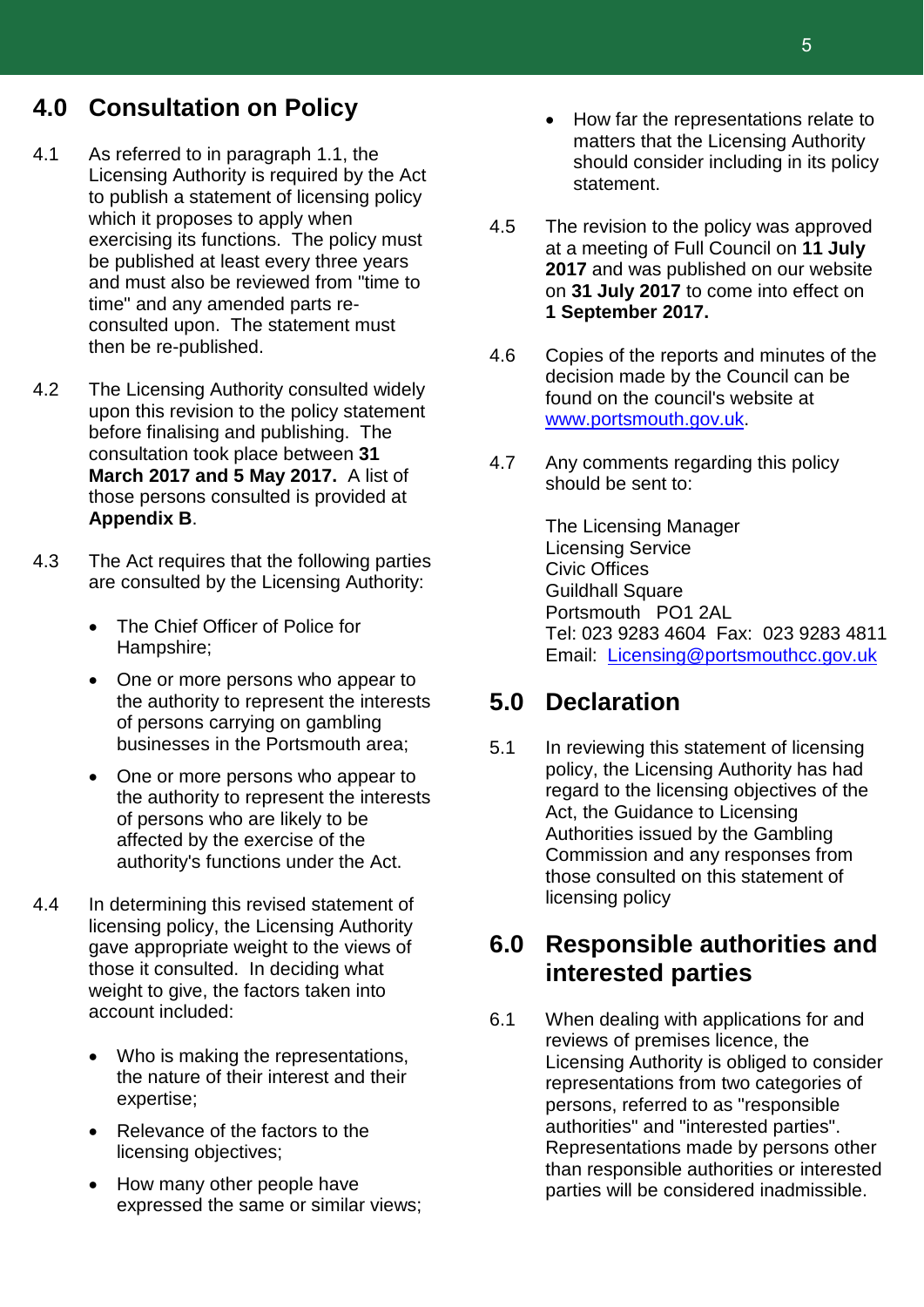- 6.2 **Responsible authorities** are public bodies that must be notified of applications and that are entitled to make representations to the Licensing Authority in relation to applications for, and in relation to, premises licences.
- 6.3 Section 157 of the Act identifies the bodies that are to be treated as responsible authorities. They are:
	- The Licensing Authority in whose area the premises is wholly or partly situated;
	- The Gambling Commission;
	- The Chief Officer of Police;
	- The Fire and Rescue Authority;
	- The Environmental Health Service;
	- The Local Planning Authority;
	- Children's Social Care and Safeguarding Service;
	- HM Revenue & Customs; and
	- Any other person prescribed by the Secretary of State.
- 6.4 In relation to a vessel, but no other premises, responsible authorities will also include navigation authorities $<sup>1</sup>$  $<sup>1</sup>$  $<sup>1</sup>$ </sup>
- 6.5 A full list and contact details of the responsible authorities referred to above are attached as **Appendix D** to this statement.
- <span id="page-6-0"></span>6.6 The Licensing Authority is legally required to state the principles it will apply in exercising its powers under Section 157 (h) of the Act to designate, in writing, the body which is competent to advise the authority about the protection of children from harm. The principles are:
	- The need for the body to be responsible for an area covering the whole of the Licensing Authority's area; and
- The need for the body to be answerable to democratically elected persons, rather than any particular vested interest group
- 6.7 The Licensing Authority has designated the Children's Social Care and Safeguarding Service as the body which is competent to advise the authority about the protection of children from harm.
- 6.8 "Interested parties" are persons who can make representations about licence applications or apply for a review of an existing licence. These parties are defined in the Act as a person, who in the opinion of the Licensing Authority which issues the licence or to which the application is made:
	- Live sufficiently close to the premises to be likely to be affected by the authorised activities; or
	- Have business interests that might be affected by the authorised activities; or
	- Represent persons in either of those two groups referred to above.
- 6.9 In order to determine whether a person is an interested party with regard to particular premises, the Licensing Authority will consider each case on its merits. However, when determining whether a person is an interested party the following factors will be taken into consideration:
	- Size of the premises;
	- Nature of the premises;
	- Distance of the premises from the habitual residence or workplace of the person making the representation;
	- Potential impact of the premises (number of customers, routes likely to be taken by those visiting the premises);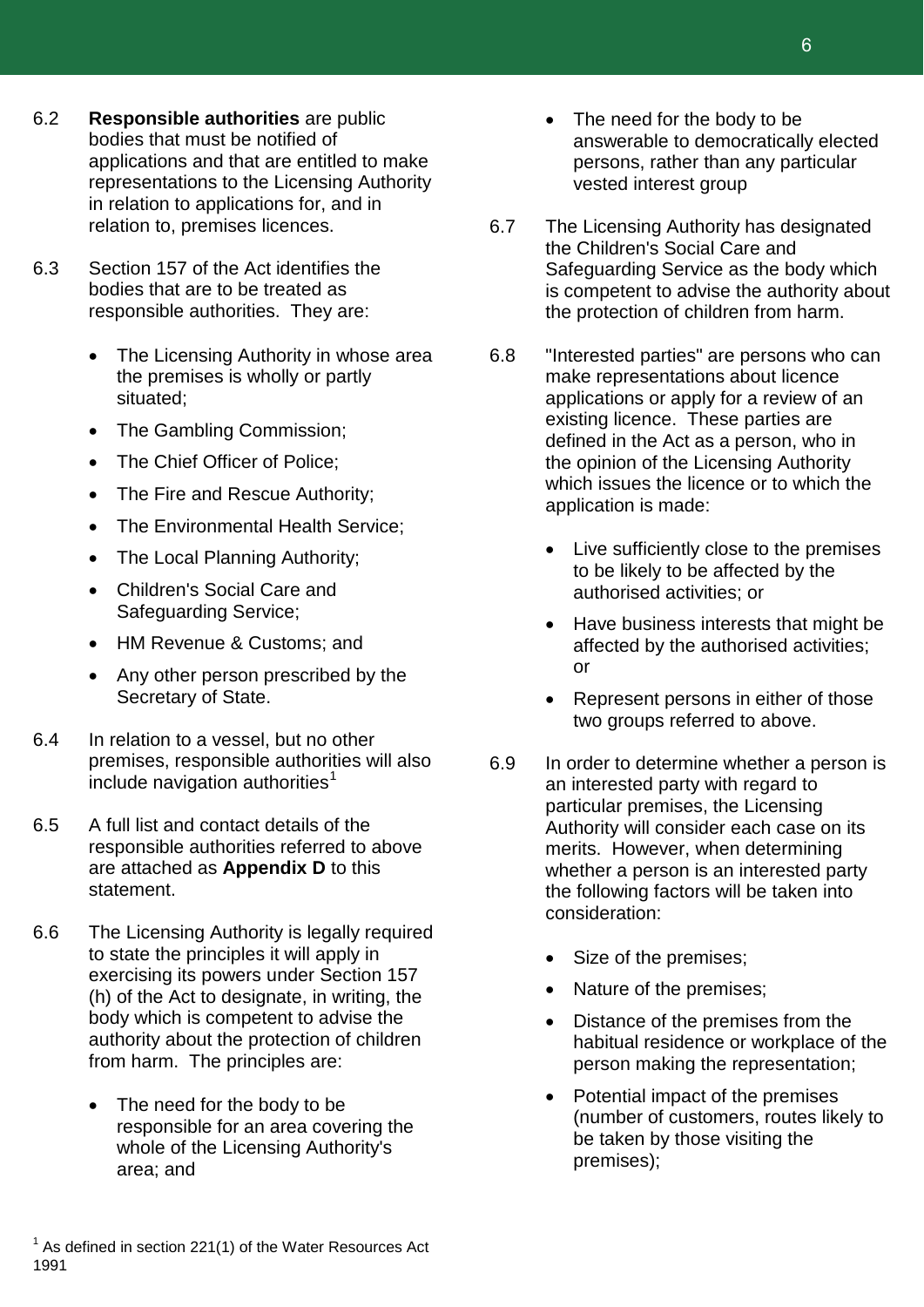- Circumstances of the person and nature of their interests, which may be relevant to the distance from the premises.
- 6.10 In determining whether a person or organisation "has business interests", the Licensing Authority will adopt the widest possible interpretation and will include residents', trade associations, trade unions, residents' and tenants' associations, partnerships, charities, faith groups and medical practices, as appropriate.
- 6.11 Interested parties can be persons who are democratically elected such as councillors and MP's. No specific evidence of being asked to represent an interested person will be required as long as the councillor/MP represents the area likely to be affected.

Other than this, the Licensing Authority will general require written confirmation that a person/body (e.g. an advocate/relative) "represents" someone who either lives sufficiently close to the premises and/or has business interests that might be affected by the authorised activities.

6.12 If individuals wish to approach councillors to ask them to represent their views then those councillors shall not sit on a Licensing Sub-Committee that meets to determine the licensing application. If there are any doubts then either the interested parties or councillors should contact the Licensing Service for further advice and guidance.

### **7.0 Exchange of Information**

7.1 The Licensing Authority will undertake its functions in accordance with the provisions of Section 350 of the Act in its exchange of information with the Gambling Commission and other persons. This includes the provision that the Data Protection Act 1998 will not be contravened.

- 7.2 Section 350 allows the Licensing Authority to exchange information with the following persons or bodies:
	- A constable or police force;
	- An enforcement officer;
	- A licensing authority;
	- HMRC;
	- The First Tier Tribunal:
	- The Secretary of State:
- 7.3 The Licensing Authority will also have regard to any Guidance issued by the Gambling Commission on this matter, as well as any relevant regulations issued by the Secretary of State under the powers provided by virtue of the Act.

### **8.0 Compliance and Enforcement**

- 8.1 The Licensing Authority is required to set out the principles it will apply when exercising its powers and functions under Part 15 of the Act in respect of the inspection of premises and instigating criminal proceedings in accordance with Section 346 of the Act.
- 8.2 The Licensing Authority will adopt a riskbased approach to inspection programmes which will focus upon targeting high-risk premises which require greater attention, whilst operating a lighter touch in respect of low-risk premises in order to ensure that resources are more effectively concentrated on potential problem premises. This will be based upon:
	- The licensing objectives;
	- Relevant Codes of Practice;
	- Guidance issued by the Gambling Commission in particular Section 36;
	- The principles set out in this statement.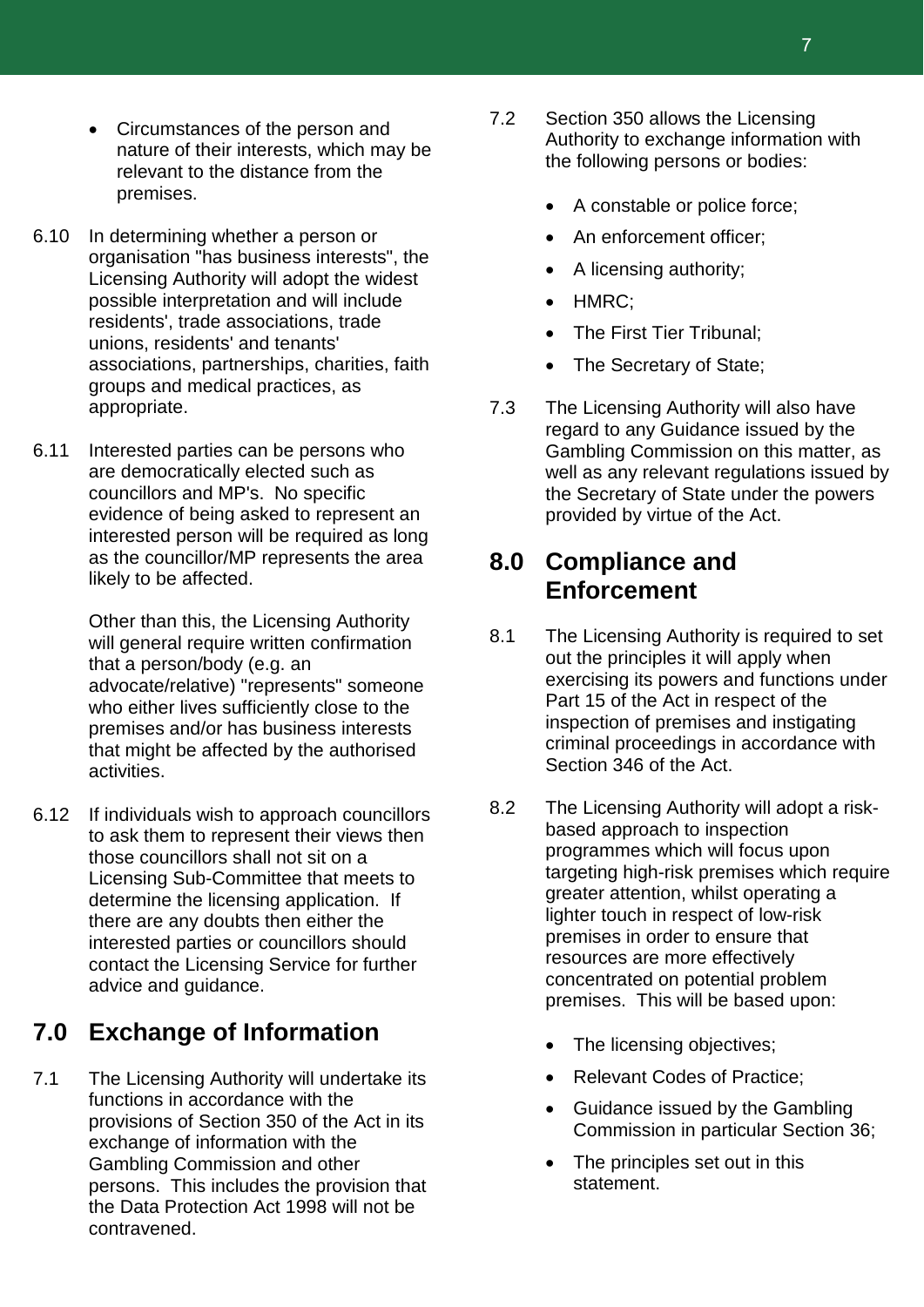- 8.3 This may include test purchasing activities to measure the compliance of licensed operators with aspects of the Act. When undertaking test purchasing activities, the Licensing Authority will undertake to liaise with the Gambling Commission and the operator to determine what other, if any, test purchasing schemes may already be in place. Irrespective of the actions of an operator on their overall estate, test purchasing may be deemed to be an appropriate course of action.
- 8.4 The principles of natural justice will apply and will have regard to the Human Rights Act 1998. The Licensing Authority will also be guided by the Commission Guidance to local authorities and will endeavour to be:
	- **Proportionate:** intervention only when necessary: remedies will be appropriate to the risk posed and costs identified and minimised;
	- **Accountable:** decisions will be justified and subject to public scrutiny;
	- **Consistent:** rules and standards will be joined up and implemented fairly;
	- **Transparent:** regulators will be open and keep regulation simple and user friendly; and
	- **Targeted:** focused on the problem and minimise side effects.
- 8.5 The Licensing Authority will endeavour to avoid duplication with other regulatory regimes so far as possible.
- 8.6 The main enforcement and compliance role for the Licensing Authority will be to ensure compliance with the premises licences and other permissions which it authorises. The Gambling Commission will be the enforcement body for operating licences and personal licences. Concerns about the manufacture, supply or repair of gaming machines will not be dealt with by the Licensing Authority but it

will be alert to the way premises are being operated and will notify the Commission if it becomes aware of matters of concern in the operation of the premises.

### **9.0 The Licensing Authority Functions**

- 9.1 The Licensing Authority is required under the Act to:
	- Be responsible for the licensing of premises where gambling activities are to take place by issuing Premises Licences;
	- Issue Provisional Statements:
	- Regulate members' clubs and miners' welfare institutes who wish to undertake certain gaming activities via issuing Club Gaming Permits and/or Club Machine Permits;
	- Issue Club Machine Permits to Commercial Clubs;
	- Grant permits for the use of certain lower stake gaming machines at unlicensed Family Entertainment Centres;
	- Receive notifications from alcohol licensed premises (under the Licensing Act 2003) of the use of two or fewer gaming machines;
	- **Issue Licensed Premises Gaming** Machine Permits for premises licensed to sell/supply alcohol for consumption on the licensed premises, under the Licensing Act 2003, where there are more than two machines;
	- Register small society lotteries below prescribed thresholds;
	- **Issue Prize Gaming Permits;**
	- Receive and Endorse Temporary Use Notices;
	- Receive Occasional Use Notices;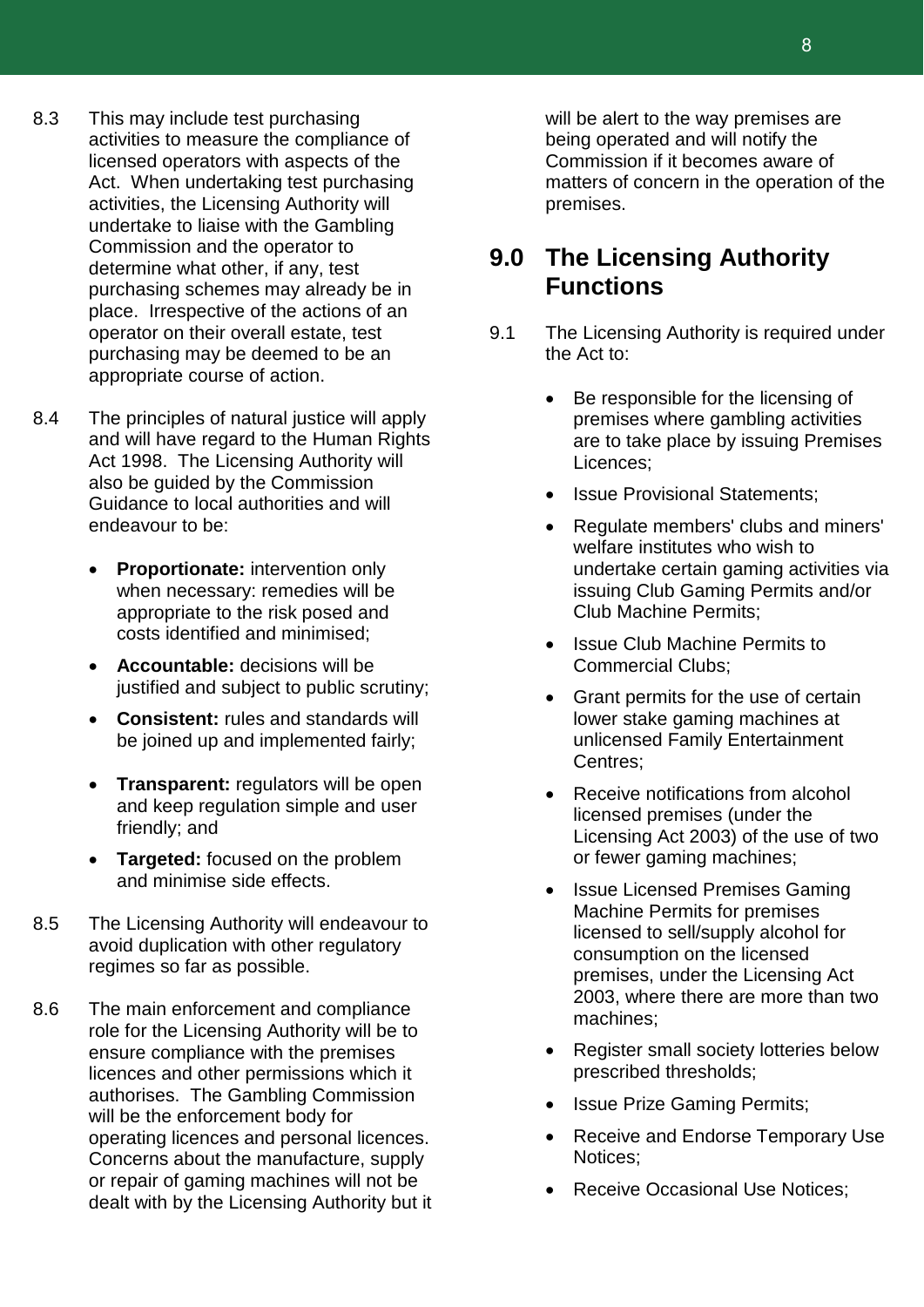- Provide information to the Gambling Commission regarding details of licences issued (see section above on "Information Exchange");
- Maintain registers of the permits and licences that are issued under these functions;
- Set and collect fees.
- 9.2 The Licensing Authority is not involved in licensing remote gambling as this function is the responsibility of the Gambling Commission.

### **10.0 Local Risk Assessments**

- 10.1 The Gambling Commission's Licence Conditions and Codes of Practice (LCCP) which were revised and published in February [2](#page-9-0)015<sup>2</sup>, formalise the need for operators to consider local risks.
- 10.2 Social responsibility (SR) code 10.1.1 requires all premises licensees to assess the local risks to the licensing objectives posed by the provision of gambling facilities at each of their premises, and have policies, procedures and control measures to mitigate those risks. In undertaking their risk assessments, they must take into account any relevant matters identified in the Licensing Authority's statement of policy.
- <span id="page-9-0"></span>10.3 Licensees are required to undertake a local risk assessment when applying for a new premises licence. Their risk assessment must also be updated:
	- When applying for a variation of a premises licence;
	- To take account of significant changes in local circumstances, including those which may be identified in the Licensing Authority's statement of policy;
- When there are significant changes at a licensee's premises that may affect their mitigation of local risks.
- 10.4 The new SR provision is supplemented by an ordinary code provision that requires licensees to share their risk assessments with the Licensing Authority when applying for a premises licence or applying for a variation to existing licensed premises, or otherwise at the request of the Licensing Authority, such as when they are inspecting a premises. Both of these provisions came into effect from April 2016.
- 10.5 Where concerns do exist, perhaps prompted by new or existing risks, the Licensing Authority may request that the licensee share a copy of its own risk assessment which will set out the measures that the licensee has in place to address specific concerns. It is intended that this practice will reduce the occasions on which a premises review and the imposition of licence conditions is required. There is no statutory requirement for licensees to share their risk assessments with responsible authorities or interested parties, however responsible businesses will wish to assist licensing authorities and responsible authorities as far as possible in their consideration of applications by making relevant information available as part of their applications.
- 10.6 Where the Licensing Authority's statement of licensing policy sets out its approach to regulation with clear reference to local risks, it will facilitate operators being able to better understand the local environment and therefore proactively mitigate risks to the licensing objectives. In some circumstances, it might be appropriate to offer the licensee the opportunity to volunteer specific conditions that could be attached to the premises licence.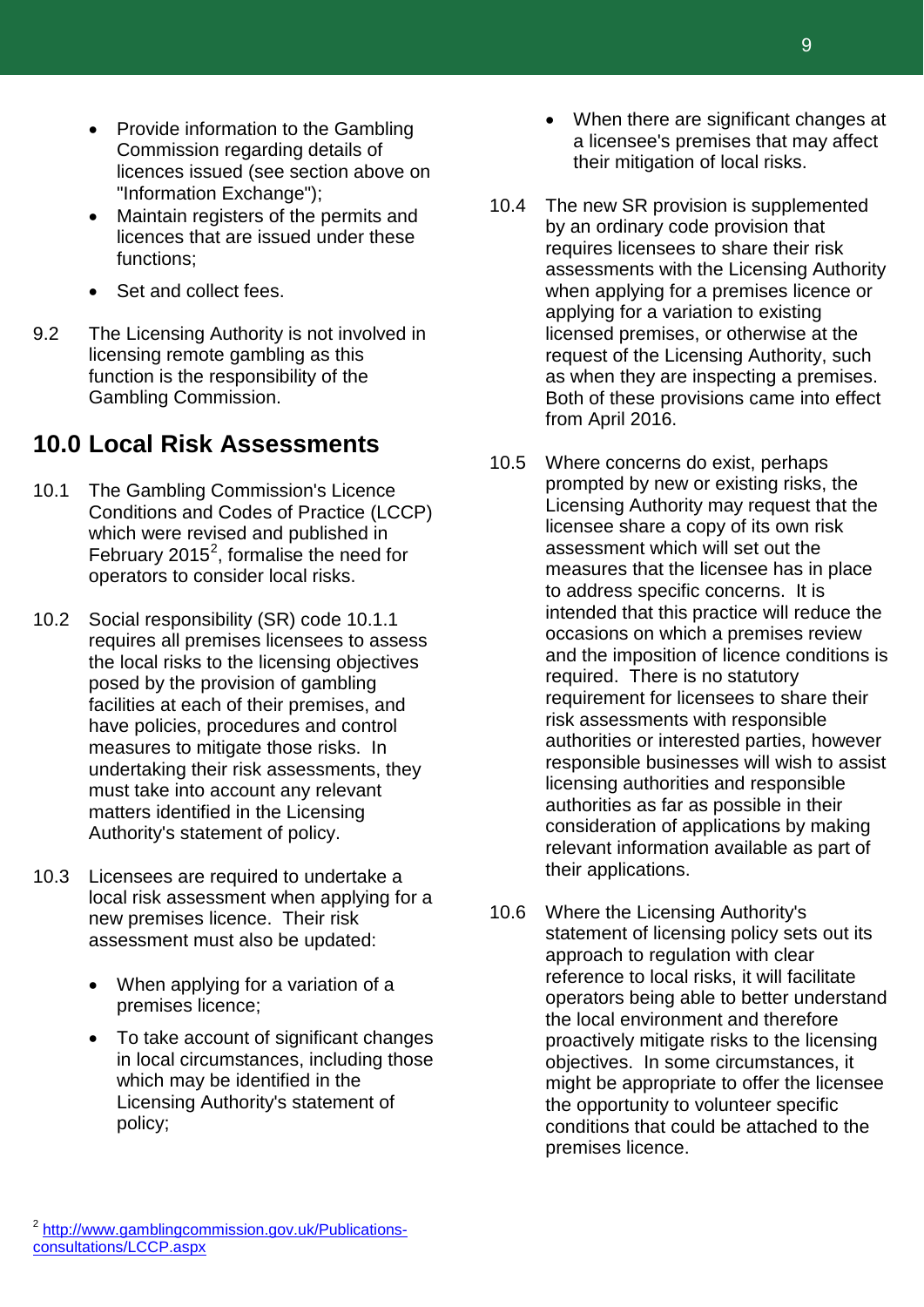10.7 The Licensing Authority does not propose at this time to develop a Local Area Profile having regard to the minimal complaints or intelligence relating to gambling premises. However, this position will remain under review and if it decides, in the future, to develop a Local Area Profile it will be separate to this policy.

### **PART B - Premises Licences**

### **11.0 General Principles**

- 11.1 The main business of the Licensing Authority in terms of local gambling regulation is to consider applications for premises licences. Premises licences are issued by the Licensing Authority with responsibility for the area in which the premises are situated.
- 11.2 In accordance with section 150 of the Act, premises licences can authorise the provision of facilities on:
	- Casino premises;
	- Bingo premises;
	- Betting premises, including tracks and premises used by betting intermediaries;
	- Adult gaming centre (AGC) premises (for category B3, B4, C and D machines);
	- Family entertainment centre (FEC) premises (for category C and D machines) - the Licensing Authority may also issue a FEC gaming machine permit, which authorises the use of category D machines only.
- 11.3 By distinguishing between premises types, the Act makes it clear that the gambling activity of the premises should be linked to the premises described. Therefore, in a bingo premises, the gambling activity should be bingo, with gaming machines as an ancillary offer on the premises. This principle also applies to existing casino licences (but not to licences granted under the Act) and

betting premises licences. The Licence Conditions and Codes of Practice (LCCP) sets out in full the requirements on operators. Subject to the gaming machine entitlements which various types of licence bring with them (and except in the case of tracks), the Act does not permit premises to be licensed for more than one of the above activities.

#### **Meaning of Premises**

- 11.4 In the Act, "premises" is defined as including "any place". Section 152 therefore prevents more than one premises licence applying to any place. But in principle, there is no reason why a single building could not be subject to more than one premises licence, provided they are for different parts of the building, and the different parts of the building can reasonably be regarded as being different premises. This approach has been taken to allow large, multiple unit premises such as pleasure parks, tracks or shopping malls to obtain discrete premises licences, where appropriate safeguards are in place. However the Licensing Authority will pay particular attention in those instances where there may be issues about subdivision of a single building or plot and should ensure that mandatory conditions relating to access between premises are observed.
- 11.5 In most cases, the expectation is that a single building/plot will be the subject of an application for a licence, for example, 32 High Street. But that does not mean that 32 High Street cannot be the subject of separate premises licences for the basement and ground floor, if they are configured acceptably. Whether different parts of a building can properly be regarded as separate premises will depend on the circumstances. The location of the premises will clearly be an important consideration and the suitability of the division is likely to be a matter for discussion between the operator and the Licensing Authority.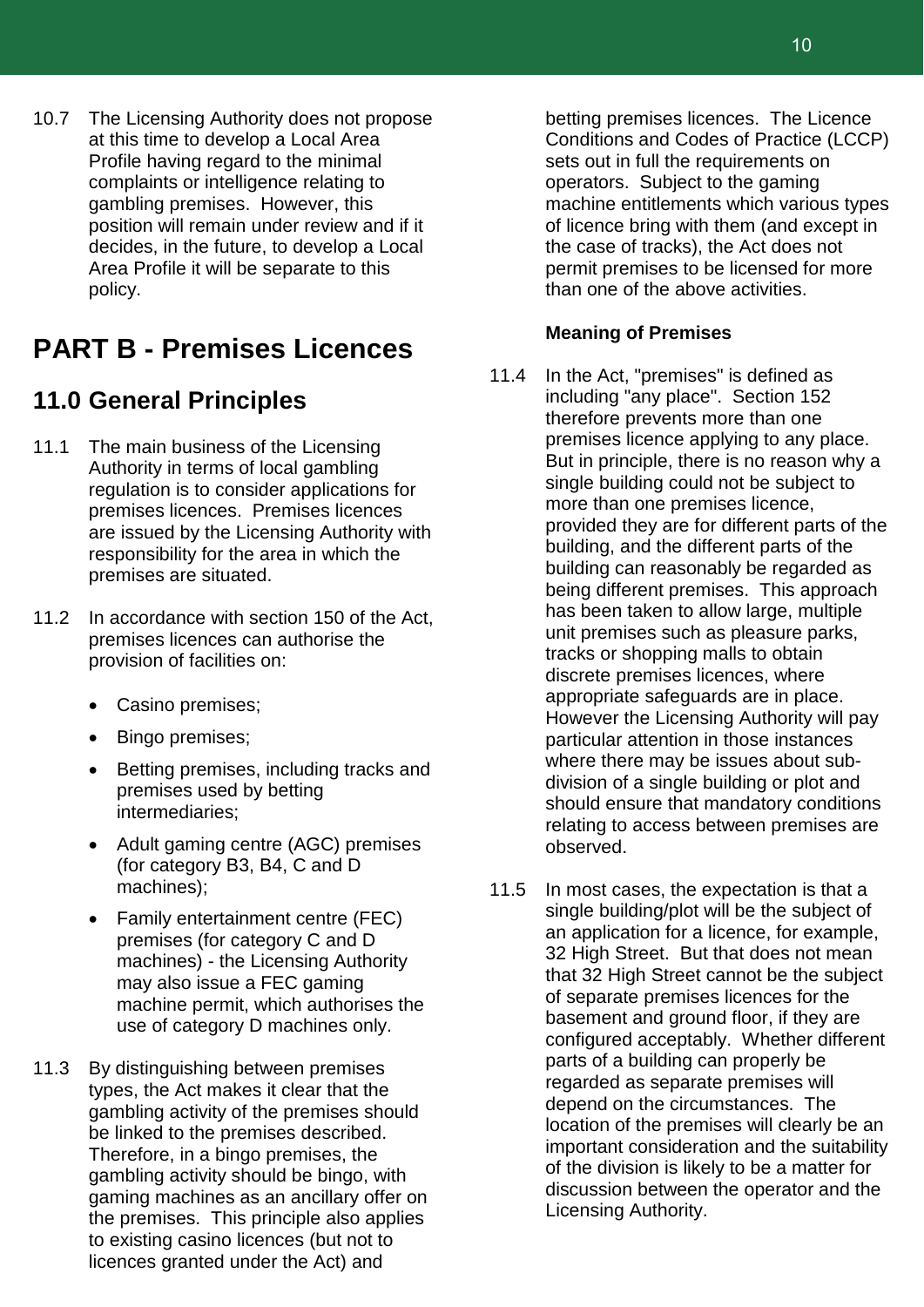- 11.6 In line with the Guidance issued to Licensing Authorities by the Gambling Commission, the Licensing Authority does not consider that areas of a building that are artificially or temporarily separated, for example by ropes or moveable partitions, can properly be regarded as different premises. If a premises is located within a wider venue, the Licensing Authority will require a plan of the venue on which the premises should be identified as a separate unit.
- 11.7 It is recognised that different configurations may be appropriate under different circumstances but the crux of the matter is whether the proposed premises are genuinely separate premises that merit their own licence with the machine entitlements that brings - and are not an artificially created part of what is readily identifiable as a single premises.

#### **Multiple activity premises layout and access**

- 11.8 With the exception of bingo clubs, tracks on race-days and licensed FECs, children will not be permitted to enter licensed gambling premises. Therefore businesses will need to consider carefully how they wish to configure their buildings if they are seeking to develop multipurpose sites.
- 11.9 The Licensing Authority will take particular care in considering applications for multiple premises licences for a building and those relating to a discrete part of a building used for other (nongambling) purposes. In particular, it will take into account the following factors:
	- The third licensing objective seeks to protect children from being harmed or exploited by gambling. In practice this means not only preventing them from taking part in gambling, but also prevents them from being in close proximity to gambling. Therefore premises should be configured so that children are not invited to participate in, have accidental access to or

closely observe gambling where they are prohibited from participating;

- Entrances to and exits from parts of a building covered by one or more premises licences should be separate and identifiable so that the separation of different premises is not compromised and people do not "drift" into a gambling area. In this context it should normally be possible to access the premises without going through another licensed premises or premises with a permit;
- Customers should be able to participate in the activity named on the premises licence.
- 11.10 In determining whether two or more proposed premises are truly separate, the Licensing Authority will consider the following factors:
	- Is a separate registration for business rates in place for the premises?
	- Is the premises' neighbouring premises owned by the same person or someone else?
	- Can each of the premises be accessed from the street or a public passageway?
	- Can the premises only be accessed from other gambling premises?
- 11.11 Where a building consists of a number of areas which hold separate premises licences, each individual licence must not exceed its permitted gaming machine entitlement. The position is different for tracks and is covered in Section 19 of this document.
- 11.12 The proper application of Section 152 of the Act means that different premises licences cannot apply in respect of single premises at different times. There is no temporal element to a premises licence. Therefore, premises could not, for example, be licensed as a bingo club on weekdays and a betting shop at weekends.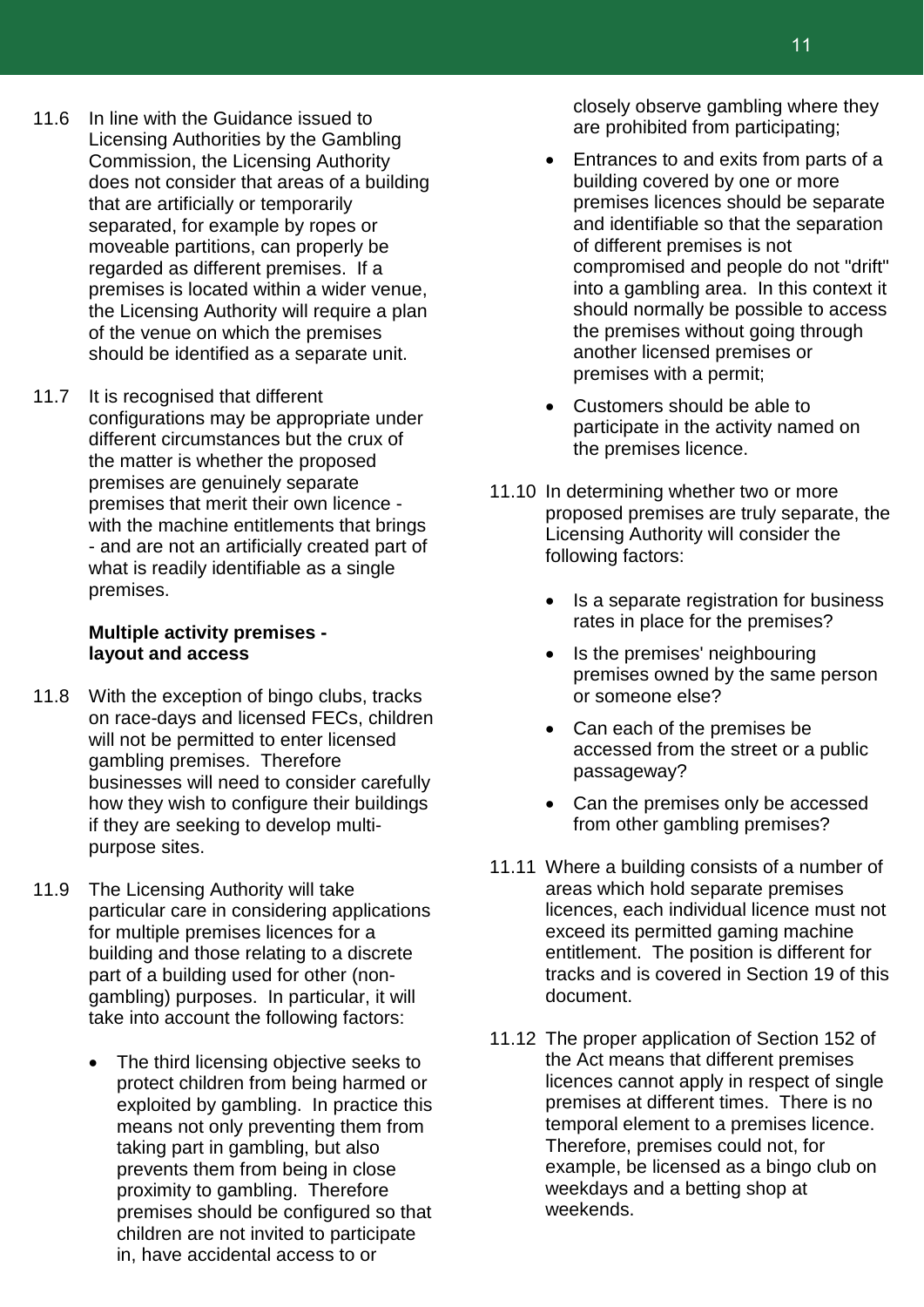#### <span id="page-12-0"></span><sup>3</sup> <http://www.legislation.gov.uk/uksi/2007/1409/contents/made>

#### **Access to premises**

- 11.13 An issue that may arise when division of a premises is being considered is the nature of the unlicensed area from which a customer may access a licensed gambling premises. The precise nature of this public area will depend on the location and nature of the premises. The Licensing Authority will need to consider whether the effect of any division is to create an environment with very large banks of machines, which is not the intention of the access conditions, or whether it creates a public environment with gambling facilities being made available.
- 11.14 The Gambling Act 2005 (Mandatory and Default Conditions) Regulations<sup>[3](#page-12-0)</sup> set out the access provisions for each type of premises. The broad principle is that there can be no access from one licensed gambling premises to another, except between premises which allow access to those under the age of 18 and with the further exception that licensed betting premises may be accessed from other licensed betting premises. Under 18s can go into FECs, tracks, pubs and some bingo clubs, so access is allowed between these types of premises.
- 11.15 These Regulations define street as "including any bridge, road, lane, footway, subway, square, court, alley or passage (including passages through enclosed premises such as shopping malls) whether a thoroughfare or not". This is to allow access through areas which the public might enter for purposes other than gambling, for example, access to casinos from hotel foyers.
- 11.16 There is no definition of "direct access" in the Act or regulations, but the Licensing Authority may consider that there should be an area separating the premises concerned, for example a street or café,

which the public go to for purposes other than gambling, for there to be no direct access.

11.17 The relevant access provisions for each premises type is as follows:

#### Casinos

- The principle entrance to the premises must be from a "street";
- No entrance to a casino must be from premises that are used wholly or mainly by children and/or young persons;
- No customer must be able to enter a casino directly from any other premises which holds a gambling premises licence.

#### Adult Gaming Centres (AGCs)

• No customer must be able to access the premises directly from any other licensed premises.

#### Betting Shops

- Access must be from a "street" or from other premises with a betting premises licence;
- No direct access from a betting shop to another premises used for the retails sale of merchandise or services. In effect there cannot be an entrance to a betting shop from a shop of any kind unless that shop is itself a licensed betting premises.

#### **Tracks**

• No customer must be able to access the premises directly from a casino or AGC.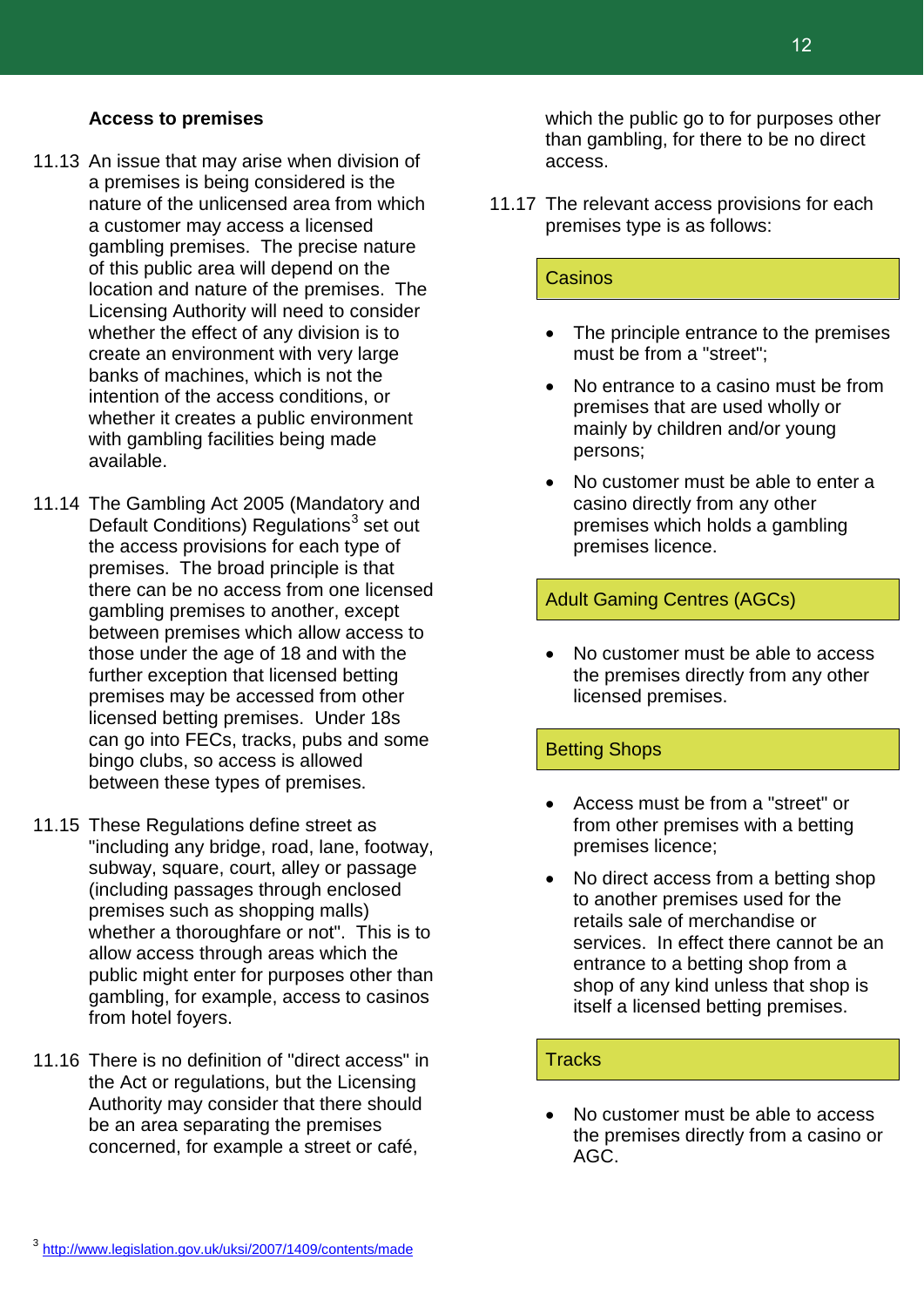#### Bingo Premises

• No customer must be able to access the premises directly from a casino, an AGC or a betting premises other than a track.

#### Family Entertainment Centres (FECs)

• No customer must be able to access the premises directly from a casino, an AGC or a betting premises, other than a track.

#### **Access to gambling by children and young people**

- 11.18 The Act contains the objective of "protecting children and other vulnerable persons from being harmed or exploited by gambling" and sets out offences at section 46 and section 47 of inviting, causing or permitting a child or young person to gamble, or to enter certain gambling premises. Children are defined in the Act as under 16s and young persons as 16-17 year olds. An adult is defined as 18 and over.
- <span id="page-13-0"></span>11.19 Children and young persons may take part in private and non-commercial betting and gaming, but the Act restricts the circumstances in which they may participate in gambling or be on premises where gambling is taking place as follows:
	- Casinos are not permitted to admit anyone under 18;
	- Betting shops are not permitted to admit anyone under 18;
	- Bingo clubs may admit those under 18 but have policies to ensure that they do not play bingo, or play category B or C machines that are restricted to those over 18;
	- AGCs are not permitted to admit those under 18;
	- FECs and premises with an alcohol licence (for example pubs) can admit under 18s but they must not play

category C machines which are restricted to those over 18;

- Clubs with a club premises certificate can admit under-18s, but they must have policies to ensure those under 18 do not play machines other than category D machines;
- All tracks can admit under-18s, but they may only have access to gambling areas on days where races or other sporting events are taking place, or are expected to take place. $4$ Tracks will be required to have policies to ensure that under-18s do not participate in gambling other than on category D machines.
- 11.20 The Licensing Authority will take particular care in considering applications for multiple licences for a building and those relating to a discrete part of a building used for other (non-gambling purposes). In particular, entrances and exits from parts of a building covered by one or more licences should be separate and identifiable so that the separation of different premises is not compromised and that people do not "drift" into a gambling area. The plan of the premises should clearly denote entrances and exits.
- 11.21 For bingo and FEC premises, it is a mandatory condition that under-18s should not have access to areas where category B and C gaming machines are located and this is achieved through further mandatory conditions that require the area to be:
	- Separated from the rest of the premises by a physical barrier which is effective to prevent access other than by an entrance designed for that purpose;

 $4$  This was extended to other sporting venues under the Gambling Act 2005 (Exclusion of Children from Track Areas) Order 2007.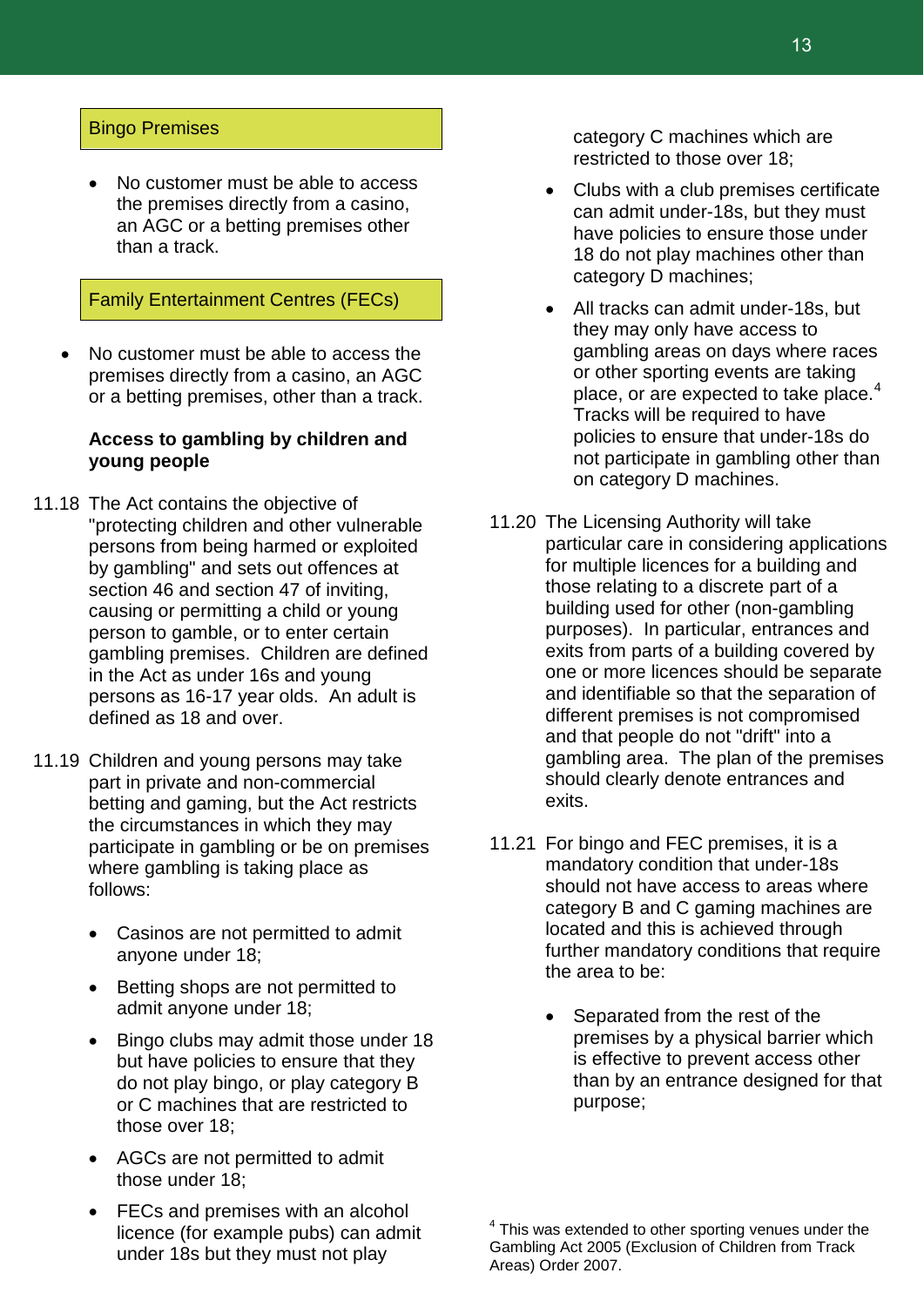- Supervised at all times to ensure that under-18s do not enter the area, and supervised by either:
	- o One or more persons whose responsibilities include ensuring that under-18s do not enter the areas;
	- o CCTV monitored by one or more persons whose responsibilities include ensuring that under-18s do not enter the areas;
- Arranged in a way that ensures that all parts of the area can be observed;
- A notice must be displayed in a prominent place at the entrance to the area stating that no person under the age of 18 is permitted to enter the area.
- 11.22 The Licensing Authority is aware that products made available for use in gambling premises will often contain imagery that might be of particular appeal to children or young people. For example, cartoon imagery that is abundant on gaming machine livery. Where any such product is sited on agerestricted premises or in the agerestricted area of premises (and in particular, if sited close to the entrance or threshold and therefore visible to children or young people) licence holders should consider whether it might risk inviting under-18s to enter the restricted area.
- <span id="page-14-0"></span>11.23 The LCCP requires licence holders to ensure that their policies and procedures for preventing underage gambling take account of the structure and layout of their gambling premises. This therefore requires licensees not only to be able to supervise their premises but also that they should mitigate the risks of under-18s being attracted to enter premises by the products available within them. Where the Licensing Authority has concerns that such products are visible, it may require the licensee to re-site the products out of view.

#### **Consideration of planning permission and building regulations**

- 11.24 When determining applications, the Licensing Authority will not take into consideration matters that are not related to gambling and the licensing objectives. One example would be the likelihood of the applicant obtaining planning permission or building regulations approval for their proposal. The Licensing Authority is aware that a premises licence, once it comes into effect, authorises premises to be used for gambling. Accordingly, a licence to use premises for gambling will only be issued in relation to premises that the Licensing Authority is satisfied are going to be ready to be used for gambling in the reasonably near future, consistent with the scale of building or alterations required before the premises are brought into use. (Equally, licences will only be issued where they are expected to be used for the gambling activity named on the licence). It is for these reasons the Act allows a potential operator to apply for a provisional statement if construction of the premises is not yet complete or they need alteration, or the applicant does not yet have a right to occupy them. Further information regarding provisional statements is set out in Section 21 of this document.
- 11.25 As the High Court has held in a 2008 case<sup>[5](#page-14-0)</sup>, operators can apply for a premises licence in respect of premises which have still to be constructed or altered, and the Licensing Authority is required to determine any such applications on their merits. Such cases should be considered in a two stage process; first, the Licensing Authority must decide whether, as a matter of substance after applying the principles in section 153 of the Act, the premises ought to be permitted to be used for gambling; second, in deciding whether or not to grant the application the Licensing Authority will need to consider

<sup>5</sup> *The Queen (on the application of) Betting Shop Services Ltd -v- Southend-on-Sea Borough Council* [2008] EWHC 105 (Admin)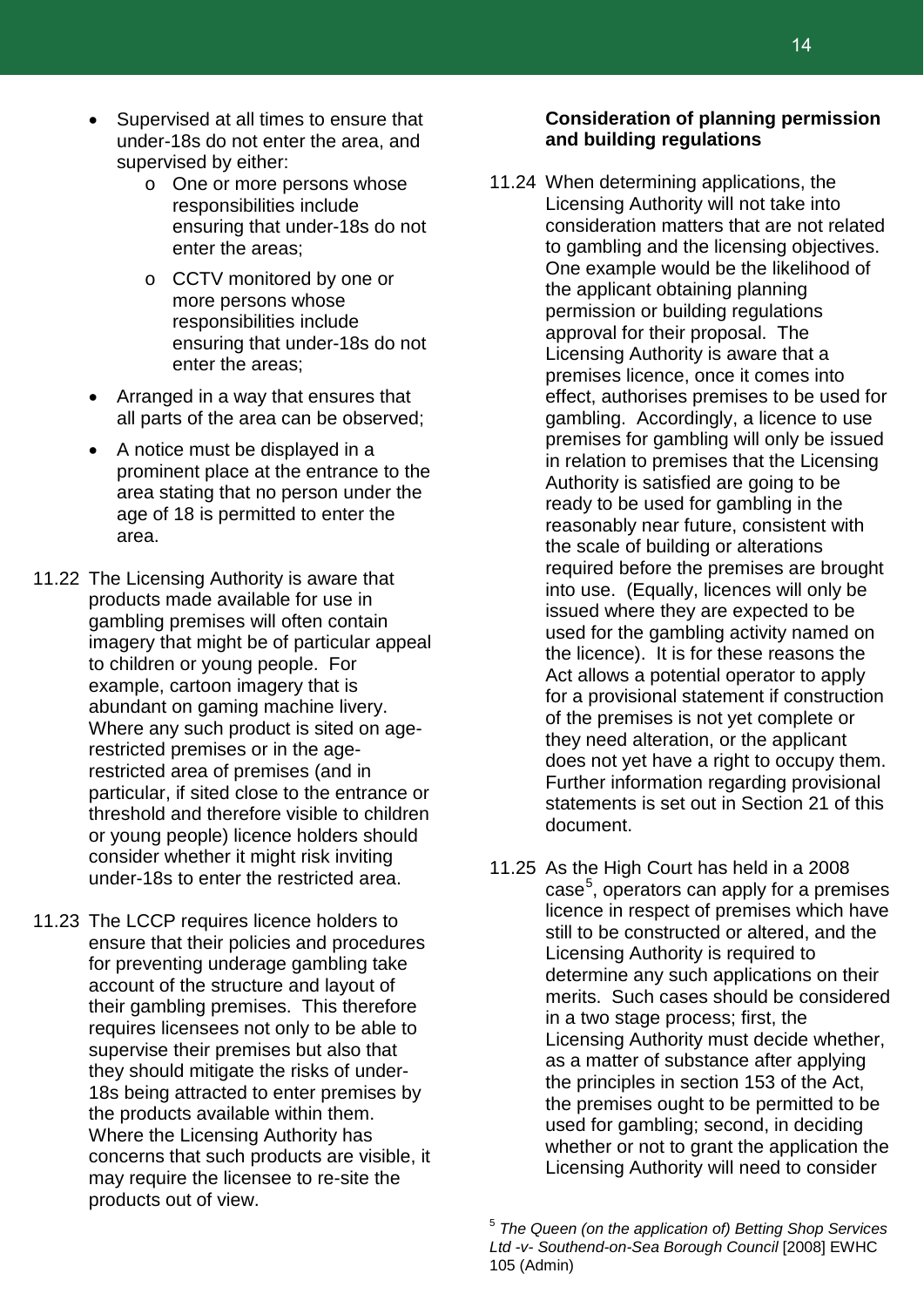if appropriate conditions can be put in place to cater for the situation that the premises are not yet in the state in which they ought to be before gambling takes place.

- 11.26 For example, where the operator has still to undertake final fitting out of the premises but can give a reasonably accurate statement as to when the necessary works will be completed, it may be sufficient to simply issue the licence with a future effective date, as is possible under the Regulations<sup>[6](#page-15-0)</sup>. The application form allows the applicant to suggest a commencement date and the notice of grant allows the Licensing Authority to insert a date indicating when the premises licence comes into effect. In other cases, it may be appropriate to issue the licence subject to a condition that trading in reliance on it shall not commence until the premises have been completed in all respects in accordance with the scale plans that accompanied the licence application. If changes to the pre-grant plans are made, then parties who have made representations should be able to comment on the changes made.
- 11.27 If the plans submitted at the time of the application for a premises licence are changed in any material respect during the fitting out of the premises after the grant of the licence, then the applicant will be in breach of the licence if they provide facilities for gambling. If the applicant wishes to change the proposed plans after grant, then, in order to avoid breaching the licence, it will be necessary for the application to either make a fresh application under section 159 or seek an amendment to a detail of the licence under section 187 of the Act. If there are substantive changes to the plans then this may render the premises different to those for which the licence was granted. In such a case, variation of the licence under section 187 is not possible. For

<span id="page-15-0"></span> $6$  SI 2007/459: Premises Licensing and Provisional Statement Regulations

this reason, and while this is a matter of judgement for the Licensing Authority, the Gambling Commission's guidance to licensing authorities considers that it would be more appropriate in the case of any material post grant change, for the applicant to make a fresh application under section 159 to preserve the rights of interested parties and responsible authorities to make representations in respect of the application.

- 11.28 The Licensing Authority will need to be satisfied in any individual case that the completed works comply with the original, or changed, plan attached to the premises licence. Depending upon circumstances, this will be achieved either through physical inspection of the premises or written confirmation from the applicant or surveyor that the condition has been satisfied.
- 11.29 The requirement for the building to be complete before trading commences will ensure that the Licensing Authority could, if considered necessary, inspect it fully, as could other responsible authorities with inspection rights under Part 15 of the Act. Inspection will allow the authorities to check that gambling facilities comply with all necessary legal requirements. For example, category C and D machines in a licensed FEC must be situated so that people under 18 do not have access to the category C machines. The physical location of higher stake gaming machines in premises to which children have access will be an important part of this, and inspection allows the Licensing Authority to check that the layout complies with the operator's proposals and the legal requirements.
- 11.30 In those circumstances where an application in respect of uncompleted premises which it appears are not going to be ready to be used for gambling for a considerable period of time, the Licensing Authority will consider whether, applying the two stage approach advocated above, it should grant a licence or whether the circumstances are more appropriate to a provisional statement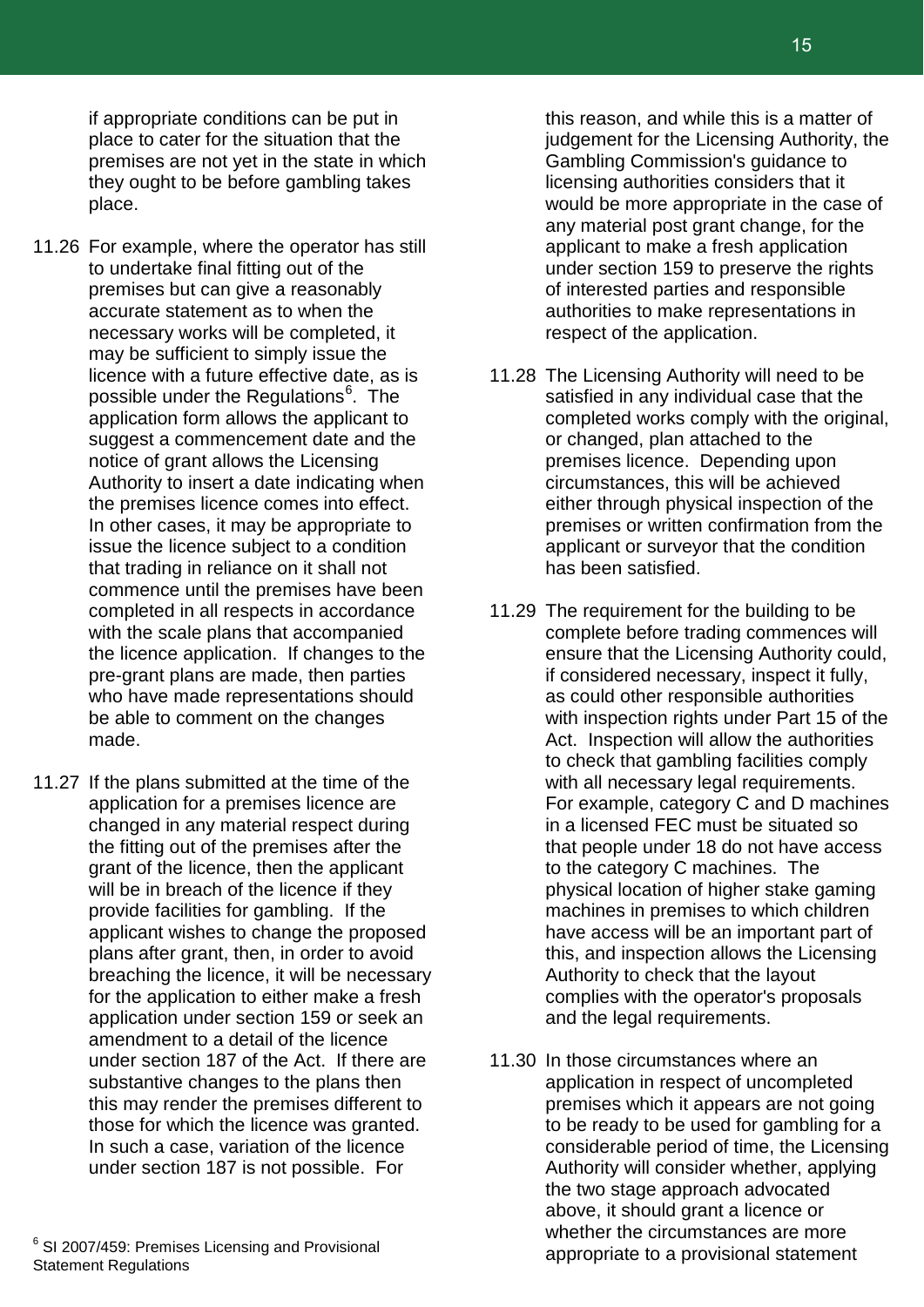application. For example, the latter would be the case if there was significant potential for circumstances to change before the premises opens for business. In such cases, the provisional statement route would ensure that the limited rights of responsible authorities and interested parties to make representations about matters arising from such changes of circumstances are protected. The Licensing Authority may choose to discuss with individual applicants which route is appropriate, to avoid them having to pay a fee for an application that the Licensing Authority did not think was grantable.

11.31 When dealing with a premises licence application for finished buildings, the Licensing Authority will not take into account whether those buildings have to comply with the necessary planning or building consents. Similarly, no fire or health and safety risks will be taken into account. Those matters will be dealt with under relevant planning control, building and other regulations, and must not form part of the consideration for the premises licence. Section 210 of the Act prevents the Licensing Authority taking into account the likelihood of the proposal by the applicant obtaining planning or building consent when considering a premises licence application. Equally, the grant of a gambling premises licence does not prejudice or prevent any action that may be appropriate under the law relating to planning or building.

### **12.0 The Licensing Objectives**

- 12.1 As stated previously, in exercising its functions under the Act, particularly in relation to premises licences, temporary use notices and some permits, the Licensing authority must have regard to the licensing objections set out in Section 1 of the Act.
- 12.2 Set out below are the factors that the Licensing Authority will take into consideration when undertaking its statutory functions:

**Objective 1: Preventing gambling from being a source of crime or disorder, being associated with crime or disorder or being used to support crime.**

12.3 The Licensing Authority will take into consideration the location of the premises in the context of this licensing objective. For example, in considering an application for a premises licence or permit that is in an area noted for particular problems with disorder, organised criminal activity etc or if there is a history of crime and disorder associated with the premises or its use by those involved in crime to associate or dispose of the proceeds of crime.

> In those circumstances, the Licensing Authority will take into account the following considerations, where relevant in determining applications and reviews:

- Additional conditions on the licence for the requirement of door supervisors, provision of CCTV and minimum levels of staffing;
- Suitability of the premises in terms of the layout, lighting and fitting out of the premises to ensure that it has been designed so as to minimise conflict and reduce opportunities for crime and disorder to arise;
- Whether sufficient management measures are proposed or in place;
- Consideration of the operator's own risk assessment.
- 12.4 In the context of gambling premises licences, the Licensing Authority will generally consider disorder as activity that is more serious and disruptive than mere nuisance. Factors which will be considered in determining whether a disturbance was serious enough to constitute disorder will include (but not limited to):
	- Whether police assistance was required;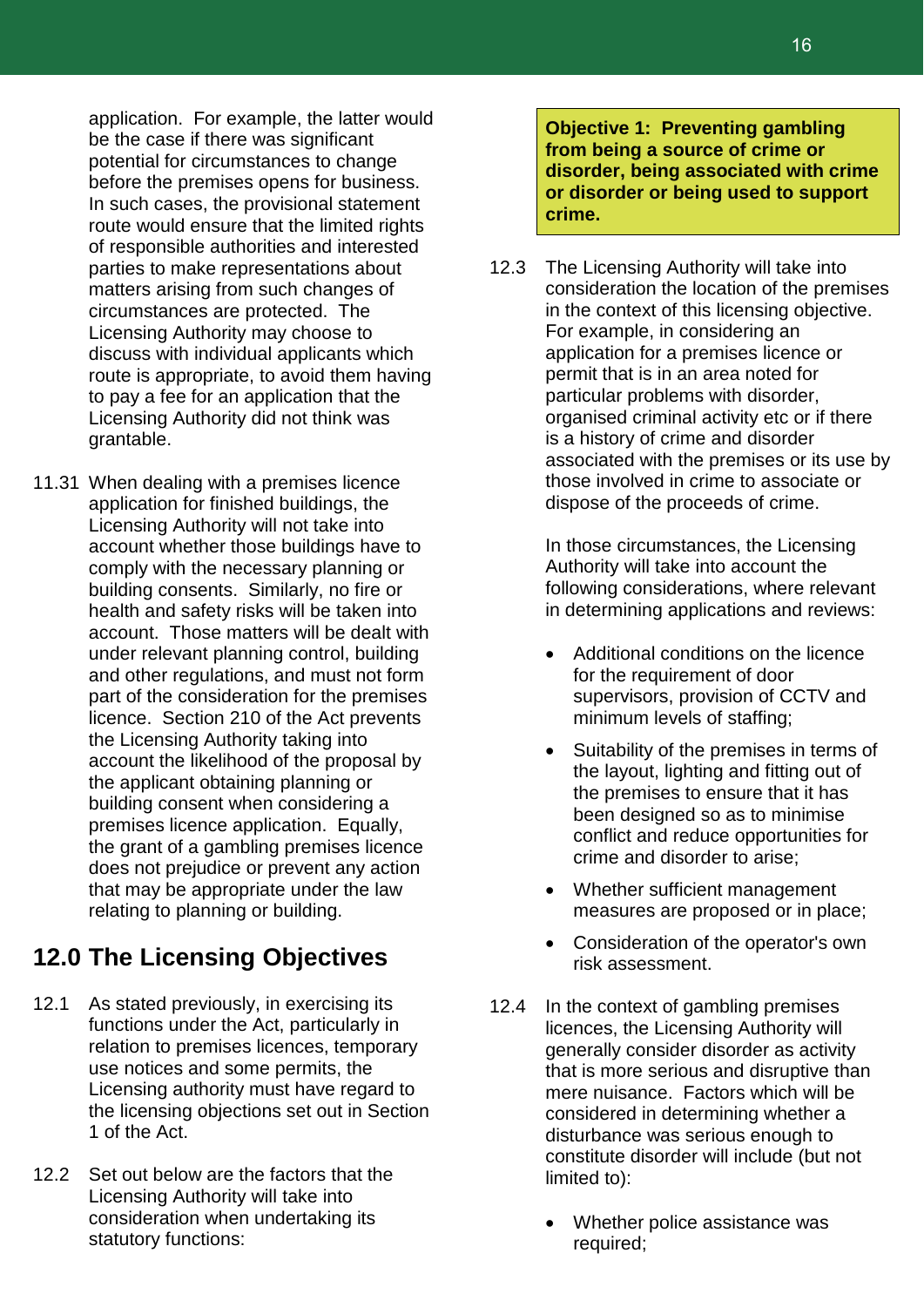• How threatening the behaviour was to those who could see or hear it.

The Licensing Authority recognises that there is not a clear line between nuisance and disorder so it will take appropriate advice before determining what action to take in circumstances in which disorder may be a factor.

- 12.5 Regulatory issues arising from the prevention of disorder are likely to focus almost exclusively on premises licensing, rather than on operating licences. However, if there are persistent or serious disorder problems that an operator could or should do more to prevent, the Licensing Authority will bring this to the attention of the Gambling Commission so it can consider the continuing suitability of the operator to hold an operating licence.
- 12.6 The Licensing Authority is aware that there are a number of voluntary initiatives that the gambling industry participates in to address issues such as underage access, staff safety and security, and will undertake enquiries with operators as to which (if any) scheme the operator is a part of.
- 12.7 The Licensing Authority will not investigate the suitability of an applicant for a premises licence, including in relation to crime. The issue of suitability will already have been considered by the Gambling Commission, because any applicant (except occupiers of tracks who do not propose to offer gambling themselves) will have to hold an operating licence from the Commission before the premises licence can be issued. However, if the Licensing Authority receives information during the course of considering a premises licence application or at any other time, that causes it to question the suitability of the applicant to hold an operating licence, these concerns will be brought to the attention of the Commission without delay.

#### **Objective 2: Ensuring that gambling is conducted in a fair and open way.**

- 12.8 In accordance with the Guidance issued by the Commission, the Licensing Authority does not expect to have to involve itself with issues of fairness and openness on a frequent basis. Fairness and openness is likely to relate to either the way specific gambling products are provided and therefore subject to the operating licence, or will be in relation to the suitability and actions of an individual and therefore subject to the personal licence. However if the Licensing Authority suspects that gambling is not being conducted in a fair and open way this will be brought to the attention of the Commission so that it can consider the continuing suitability of the operator to hold an operating licence or of an individual to hold a personal licence.
- 12.9 In relation to the licensing of tracks, the Licensing Authority's role will be different from other premises in that track owners will not necessarily have an operating licence. In those circumstances it may be appropriate for the imposition of conditions to ensure that the environment in which betting takes place is suitable. Factors which will be considered in determining whether such measures are in place to ensure that the gambling activity is conducted in a fair and open way will include (but not limited to):
	- Whether the layout, lighting and fitting out of the premises have been designed so as to ensure gambling is conducted in a fair and open way;
	- Whether sufficient management measures are proposed or are in place to ensure that gambling is conducted in a fair and open way;
	- Whether the management and operation of the premises is open and transparent;
	- Whether the operators of the premises have been or will be fully cooperative with enforcement agencies;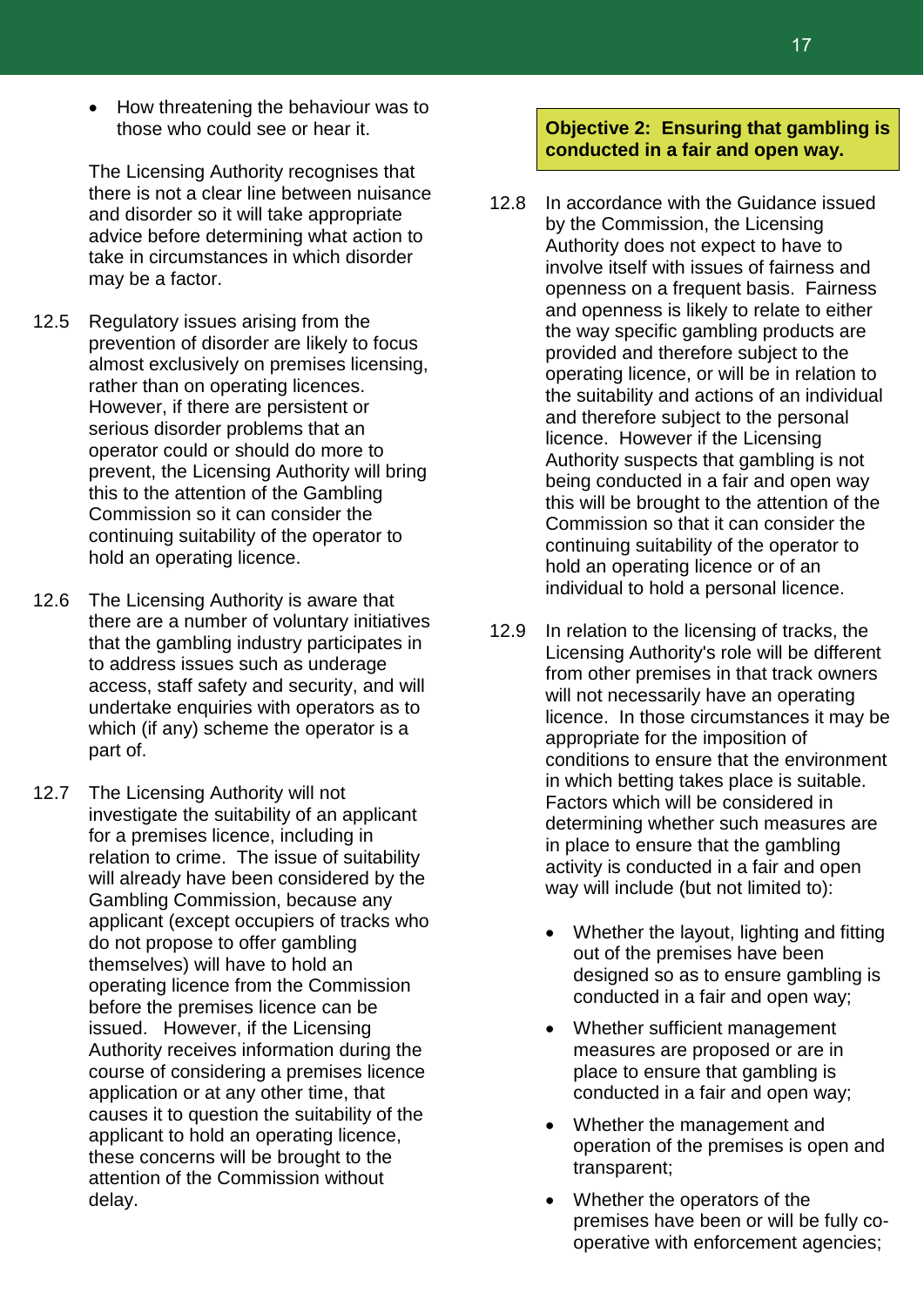• Whether the Commissions Codes of Practice have been complied with.

**Objective 3: Protecting children and other vulnerable persons from being harmed or exploited by gambling.**

- 12.10 In exercising its powers under Section 153, the Licensing Authority will consider whether staff will be able to adequately supervise the gambling premises, as adequate staffing levels is a factor to consider regarding the prevention of underage gambling. The Licensing Authority will seek to work with an operator to consider how many impediments to the supervision of premises might be most appropriately remedied. Supervision also applies to premises that are themselves not agerestricted (eg bingo and family entertainment centre (FEC) premises) but which make gambling products and facilities available.
- 12.11 In those situations where the Licensing Authority believes that the structure or layout of a premises to be an inhibition or potential inhibition to satisfying this licensing objective, the licence holder should consider what changes are required to ensure the risk is mitigated. Such changes might include:
	- The positioning of staff or CCTV;
	- The use of floor-walkers;
	- Relocation of the staff counter to enable direct line of sight.

The Licensing Authority will consider the proportionality of changes to the physical layout in relation to other measures that could be put into place.

12.12 If an operator fails to satisfy the Licensing Authority that the risks are sufficiently mitigated, it may consider it appropriate to instigate a review of the premises licence.

- 12.13 In relation to casinos, the Gambling Commission has issued a code of practice on access to casino premises by children and young persons, as provided for by section 176 of the Act. This is available as part of the Licence Conditions and Codes of Practice (LCCP) and in accordance with section 176 of the Act, adherence to the code will be a condition of the premises licence.
- 12.14 The Act does not seek to prohibit particular groups of adults from gambling in the same way that it prohibits children. The Licensing Authority notes that the Commission does not seek to define "vulnerable persons" but it does, for regulatory purposes, assume that this group includes:
	- People who gamble more than they want to;
	- People who gamble beyond their means; and
	- People who may not be able to make informed or balanced decisions about gambling due to, for example, mental health, a learning disability or substance misuse relating to alcohol or drugs.

### **13.0 Premises Licence Conditions**

- 13.1 The Act provides that licences may be subject to conditions in a number of ways:
	- They may attach automatically, having been set in the Act;
	- They may attach through regulations made by the Secretary of State;
	- They may be attached to operating and personal licences by the Gambling Commission;
	- They may be attached to premises licences by the Licensing Authority.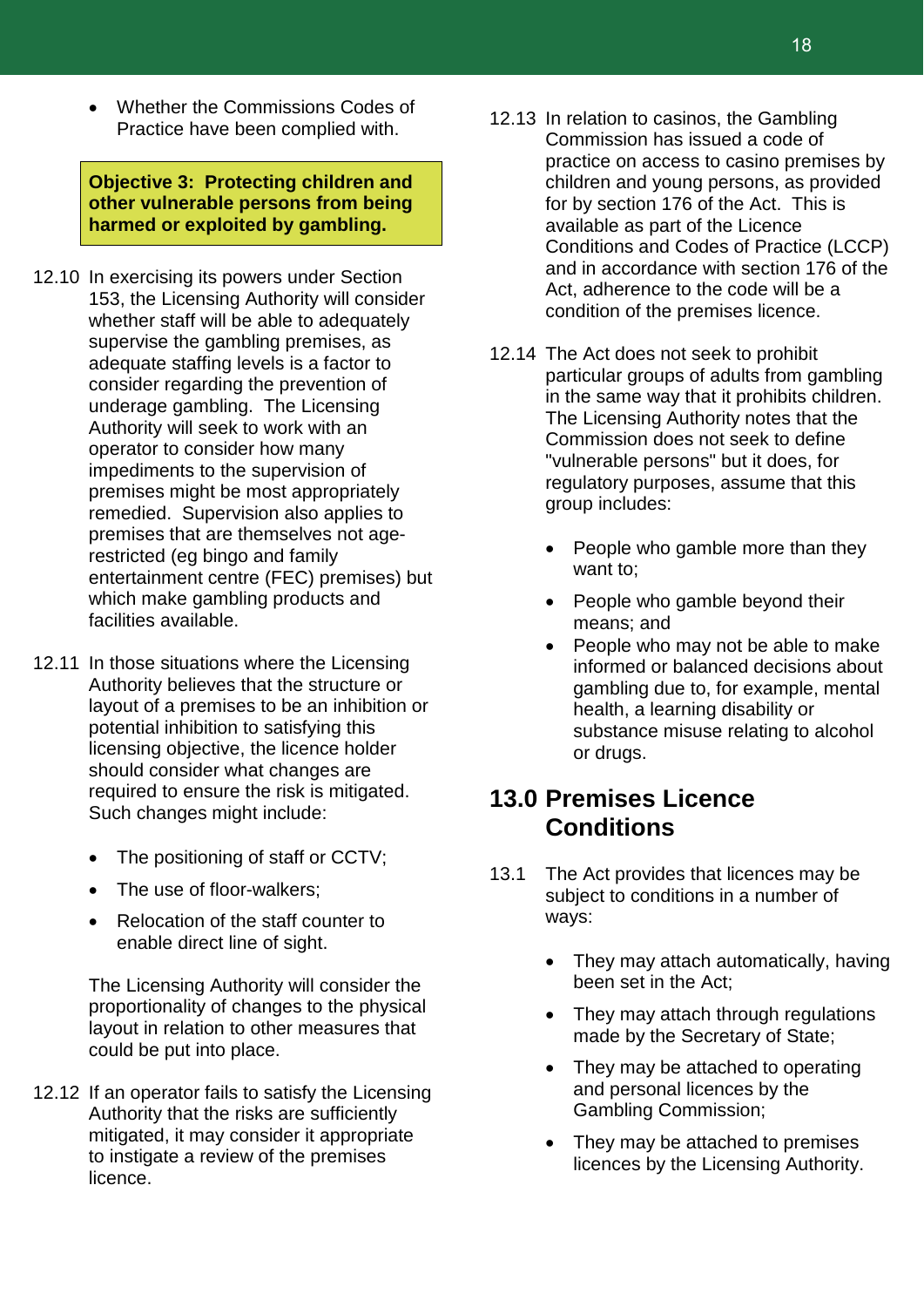- 13.2 Conditions may sometimes be general in nature attaching to all licences or all licences of a particular class, or they may be specific to a particular licence.
- 13.3 Conditions on premises licences shall only relate to gambling, as considered appropriate in the light of the principles to be applied by the Licensing Authority under section 153. Accordingly, if the Gambling Commission's LCCP or other legislation places particular responsibilities or restrictions on an employer or the operator of premises, it is not appropriate to impose the same through conditions on a premises licence.
- 13.4 The Licensing Authority will make decisions on conditions on a case-bycase basis, and in the context of the principles of section 153. It will aim to permit the use of premises for gambling and so will not attach conditions that limit their use except where it is necessary in accordance with the licensing objectives, the Commission's codes of practice and Statutory Guidance, or its own statement of licensing policy. Conversely, the Licensing Authority will not turn down applications for premises licences where relevant objections can be dealt with through the use of conditions.
- 13.5 Conditions imposed by the Licensing Authority will be proportionate to the circumstances which they are seeking to address. In particular, the Licensing Authority shall ensure that the premises licences conditions are:
	- Relevant to the need to make the proposed building suitable as a gambling facility;
	- Directly related to the premises (including the locality and any identified local risks) and the type of licence applied for;
	- Fairly and reasonably related to the scale and type of premises;
	- Reasonable in all other respects.

13.6 Where there are risks associated with a specific premises, the Licensing Authority may consider it necessary to attach conditions to the licence to address those risks, taking account of the local circumstances.

#### **Conditions that may not be attached to premises licences by the Licensing Authority**

- 13.7 The Act sets out certain matters that may not be the subject of conditions:
	- Section 169(4) prohibits a Licensing Authority from imposing a condition on a premises licence which makes it impossible to comply with an operating licence condition;
	- Section 170 provides that membership of a club or body cannot be required by attaching a condition to a premises licence (the Act specifically removed the membership requirement for casino and bingo clubs and this provision prevents it being reinstated); and
	- Section 171 prevents a Licensing Authority imposing conditions in relation to stakes, fees, winnings or prizes.
	- Section 172(10) provides that conditions may not relate to gaming machine categories, numbers, or method of operation;

### **14.0 Adult Gaming Centres (AGCs)**

- 14.1 Persons operating an adult gaming centre (AGC) must hold a "gaming machines general operating licence (adult gaming centre) from the Gambling Commission and a premises licence from the Licensing Authority. They are able to make category B, C and D gaming machines available.
- 14.2 No-one under the age of 18 is permitted to enter an AGC. The Act sets out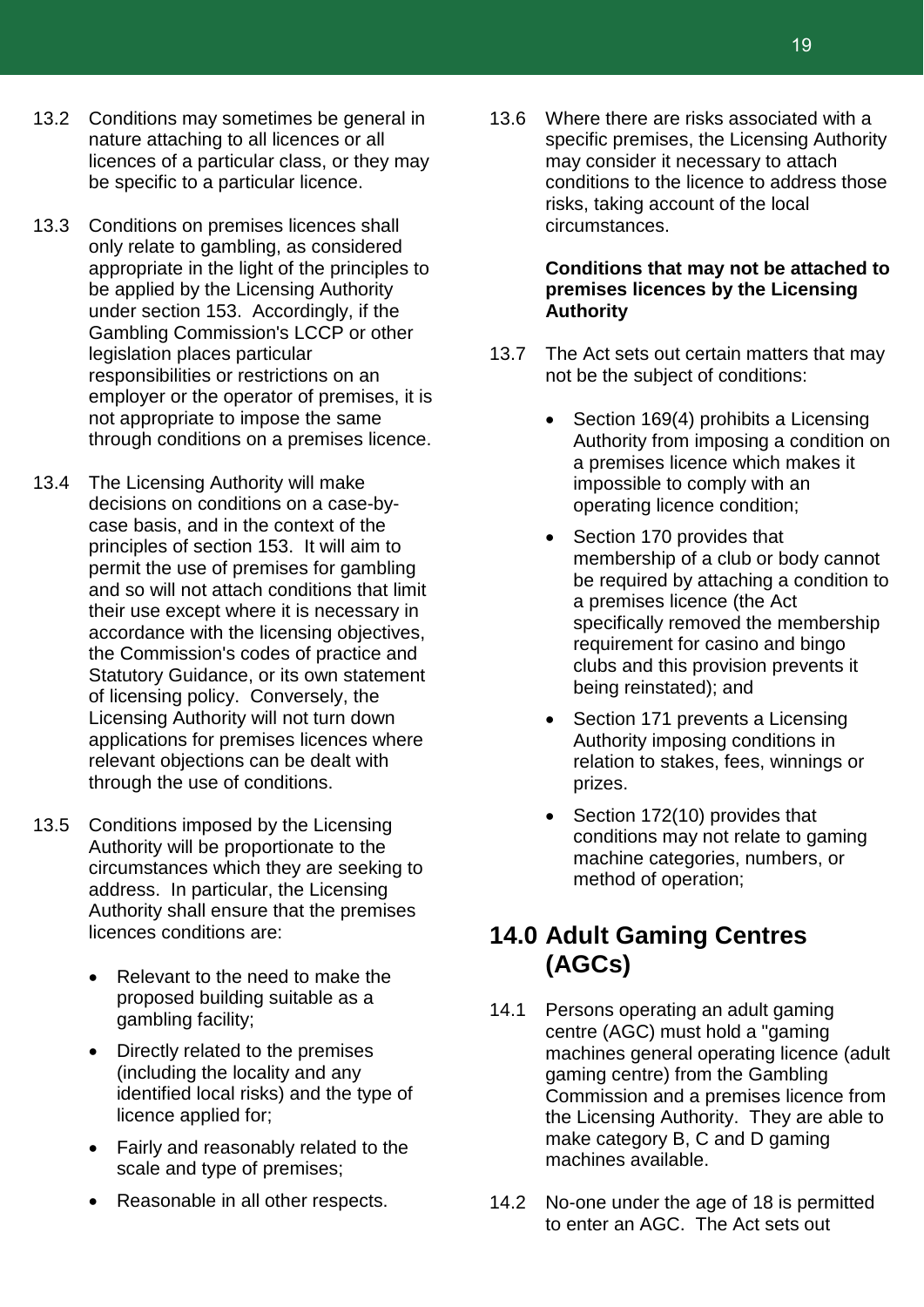offences of inviting, causing or permitting a child or young person to gamble, or to enter certain gambling premises. In addition, Social Responsibility (SR) code 3.2.3(3) in the Licence Conditions and Codes of Practice (LCCP) states that *"licensees must ensure that their policies and procedures take account of the structure and layout of their gambling premises in order to prevent underage gambling".*

- 14.3 The Licensing Authority will have particular regard to the location of and entry to AGCs to minimise the opportunities for under-18s to gain access. This will be of particular importance in those areas where young people may be unsupervised for example where an AGC is in a complex, such as a shopping centre.
- 14.4 The Licensing Authority will expect applicants to offer their own measures to meet the licensing objectives, however appropriate measures/licence conditions may encompass issues such as:
	- Proof of age schemes;
	- CCTV;
	- Supervision of entrances/machine areas;
	- Location of entry;
	- Notices/signage;
	- Specific opening hours;
	- Self-exclusion schemes;
	- Provision of information leaflets/helpline numbers for organisations such as GamCare.

This list is not mandatory, nor exhaustive and is merely indicative of example measures.

<span id="page-20-0"></span>14.5 Gaming machine provisions by premises are set out in the Act and provides that the holder of an AGC premises licence may make available for use a number of category B gaming machines not exceeding 20% of the total number of

gaming machines which are available for use on the premises and any number of category C or D machines. For example, a premises with a total of 25 gaming machines available for use can make five or fewer category B3 gaming machines available on those premises.

- 14.6 Premises subject to a licence granted before 13 July 2011 are entitled to make available four category B3/B4 gaming machines, or 20% of the total number of gaming machines, whichever is the greater. AGC premises licences granted on or after 13 July 2011 are entitled to 20% of the total number of gaming machines only. Regulations specify that the category B machines should be restricted to sub-category B3 and B4 machines, but not B3A machines.<sup>[7](#page-20-0)</sup>
- 14.7 Where the operator of an existing AGC premises licence applies to vary the licence and acquire additional AGC premises licences - so that the area that was the subject of a single licence will become divided between a number of separate licensed premises - each separate licensed premises must only contain the permitted machine entitlement. For example, where two separate AGC premises have been created adjacent to each other by splitting a pre-existing premises, it is not permissible to locate eight category B3 gaming machines in one of the resulting premises and none in the other, as the gaming machine entitlement for that premises would be exceeded.

#### **AGC premises licences conditions**

- 14.8 As set out in paragraph 13 above, premises licences can be subject to mandatory and default conditions that attach to premises licences.
- 14.9 Currently there are no default conditions specific to AGCs.

 $7$  SI 2158 The Categories of Gaming Machine Regulations 2007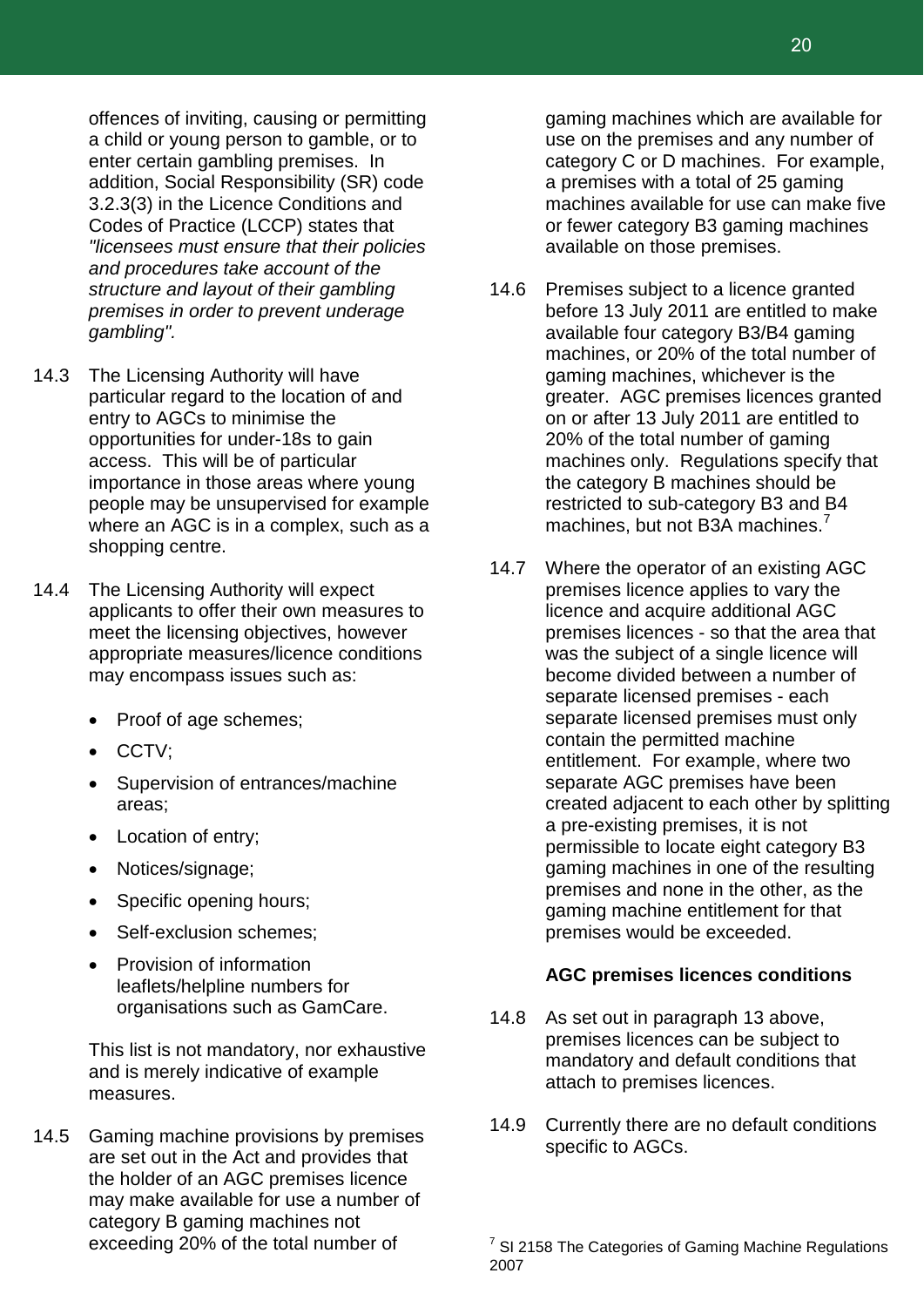- 14.10 The following mandatory conditions apply to AGCs:
	- A notice must be displayed at all entrances to AGCs stating that no person under the age of 18 years will be admitted to the premises;
	- There can be no direct access between an AGC and any other premises licensed under the Act or premises with a family entertainment centre (FEC), club gaming, club machine or alcohol licensed premises gaming machine permit;
	- Any ATM made available for use on the premises shall be located in a place that requires any customer who wishes to use it to cease gambling at any gaming machine in order to do so;
	- The consumption of alcohol in AGCs is prohibited at any time during which facilities for gambling are being provided on the premises. A notice stating this should be displayed in a prominent place at every entrance to the premises.

#### **15.0 (Licensed) Family Entertainment Centres**

- 15.1 The Act creates two classes of family entertainment centre (FEC). Unlicensed FECs provide category D machines only and are regulated through FEC gaming machine permits. Persons operating a licensed FEC must hold a gaming machine general operating licence (Family Entertainment Centre) from the Gambling Commission and a premises licence from the Licensing Authority. They will be able to make category C and D gaming machines available.
- 15.2 FECs are commonly located at seaside resorts, in airports and at motorway service stations, and cater for families, including unaccompanied children and young persons.
- 15.3 Children and young persons are permitted to enter an FEC and may use category D machines. They are not

permitted to use category C machines and it is a requirement that there must be clear segregation between the two types of machine, so that under 18s do not have access to them. Social Responsibility (SR) code 3.2.5(3) in the LCCP states that *"licensees must ensure that their policies and procedures take account of the structure and layout of their gambling premises' in order to prevent underage gambling".*

- 15.4 SR 3.2.5(2) requires operators to ensure that employees prevent access and challenge children or young persons who attempt to use category C machines.
- 15.5 The Licensing Authority will specifically have regard to the need to protect children and vulnerable persons from harm or being exploited by gambling and will expect the applicant to satisfy the Licensing Authority that there will be sufficient measures in place to ensure that persons under the age of 18 do not have access to the adult only gaming machine areas.
- 15.6 The Licensing Authority will expect applicants to offer their own measures to meet the licensing objectives, however appropriate measures/licence conditions may encompass issues such as:
	- CCTV;
	- Supervision of entrances/machine areas;
	- Physical separation of areas;
	- Location of entry;
	- Notices/signage;
	- Specific opening hours;
	- Self-exclusion schemes;
	- Provision of information leaflets/helpline numbers for organisations such as GamCare;
	- Measures/training for staff on how to deal with suspected truant school children on the premises.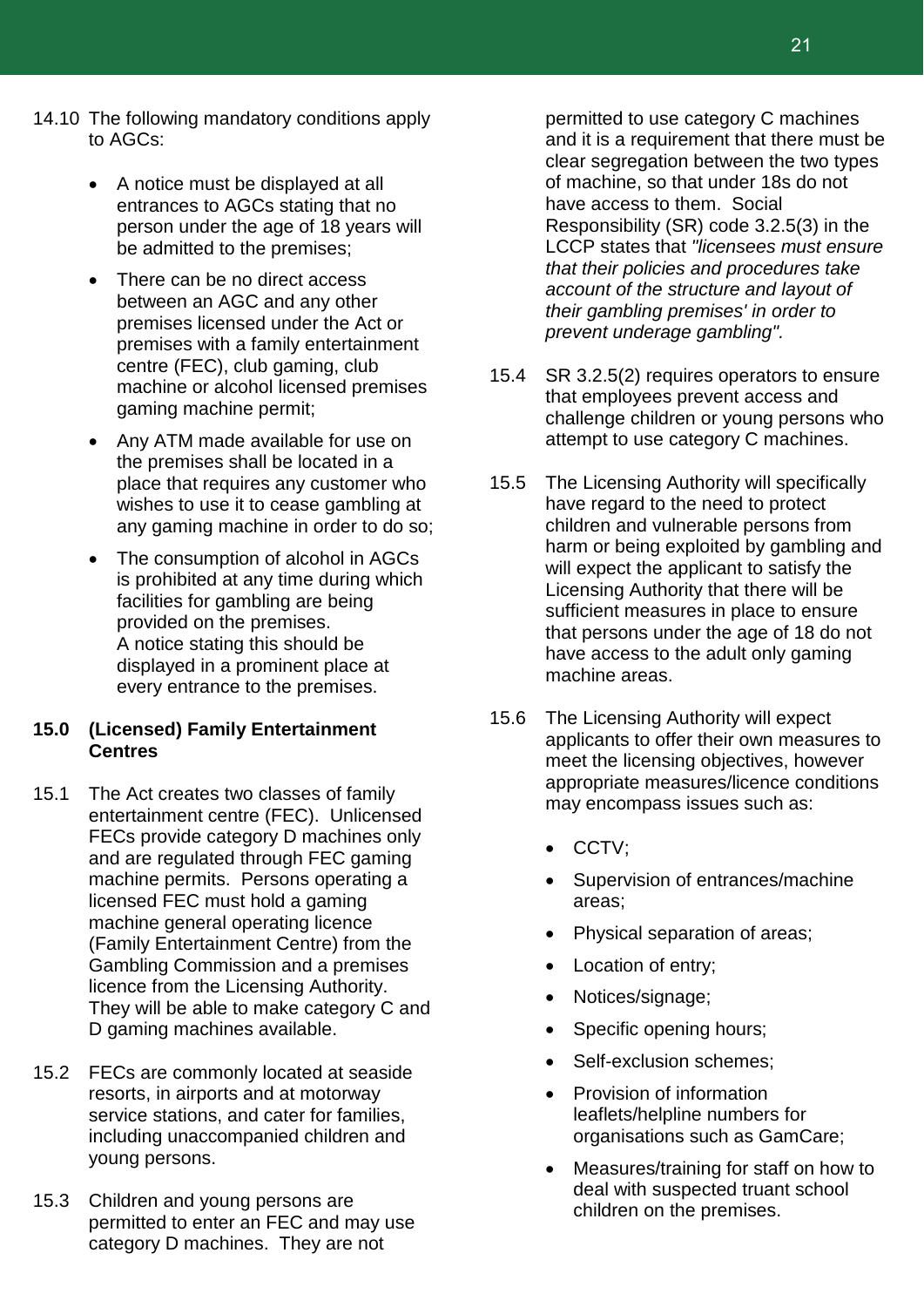This list is not mandatory, nor exhaustive and is merely indicative of example measures.

15.7 The Licensing Authority will have regard to the Gambling Commission's guidance on any conditions that apply to operating licences covering the way in which the area containing the category C machines should be delineated but may require further measures on physical separation and controls on entry.

#### **Licensed FEC premises licence conditions**

- 15.8 Currently there are no default conditions specific to FECs.
- 15.9 The following mandatory conditions apply to FECs:
	- The summary of the terms and conditions of the premises licence issued by the Licensing Authority under section 164(1)(c) of the Act must be displayed in a prominent place within the premises;
	- The layout of the premises must be maintained in accordance with the plan;
	- The premises must not be used for the sale of tickets in a private lottery or customer lottery, or the National Lottery;
	- No customer shall be able to enter the premises directly from a casino, an adult gaming centre or betting premises (other than a track);
	- Any ATM made available for use on the premises must be located in a place that requires any customer who wishes to use it to cease gambling at any gaming machine in order to do so;
	- Over-18 areas within FECs that admit under-18s, must be separated by a barrier with prominently displayed notices at the entrance stating that under-18s are not allowed in that area and with adequate supervision in place to ensure that children and

young persons are not able to access these areas or the category C machines. Supervision may be done either by placing the terminals within the line of sight of an official of the operator or via monitored CCTV;

The consumption of alcohol in licensed FECs is prohibited at any time during which facilities for gambling are being provided. A notice stating this should be displayed in a prominent position on the premises.

### **16.0 Casinos**

- 16.1 Under the Act, the Licensing Authority has the role of issuing premises licence for casinos and monitoring those licences.
- 16.2 New casino premises issued under the Act fall into one of two categories namely large casino premises licence or small casino premises licence, however, this Licensing Authority cannot grant any new casino premises licences having regard to the regulations governing the grant of new casino licences.
- 16.3 There is a third category of casino that is permitted through transitional arrangements under Schedule 18 of the Act, which may be referred to as *"1968 Act converted casinos".* This policy will only relate to this category of casino licences in relation to variation applications. In addition to the standard variation applications (eg. To remove a default condition, increase the licensable area of the premises etc) an existing converted casino premises licence can be varied to relocate the licence to another premises providing those premises are wholly or partly situated in the area of the Licensing Authority which issued the licence.<sup>[8](#page-22-0)</sup>

<span id="page-22-0"></span> $8$  Paragraph 65, Part 7, Schedule 4 of the Gambling Act 2005 (Commencement No.6 and Transitional Provisions) Order 2006.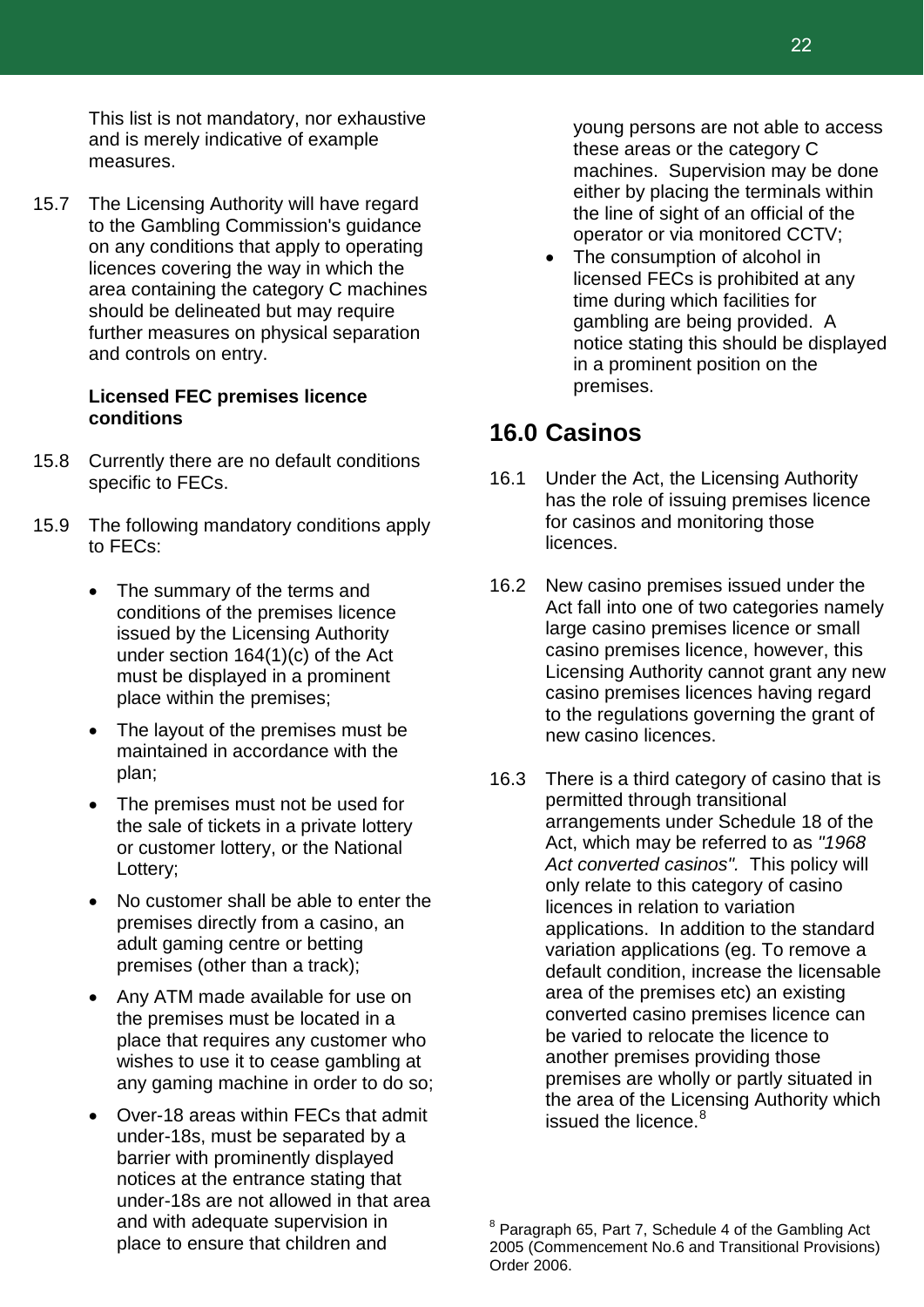- 16.4 These casinos retain the rights to gaming machines equivalent to their entitlements under previous legislation. That means they are permitted no more than 20 machines of category B to D (except B3A machines), or they may elect to have any number of category C or D machines instead (as was the case under the Gaming Act 1968). There is no table-tomachine ratio in these casinos.
- 16.5 No-one under the age of 18 is permitted to enter a casino and operators are required to display notices to this effect at all entrances to a casino. Social Responsibility (SR) code 3.2.1(2) states that *"licensees must ensure that their policies and procedures take account of the structure and layout of their gambling premises"* in order to prevent underage gambling. There must also be a door supervisor at every entrance to a casino to ensure that this restriction is enforced (SR 3.2.1(3)). Children and young persons are not allowed to be employed at premises with a casino premises licence.

#### **No Casinos resolution**

- 16.6 The Licensing Authority has not passed a "no casino" resolution under Section 166 of the Gambling Act 2005, but is aware that it has the power to do so. Should the Licensing Authority decide in the future to pass such a resolution, it will update this policy statement with details of that resolution.
- 16.7 Any such decision will be made by the Full Council.

### **Casino premises licence conditions**

- 16.8 The following default condition applies to all casino premises licences:
	- The default opening hours of all casinos are noon to 6 am.
- 16.9 The following mandatory conditions apply to **ALL** casino premises licences:
- Access to premises is regulated to add additional safeguards for both the public and industry. The principal entrance to the casino should be from a street. A street is defined as including any bridge, road, lane, footway, subway, square, court, alley or passage (including passages through enclosed premises such as shopping centres), whether it is a thoroughfare or not.
- No customer must be able to enter the casino from any other premises holding a casino, bingo, adult gaming centre (AGC), family entertainment centre (FEC) or betting premises licence, or from premises where a FEC, club gaming and club machine, or licensed premises gaming machine permit, has effect;
- There should be no access to a casino from premises wholly or mainly used by children and young persons;
- No other gambling equipment may be situated within two metres of any ordinary gaming table. For the purposes of these conditions an ordinary gaming table means one which is not wholly or partially automated;
- A maximum of 40 separate player positions may be made available for use in relation to wholly automated gaming tables at any time;
- All casinos must display the rules of each type of casino game that can be played on the premises in a prominent place within both the table gaming area and other gambling areas to which customers have unrestricted access. Licensees may do this either by displaying clear and legible signs or by making available to customers leaflets or other written material setting out the rules;
- ATMs must be positioned so that customers must cease to gamble at tables or gaming machines in order to use them;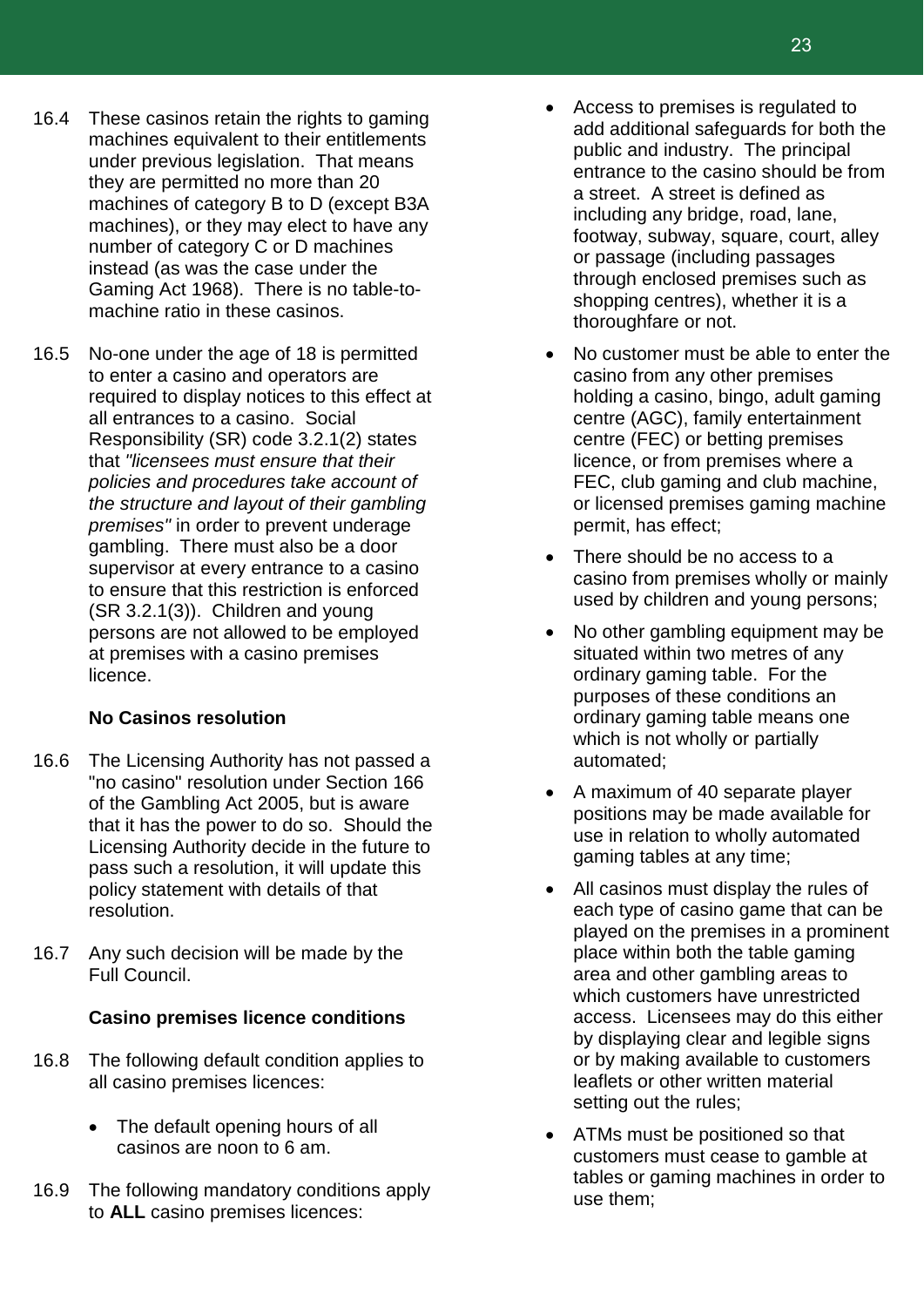**and in respect of converted casino premises licences the following mandatory conditions apply:**

- A notice shall be displayed at all entrances to the casino stating that no person under the age of 18 will be admitted;
- Casinos with converted licences, and that have a gambling area of over 200 square metres, must offer a minimum non-gambling area equivalent to at least 10% of its total gambling area. In determining the floor area of the gambling area, all areas in which facilities for gambling are provided should be taken into account. The non-gambling area may consist of one or more areas within the casino. These areas must be readily available to customers (ie offices, kitchen areas, employee areas will not count). They may include, but should not consist exclusively of, lavatories and lobby areas. The area must also include recreational facilities for casino customers that are available for use when the casino is open; where there is more than one area each area must contain recreational facilities. No gambling facilities may be offered in the non-gambling areas.

### **17.0 Bingo**

- 17.1 Bingo is not given a statutory definition in the Act although two types of bingo are commonly understood:
	- Cash bingo, where the stakes paid make up the cash prizes that are won;
	- Prize bingo, where various forms of prizes are won, not directly related to the stakes paid.
- 17.2 The game and rules of bingo have evolved to the point where, despite the absence of any formal industry standard, the way in which bingo is played is broadly similar throughout Great Britain. Bingo is equal chance gaming.
- 17.3 Cash bingo is the main type of bingo played in commercial bingo premises. They also offer prize bingo, largely as games played in the intervals between main stage games. This means that only premises with a bingo premises licence, or a large casino premises licence issued under the Act (where the operator holds a bingo as well as a casino operating licence), will be able to offer bingo in all its forms.
- 17.4 As well as commercial bingo premises, bingo can be found in other gambling premises. Prize bingo is traditionally a game played in arcades, especially seaside amusement arcades, or at travelling funfairs. For these operators, prize bingo is subject to the allowances for prize gaming in the Act. This means that, subject to limits on participation fees and prizes, adult gaming centres, licensed and unlicensed family entertainment centres, and travelling fairs, (or any premises with a prize gaming permit) are able to offer prize gaming, which includes prize bingo. In this form of gaming, the nature of the prize must not be determined by reference to the number of people playing the game, and the nature or the size of the prize must not be determined by reference to the amount paid for or raised by the gaming.
- 17.5 The Licensing Authority will need to be satisfied that bingo can be played in any premises for which it issues a premises licence. An operator may choose to vary their licence to exclude a previously licensed area of that premises, and then apply for a new premises licence, or multiple new premises licences, with the aim of creating separate premises in that area. Essentially providing multiple licensed premises within a single building or site and therefore the applicant will need to demonstrate to the Licensing Authority's satisfaction that bingo can be played at each of those new premises.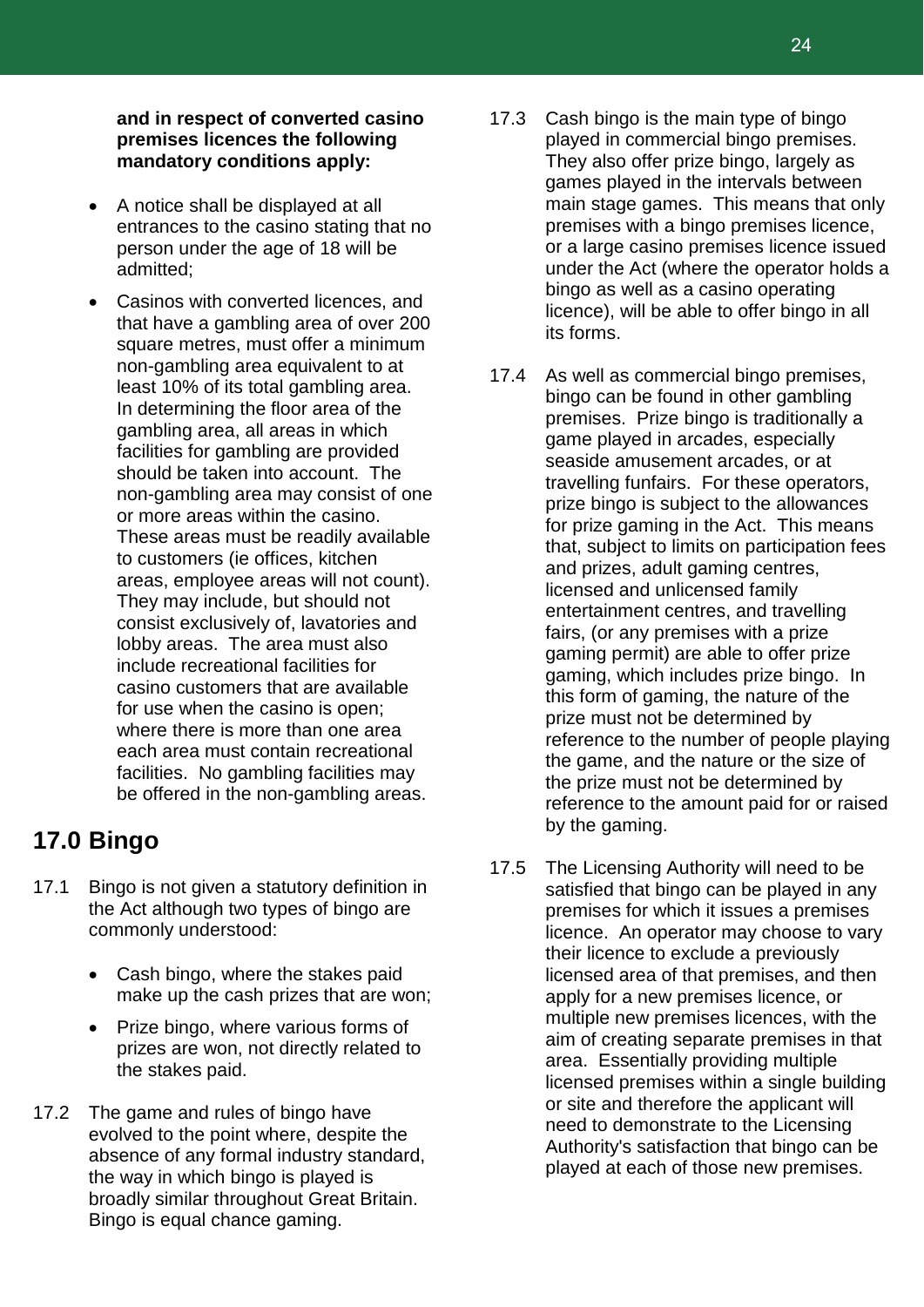- 17.6 Under the Act, children and young persons (anyone up to the age of 18) cannot be employed in providing any facilities for gambling on bingo premises, and children (under the age of 16) cannot be employed. However, young persons, aged 16 and 17, may be employed in bingo premises (while bingo is being played), provided the activities on which they are employed are not connected with the gaming or gaming machines. Further information on the restrictions that apply are set out in the Licence Conditions and Code of Practice (LCCP) issued by the Gambling Commission.
- 17.7 Children and young people are allowed into bingo premises; however they are not permitted to participate in the bingo and if category B or C machines are made available for use these must be separated from areas where children and young people are allowed. Social Responsibility (SR) code 3.2.5(3) states that *"licensees must ensure that their policies and procedures take account of the structure and layout of their gambling premises' in order to prevent underage gambling".*
- <span id="page-25-0"></span>17.8 Section 172(7) of the Act, as amended, provides that the holder of a bingo premises licence may make available for use a number of category B gaming machines not exceeding 20% of the total number of gaming machines on the premises. For example, a premises with a total of 25 gaming machines available for use can make five or fewer category B3 gaming machines available on that premises. Premises that were licensed before 13 July 2011 are entitled to make available eight category B gaming machines, or 20% of the total number of gaming machines, whichever is the greater. There are no restrictions on the number of category C or D machines that can be made available. Regulations state that category B machines at bingo premises are restricted to sub-category B3 (but not B3A) and B4 machines.
- 17.9 The gaming machines must remain within the licensed area covered by the premises licence. In the unusual circumstances that an existing bingo premises covered by one premises licence applies to vary the licence and acquire addition bingo premise licences (so that the area that was the subject of a single licence will become divided between a number of separate licensed premises) it is not permissible for all of the gaming machines to which each of the licences brings an entitlement to be grouped together within one of the licensed premises.
- 17.10 Bingo is a class of equal chance gaming permitted on alcohol-licensed premises, and in clubs and miners' welfare institutes, under the allowances for exempt gaming in Part 12 of the Act. There are regulations setting controls on this form of gaming, to ensure that it remains a low stakes and prizes activity.<sup>[9](#page-25-0)</sup>
- 17.11 In addition, rules are laid down in the Act about the playing of bingo specifically in alcohol-licensed premises, clubs and miners' welfare institutes. Where the level of bingo played in these premises reaches a certain threshold, it will no longer be authorised by these rules and a bingo operating licence will have to be obtained by the Gambling Commission for future bingo games. Even in this circumstance, bingo can still only be offered under the rules for exempt gaming. The aim of these provisions is to prevent bingo becoming a predominant commercial activity on such nongambling premises.
- 17.12 The threshold is reached if the bingo played during any seven-day period exceeds £2,000 (either in money taken or prizes awarded) once in a year, referred to as "high turnover bingo". There is a legal duty on the licensee or club to inform the Gambling Commission if they offer high turnover bingo in any seven day period. This allows the Commission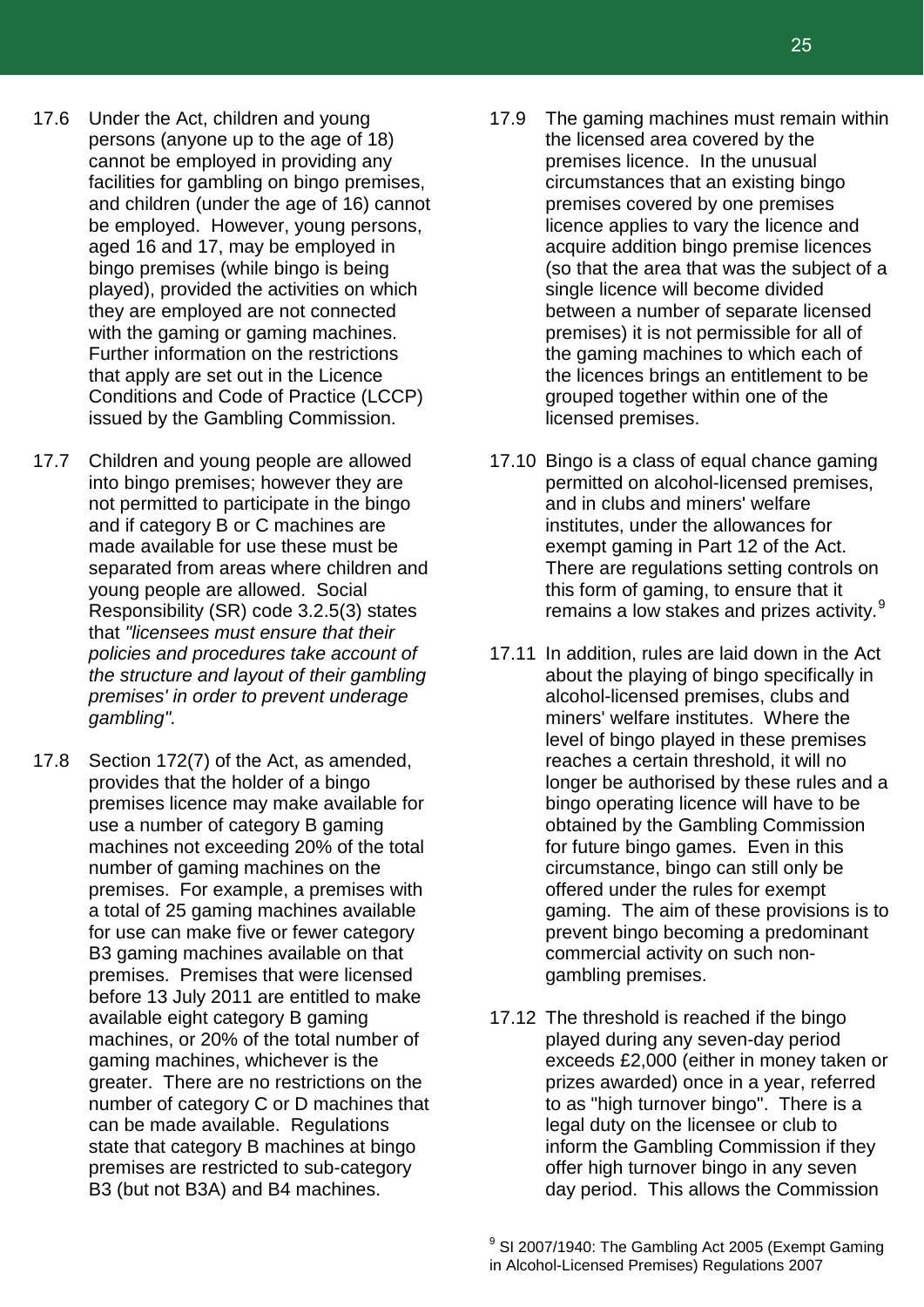to monitor the bingo activity on the premises, and discuss with the relevant licensee or club the point at which a bingo operating licence may be needed. A "high turnover period" begins with the first day of the seven day period in which the threshold was exceeded and lasts for a year. If a second period of high turnover bingo occurs within that year, a bingo operating licence will be required. Where bingo is played in a members club under a bingo operating licence no premises licence will be required.

17.13 If it comes to the attention of the Licensing Authority that alcohol-licensed premises or clubs or institutes are playing bingo during the course of a week which involves significant stakes and prizes, that makes it possible that the £2,000 in seven days is being exceeded, it will inform the Gambling Commission.

#### **Bingo premises licence conditions**

- 17.14 The following default condition applies to bingo premises licences:
	- Bingo facilities in bingo premises may not be offered between the hours of midnight and 09:00 hours.

However, there are no restrictions on access to gaming machines in bingo premises.

- 17.15 The following mandatory conditions apply to bingo premises licences:
	- A notice stating that no person under the age of 18 years is permitted to play bingo on the premises shall be displayed in a prominent place at every entrance to the premises;
	- No customer shall be able to enter bingo premises directly from a casino, an adult gaming centre or betting premises (other than a track);
	- Over 18 areas within bingo halls that admit under-18s must be separated by a barrier with prominently displayed notices stating that under-18s are not allowed in that area and

with adequate supervision in place to ensure that children and young people are not able to access these areas or the category B or C machines. Supervision may be done either by placing the terminals within the line of sight of an official of the operator or via monitored CCTV;

- Any admission charges, the charges for playing bingo games and the rules of bingo must be displayed in a prominent position on the premises. Rules can be displayed on a sign, by making available leaflets or other written material containing the rules, or running an audio-visual guide to the rules prior to any bingo game being commenced;
- Any ATM made available for use on the premises shall be located in a place that requires any customer who wishes to use it to cease gambling in order to do so.

### **18.0 Betting premises**

- 18.1 The Act contains a single class of licence for betting premises although within this, there are different types of premises which require licensing. This paragraph covers off-course betting which is betting that takes place other than at a track (more commonly known as licensed betting office). Tracks are discussed in paragraph 19 below. For information, there are also betting offices on tracks that have a separate premises licence from the track licence, which is also discussed in paragraph 19.
- 18.2 The Act also permits betting intermediaries to operate from premises. Section 13 of the Act defines a betting intermediary as a person who provides a service designed to facilitate the making or acceptance of bets between others. Although betting intermediaries usually offer their services via remote communication, such as the internet, a betting intermediary can apply for a betting premises licence to offer intermediary services upon the premises, such as a premises based trading room.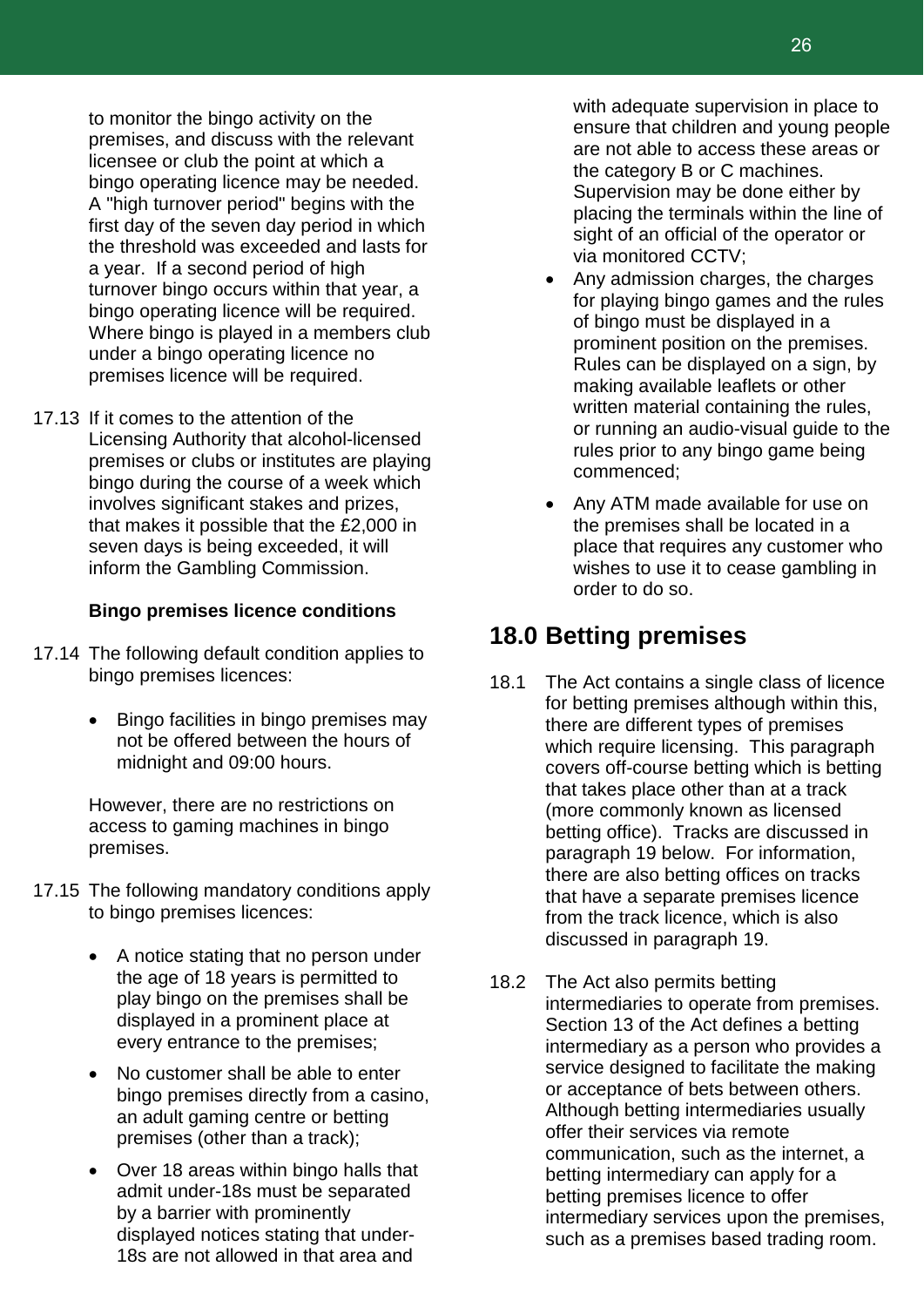18.3 Children and young persons are not permitted to enter premises with a betting premises licence, although exemptions apply to tracks. Sections 46 and 47 of the Act set out the offences of inviting, causing or permitting a child or young person to gamble, or to enter certain gambling premises.

> Social Responsibility (SR) code 3.2.7(3) in the Licence Conditions and Codes of Practice (LCCP) states that *"licensees must ensure that their policies and procedures take account of the structure and layout of their gambling premises'* in order to prevent underage gambling. Children and young persons are not allowed to be employed at premises with a betting premises licence.

- 18.4 Section 172(8) of the Act provides that the holder of a betting premises licence may make available for use up to four gaming machines of category B, C or D. Regulations state that category B machines at betting premises are restricted to sub-category B2, B3 and B4 machines.
- 18.5 Section 235(2)(c) of the Act provides that a machine is not a gaming machine if it is designed or adapted for use to bet on future real events. Some betting premises may make available machines that accept bets on live events, such as horse racing, as a substitute for placing a bet over the counter. These machines are known as Self-Service Betting Terminals (SSBTs) and are not deemed to be gaming machines and therefore neither count towards the maximum permitted number of gaming machines, nor have to comply with any stake or prize limits. SSBTs merely automate the process that can be conducted in person and the Act exempts them from regulation as a gaming machine.
- 18.6 However, where a machine is made available to take bets on virtual races (that is, results and/or images generated by computer to resemble races or other events) that machine **is** a gaming machine and counts towards the

maximum permitted number of gaming machines, and must meet the relevant category limitations for the premises.

- 18.7 Section 181 of the Act contains an express power for Licensing Authorities to restrict the number of SSBTs, their nature and the circumstances in which they are made available by attaching a licence condition to a betting premises licence (or a casino premises licence where betting is permitted in the casino). When considering whether to impose a condition to restrict the number of SSBTs in particular premises, the Licensing Authority, amongst other things, shall take into account the ability of employees to monitor the use of the machines by children and young persons or by vulnerable people.
- 18.8 Where SBBTs include the functionality to be marketed or presented in foreign languages, the Licensing Authority will seek to ensure that the operator has considered the ordinary code provision about making the following information also available in those languages:
	- The information on how to gamble responsibly and access to help referred to in the LCCP;
	- The players guides to any game, bet or lottery required to be made available to customers under provisions in LCCP;
	- The summary of the contractual terms on which gambling is offered, which is required to be provided to customers as a condition of the licensee's operating licence.
- 18.9 The Licensing Authority is concerned at the potential effects of excessive use of Fixed Odds Betting Terminals (FOBTs) by customers who may be least able to afford to lose cash, coupled with the speed and ease with which they can gamble compared with other forms of gambling.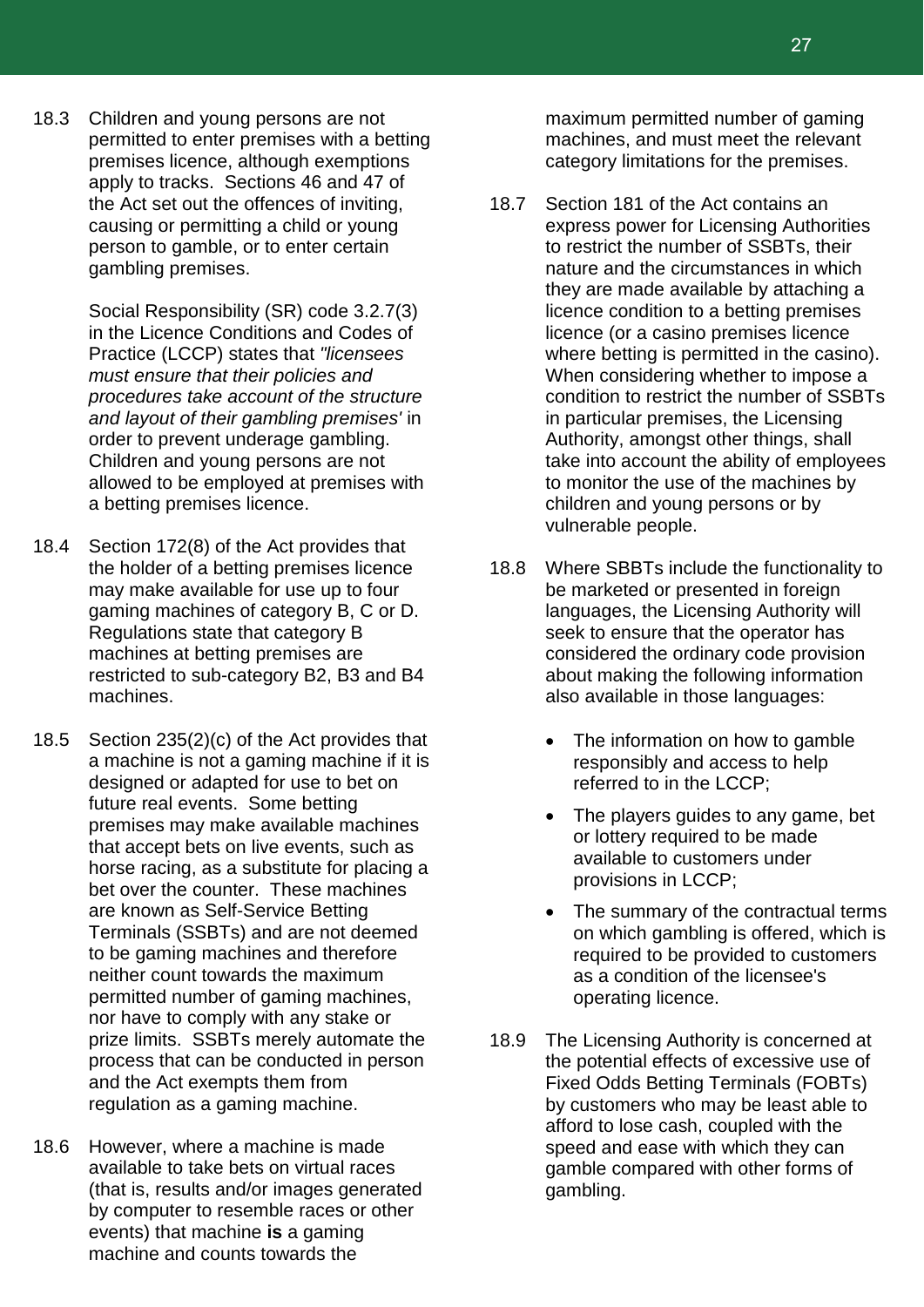- 18.10 Where an applicant for a betting premises licence intends to offer higher stake category B gaming machines (categories B2-B4) including any Fixed Odds Betting Terminals (FOBTs), then applicants should consider the following proposed measures to protect and support vulnerable persons;
	- Leaflets offering assistance to problem gamblers should be available on gambling premises in a location that it both prominent and discreet, such as toilets;
	- Training for staff members which focuses on building an employee's ability to maintain a sense of awareness of how much (e.g. how long) customers are gambling, as part of measures to detect persons who are vulnerable;
	- Trained personnel for the purposes of identifying and providing support to vulnerable persons;
	- Self-exclusion schemes;
	- Operators should demonstrate their understanding of best practice issued by organisations that represent the interests of vulnerable people;
	- Posters with GamCare Helpline and website in prominent locations;
	- Windows, entrances and advertisements to be positioned or designed not to entice passers-by.
- 18.11 It is acknowledged that some of the proposed measures above form part of the mandatory conditions placed on premises licences.
- 18.12 The Licensing Authority may consider any of the above or similar measures as licence conditions should these not be adequately addressed by mandatory conditions, default conditions or proposed by the applicant.

#### **Betting premises licence conditions**

- 18.13 The following default condition applies to betting premises licences:
	- Gambling facilities may not be offered in betting premises between the hours of 10pm on one day and 7am on the next day, on any day.
- 18.14 The following mandatory conditions apply to betting premises licences:
	- A notice shall be displayed at all entrances to the betting premises stating that no person under the age of 18 will be admitted. The notice should be clearly visible to people entering the premises;
	- There must be no access to betting premises from other premises that undertake a commercial activity (except from other premises with a betting premises licence including tracks). Except where it is from other licensed betting premises, the entrance to a betting shop should be from a street (defined as including any bridge, road, lane, footway, subway, square, court, alley or passage including passages through enclosed premises such as shopping centres whether a thoroughfare or not);
	- Any ATM made available for use on the premises shall be located in a place that requires any customer who wishes to use it to leave any gaming machine or self-service betting terminal (SSBT) in order to do so;
	- No apparatus for making information or any other material available in the form of sounds or visual images may be used on the licensed premises, except where used to communicate:
		- o Information about or coverage of sporting events, including information relating to betting on such events (and incidental information including advertisements);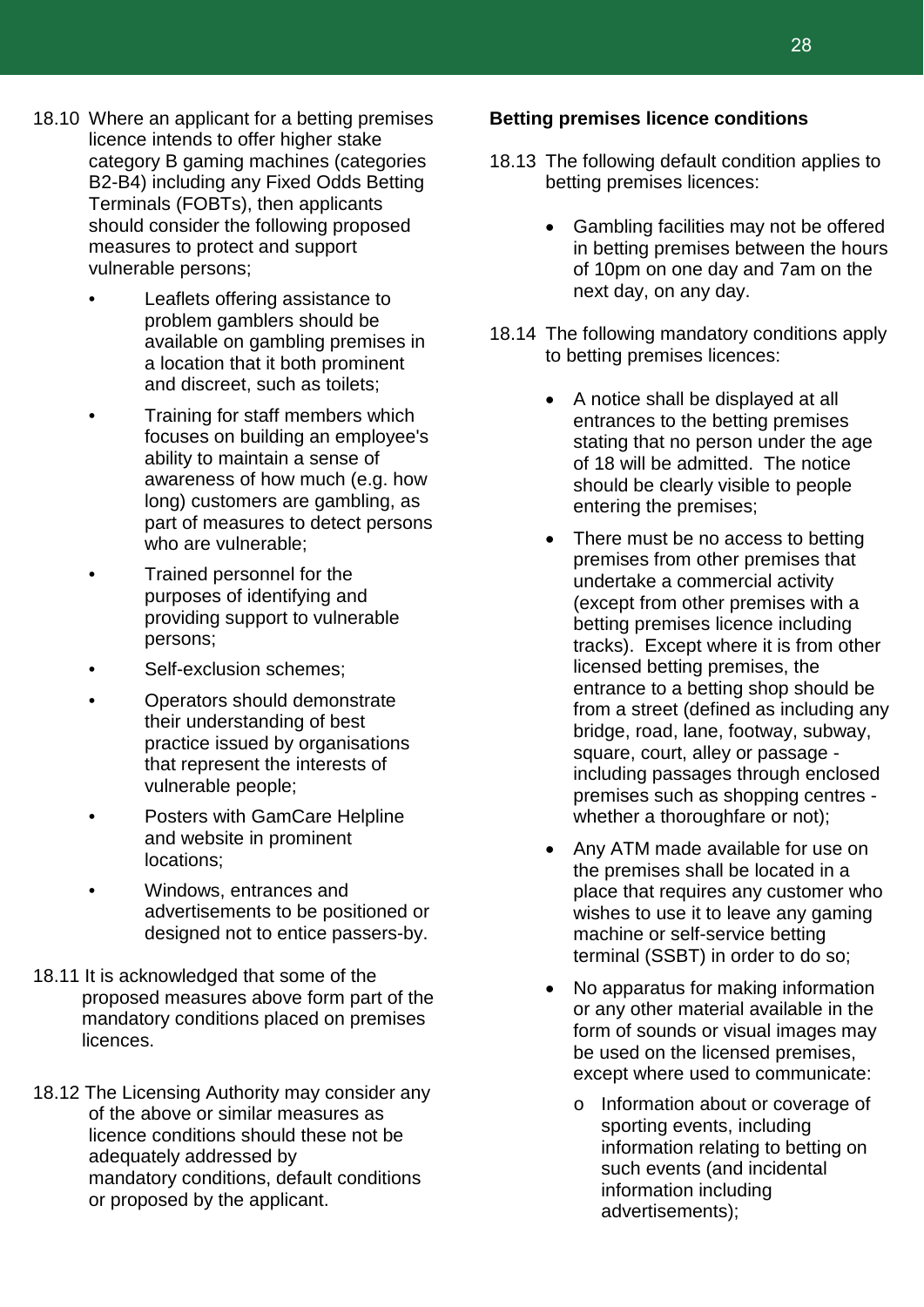o Information relating to betting (including results) on any event in connection with which bets may have been affected on the premises.

Betting operator-owned TV channels are permitted.

- No music, dancing or other entertainment is permitted on betting premises. This includes any form of entertainment such as apparatus producing sound or visual images which do not fall within the condition above or machines which do not come within the categories of machine explicitly allowed in betting premises under section 172(8) of the Act;
- The consumption of alcohol on the premises is prohibited during any time which facilities for gambling are being provided on the premises;
- The only publications that may be sold or made available on the premises are racing periodicals or specialist betting publications;
- A notice setting out the terms on which a bet may be placed must be displayed in a prominent position on the premises.

### **19.0 Tracks**

- 19.1 Section 353 of the Act defines a track as a horse racecourse, greyhound track or other premises on any part of which a race or other sporting event takes place or is intended to take place.
- 19.2 The Act does not give a list of premises that are officially recognised as "tracks" but there are a number of venues where sporting events do or could take place, and accordingly could accommodate the provision of betting facilities. Examples of tracks include:
	- A horse racecourse;
	- A greyhound track;
	- A point-to-point horserace meeting;
	- Football, cricket and rugby grounds;
	- An athletics stadium:
- A golf course;
- Venues hosting darts, bowls, or snooker tournaments;
- A premises staging boxing matches;
- A section of river hosting a fishing competition;
- A motor racing event.
- 19.3 The above list is not exhaustive as, in theory, betting could take place at any venue where a sporting or competitive event is occurring. While many of these venues are not commonly understood to be "tracks", they fall within the definition of "track" in the Act.
- 19.4 The Act does not define what constitutes a sporting event or race and the Licensing Authority will decide this on a case by case basis.
- 19.5 If an individual or company wants to offer betting facilities at a sporting event then different forms of "approval" are available, one of which must be obtained if betting is to be provided, irrespective of whether the betting is generally incidental to the main sporting activity. The different types of approval for the provision of facilities at premises are:
	- A premises licence;
	- An occasional use notice:
- 19.6 There are differences between track premises licences and most other premises licences. In essence, tracks admit third-party operators to provide betting facilities whereas other premises licence holders - betting shops, bingo clubs and casinos for instance - provide the gambling facilities themselves and are subject to the conditions of the operating licence as well as the premises licence.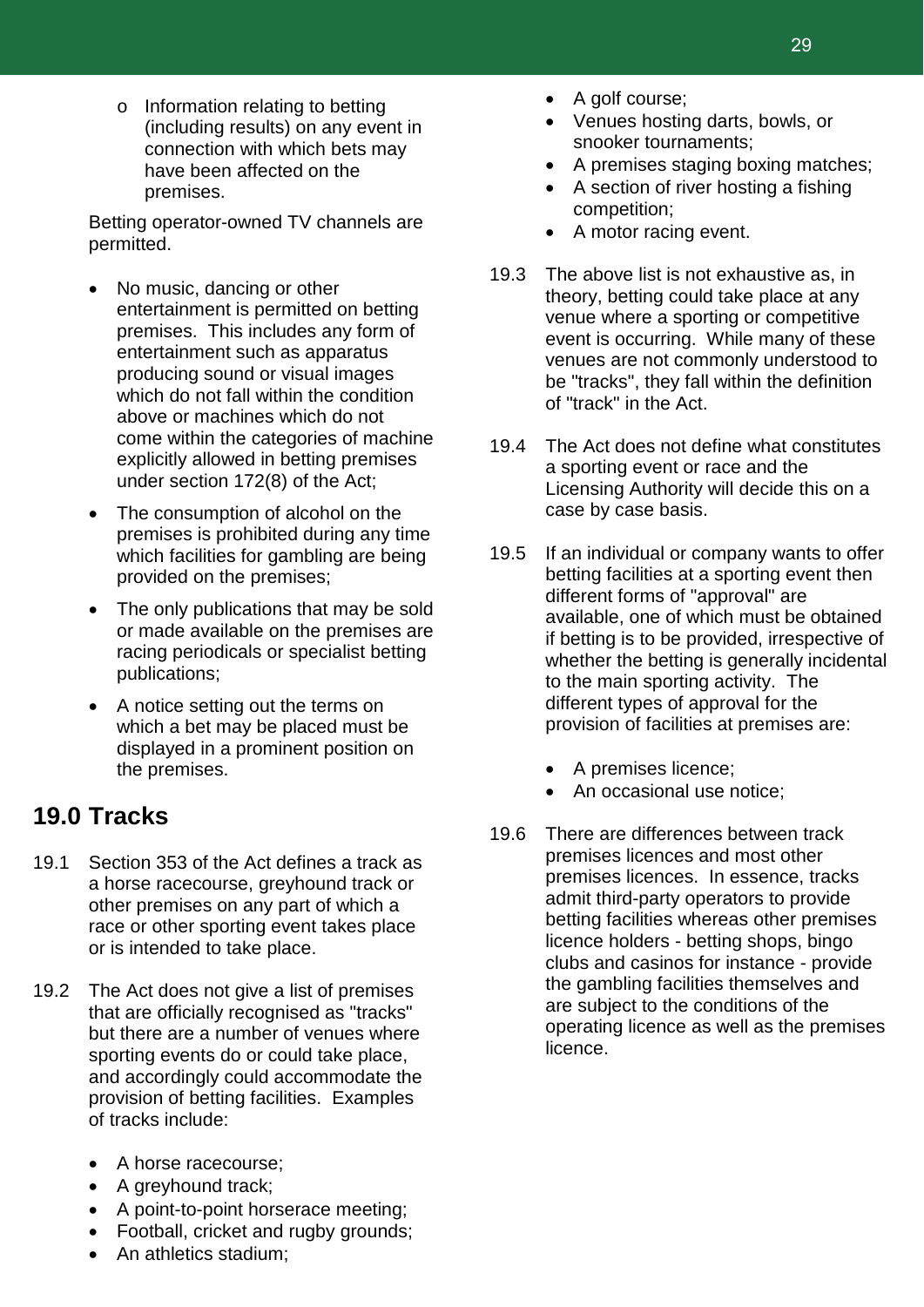- 19.7 The Act recognises that tracks are primarily premises intended for entertainment other than gambling and therefore places no restrictions on offering ancillary entertainment including allowing music, dancing or other entertainment on the premises and the sale of alcohol.
- 19.8 Premises licences in relation to tracks differ from other types of premises licences in a number of ways. Most importantly, the applicant for the licence need not hold an operating licence from the Commission.
- 19.9 Tracks may be subject to more than one premises licence, provided each licence relates to a specified area of the track. For example, a limited number of track premises licences will be held by operators of pool betting licences, who may also have an alcohol licence for the premises. The Act sets out that there can be a primary premises licence for the track and, in addition, subsidiary premises licences for other parts of the track. This allows track venues to develop leisure facilities such as a casino and apply for a premises licence for that part of the track.
- 19.10 The offence of inviting or permitting a child or young person to enter gambling premises under section 47 of the Act does **not** apply to tracks (section 47(4)). Children and young persons are allowed to be present on the track while a sporting event is taking place on those licensed premises.
- 19.11 The Licensing Authority expects the premises licence applicant to demonstrate suitable measures to ensure that children do not have access to adult only gaming facilities. Children and young persons are permitted to enter track areas where facilities for betting are provided but that they are still prevented from entering areas where gaming machines (other than category D machines) are provided.
- 19.12 The Licensing Authority may consider measures to meet the licensing objectives such as:
	- Proof of age schemes;
	- CCTV;
	- Supervision of entrances/machine areas;
	- Physical separation of areas;
	- Location of entry;
	- Notices/signage;
	- Self-exclusion schemes:
	- Provision of information leaflets/helpline numbers for organisations such as GamCare.

This list is not mandatory, nor exhaustive, and is merely indicative of example measures.

#### **Gaming machines**

19.13 Where the applicant holds a pool betting operating licence and is going to use the entitlement to four gaming machines, machines other than category D machines) should be located in areas from which children are excluded.

#### **Betting machines**

19.14 The Licensing Authority will, as per the Gambling Commission's Guidance, take into account the size of the premises and the ability of staff to monitor the use of the machines by children and young persons. (It is an offence for those under 18 to bet) or by vulnerable people, when considering the number, nature, and circumstances of betting machines an operator wants to offer.

#### **Track betting premises licence conditions**

- 19.15 The following default condition applies to track betting premises licences:
	- Subject to paragraph 2 below, no facilities for gambling shall be provided on the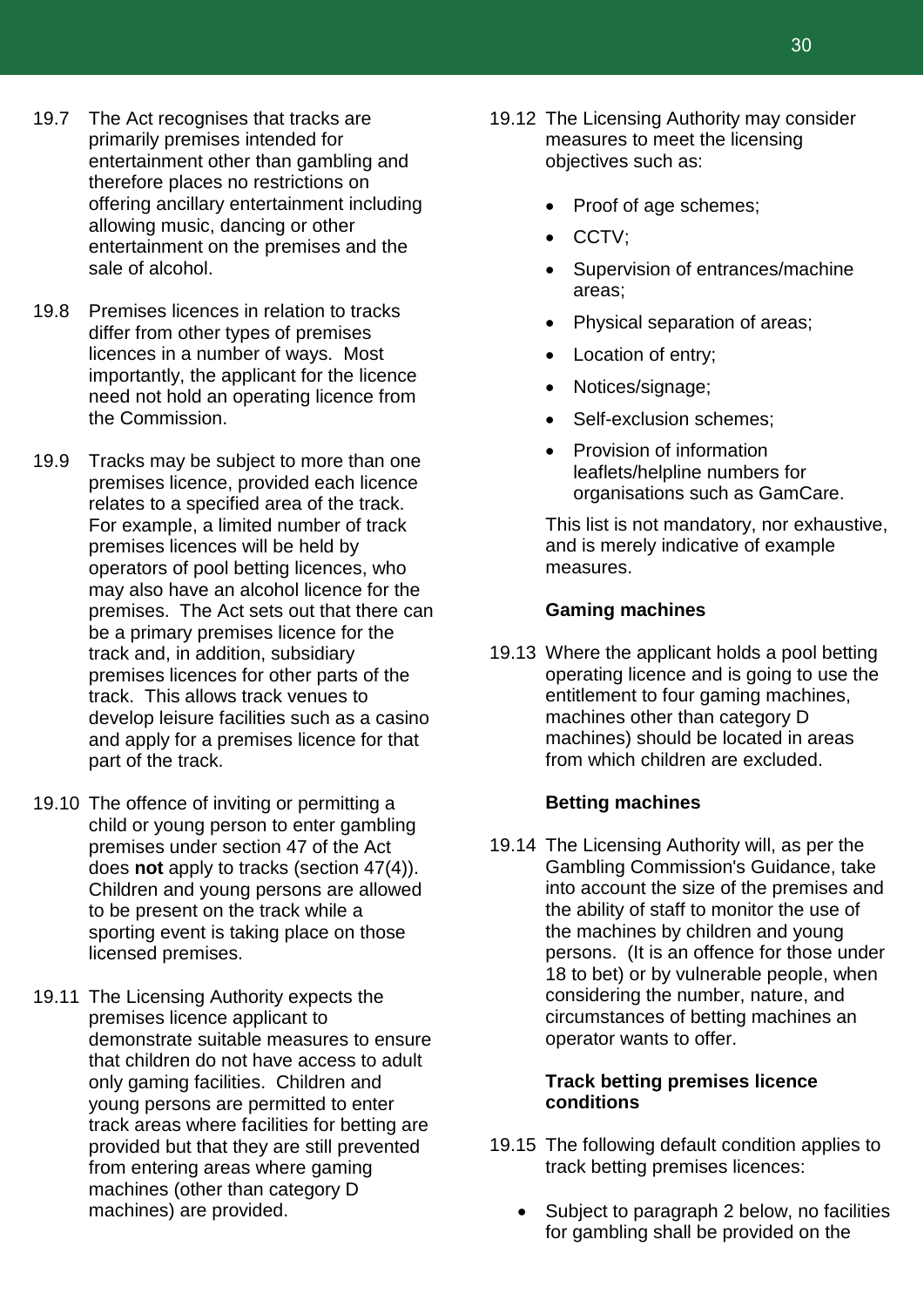premises between the hours of 10 pm on one day and 7 am on the next day.

- The prohibition in paragraph 1 above does not apply on days when a sporting event is taking place on the premises, in which case gambling transactions may take place at any time during the day.
- 19.16 The following mandatory conditions apply to track betting premises licences:
	- No customer shall be able to access the premises directly from any other premises in respect of which one of the following premises licences has effect:
		- o A casino premises licence;
		- o An adult gaming centre premises licence.
	- A notice stating that no person under the age of 18 is permitted to bet on the premises shall be displayed in a prominent place at every public entrance to the premises;
	- The terms on which a bet may be placed must be displayed in a prominent place within the premises to which customers wishing to use facilities for betting have unrestricted access;
	- The premises licence holder shall make arrangements to ensure that betting operators who are admitted to the premises for the purpose of accepting bets:
		- o Will be operating under a valid operating licence; and
		- o Are enabled to accept such bets in accordance with the conditions imposed under sections 92 (general betting operating licence) or 93 (pool betting operating licence) of that Act or an authorisation under section 94 (horse-race pool betting operating licence) of that Act.
- The premises licence holder shall make arrangements to ensure that reasonable steps are taken to remove from the premises any person who is found to be accepting bets on the premises otherwise than in accordance with the Act;
- Any ATM made available for use on the premises shall be located in a place that requires any customer who wishes to use it to cease gambling in order to do so.
- 19.17 The following mandatory conditions apply to track premises licences in respect of premises that are dog racing tracks:
	- A totalisator on the premises shall only be operated:
		- o While the public are admitted to the premises for the purpose of attending dog races and no other sporting events are taking place on the premises; and
		- o For effecting with persons on the premises betting transactions on dog races taking place on the premises.
	- At any time during which the totalisator is being lawfully used on the premises:
		- o No betting operator or betting operator's assistant shall be excluded from the premises by reason only of the fact that he proposes to accept or negotiate bets on the premises; and
		- o There shall be made available on the premises space for betting operators and betting operators' assistants where they can conveniently accept and negotiate bets in connection with dog races run on the premises on that day. (This is without prejudice to section 180 (pool betting on dog races) of the Act.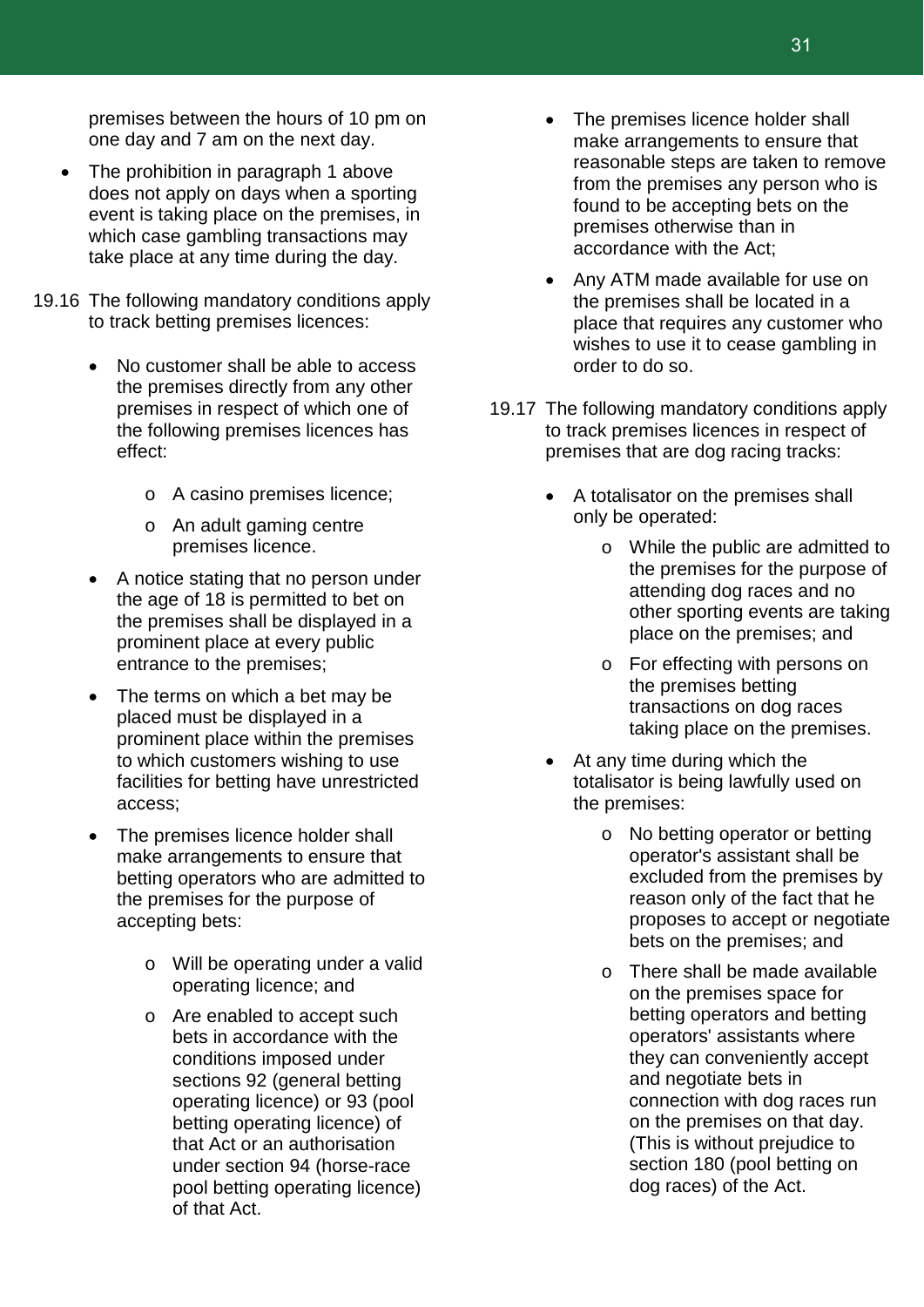• For the purposes of the Act "totalisator" means the apparatus for betting known as the totalisator or pari mutual, or any other machine or instrument of betting of a like nature, whether mechanically operated or not.

### **20.0 Travelling Fairs**

- 20.1 The Act defines a travelling fair as *"wholly or principally"* providing amusements and they must be on a site that has been used for fairs for no more than 27 days per calendar year. The Act does not change the principles on which travelling fairs have been regulated under previous legislation.
- 20.2 Travelling fairs may provide an unlimited number of category D gaming machines provided that facilities for gambling amount to no more than an ancillary amusement at the fair. They do not require a permit to provide these gaming machines but must comply with legal requirements about how the machine operates.
- 20.3 Higher stake category B and C fruit machines, like those typically played in arcades and pubs, are not permitted. Fairground operators must source their machines from a Gambling Commission licensed supplier and employees working with gaming machines must be at least 18 years old.
- 20.4 The 27 day maximum is during a calendar year and not in any 12-month period, and applies to the piece of land on which fairs are held, regardless of whether it is the same or different travelling fairs occupying the land. The Licensing Authority will monitor the use of the land and record the dates on which it is used.

### **21.0 Provisional Statements**

21.1 Section 204 of the Act allows a person to make an application for a provisional statement in respect of premises that he or she:

- Expects to be constructed;
- Expects to be altered; or
- Expects to acquire a right to occupy.
- 21.2 Developers may wish to apply for provisional statements before they enter into a contract to buy or lease property or land, to judge whether a development is worth taking forward in light of the need to obtain a premises licence. It is also possible for an application for a provisional statement to be made for premises that already have a premises licence, either for a different type of gambling or the same type.
- 21.3 Whilst applicants for premises licences must hold or have applied for an operating licence from the Commission (except in the case of a track), and they must have the right to occupy the premises in respect of which their premises licence application is made, these restrictions do not apply in relation to an application for a provisional statement.
- 21.4 In circumstances where an applicant has applied to the Commission for an operating licence, the Commission will not be able to comment on whether the application is likely to be granted. The Licensing Authority will not speculate on or otherwise take into account the likelihood of an operating licence being granted in its consideration of the application for a provisional statement.
- 21.5 Subject to any necessary modifications, the process for considering an application for a provisional statement is the same as that for a premises licence application. The applicant is obliged to give notice of the application in the same way as applying for a premises licence. Responsible authorities and interested parties may make representations and there are rights of appeal.
- 21.6 Once the premises are constructed, altered, or acquired the holder of a provisional statement can put in an application for the necessary premises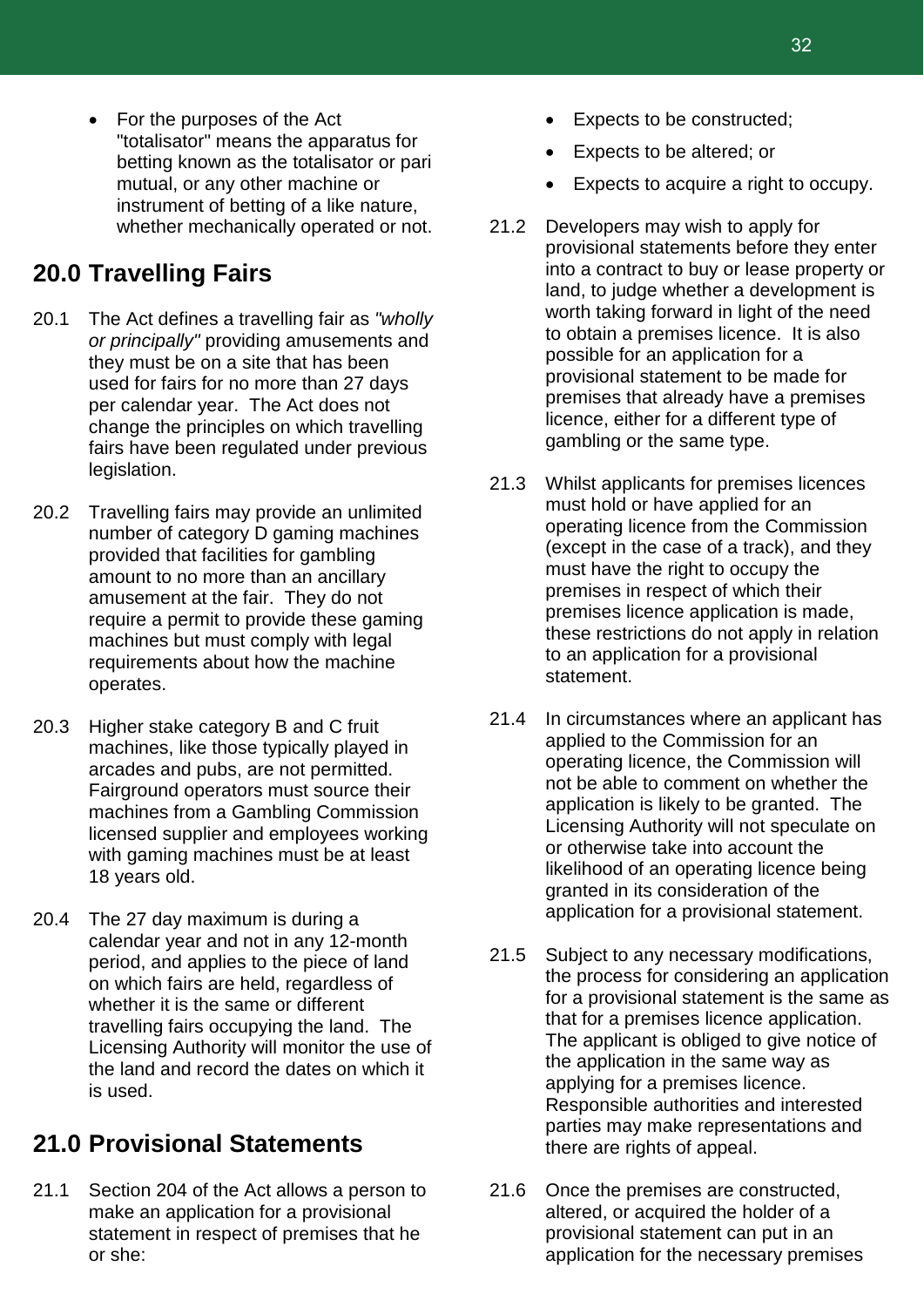licence. A premises licence application for a premises where the applicant already holds a provisional statement for that premises attracts a lower application fee. Section 205 of the Act sets out rules on how the Licensing Authority must deal with the application.

- 21.7 If a provisional statement has been granted, the Licensing Authority is constrained in the matters it can consider when an application for a premises licence is made subsequently in relation to the same premises.
- 21.8 No further representations from relevant authorities or interested parties can be taken into account unless they concern matters which could not have been addressed at the provisional statement stage, or they reflect a change in the applicant's circumstances.
- 21.9 In addition, the Licensing Authority may refuse the premises licence, or grant it on terms different to those attached to the provisional statement, only by reference to matters:
	- Which could not have been raised by way of representations at the provisional licence stage;
	- Which, in the authority's opinion, reflect a change in the operator's circumstances;
	- Where the premises has not been constructed in accordance with the plan and information submitted with the provisional statement application. This must be a substantial change to the plan and the Licensing Authority will seek to discuss any concerns they have with the applicant before making a decision.
- 21.10 Section 210 of the Act, which applies to both premises licences and provisional statements, makes it clear that the Licensing Authority must not have regard to whether or not a proposal by the applicant is likely to be permitted in accordance with planning or building law.

### **22.0 Reviews**

- 22.1 Requests for a review of a premises licence can be made by interested parties or responsible authorities, however, it is for the Licensing Authority to decide whether the review is to be carried out. This will be on the basis of whether the request for the review is relevant to the matters listed below:
	- In accordance with any relevant code of practice issued by the Gambling Commission;
	- In accordance with any relevant guidance issued by the Gambling Commission;
	- Reasonably consistent with the licensing objectives; and
	- In accordance with the Licensing Authority's statement of principles.
- 22.2 The request for the review will also be subject to the consideration by the Authority as to whether the request is frivolous, vexatious, or whether it will certainly not cause the authority to wish alter/revoke/suspend the licence, or whether it is substantially the same as previous representations or requests for review.
- 22.3 The Licensing Authority can also initiate a review of a particular premises licence, or a particular class of premises licence on the basis of any reason which it thinks is appropriate.
- 22.4 Once a valid application for a review has been received by the Licensing Authority, representations can be made by responsible authorities and interested parties during a 28 day period. This period begins 7 days after the application was received by the licensing authority, who will publish notice of the application within 7 days of receipt.
- 22.5 The Licensing Authority must carry out the review as soon as possible after the 28 day period for making representations has passed.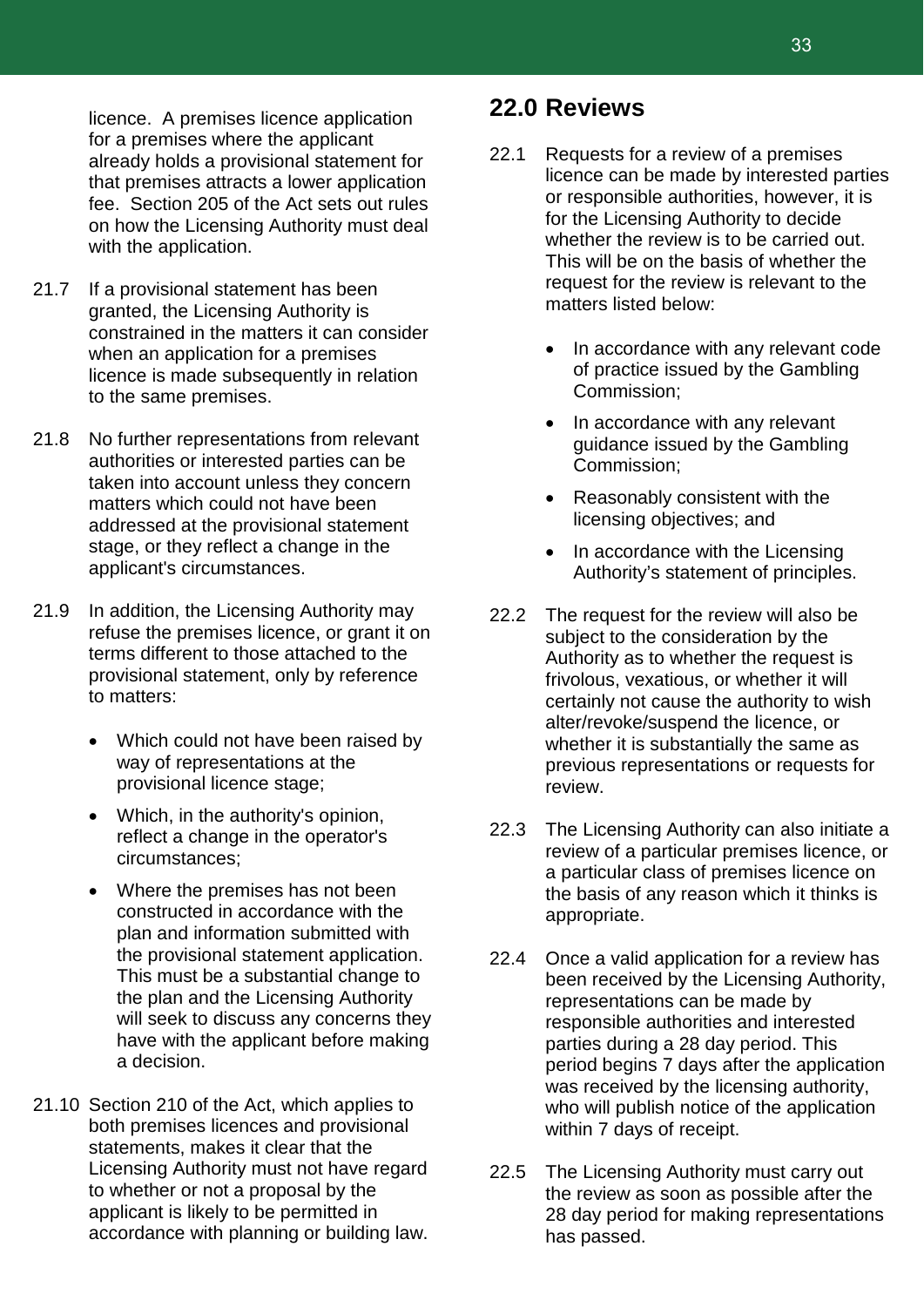- 22.6 The purpose of the review will be to determine whether the Licensing Authority should take any action in relation to the licence. If action is justified, the options open to the Licensing Authority are:-
	- Add, remove or amend a licence condition imposed by the Licensing Authority;
	- Exclude a default condition imposed by the Secretary of State or Scottish Ministers (e.g. opening hours) or remove or amend such an exclusion;
	- Suspend the premises licence for a period not exceeding three months;
	- Revoke the premises licence.
- 22.7 In determining what action, if any, should be taken following a review, the Licensing Authority must have regard to the principles set out in section 153 of the Act, as well as any relevant representations.
- 22.8 In particular, the Licensing Authority may also initiate a review of a premises licence on the grounds that a premises licence holder has not provided facilities for gambling at the premises. This is to prevent people from applying for licences in a speculative manner without intending to use them.
- 22.9 Once the review has been completed, the Licensing Authority must, as soon as possible, notify its decision to:
	- the licence holder
	- the applicant for review (if any)
	- the Gambling Commission
	- any person who made representations
	- the chief officer of police or chief constable; and
	- Her Majesty's Commissioners for Revenue and Customs.

### **PART C - Permits/Temporary & Occasional Use Notices**

### **23.0 Permits - General**

- 23.1 Permits regulate gambling and the use of gaming machines in a premises which does not hold a premises licence. They are required when a premises provides gambling facilities but either the stakes are very low or gambling is not the main function of the premises.
- 23.2 The Licensing Authority is responsible for issuing the following permits:
	- Unlicensed family entertainment gaming machine permits;
	- Alcohol-licensed premises gaming machine permits;
	- Prize gaming permits;
	- Club gaming permits and club machine permits.
- 23.3 The Licensing Authority can only grant or reject an application for a permit and cannot attach conditions. Therefore, the Authority will consider a number of factors before determining an application for a permit to ensure that the permit holder and the premises are suitable for the proposed gambling activities.

### **24.0 Unlicensed Family Entertainment Centre (UFEC) Gaming Machine Permits**

24.1 Unlicensed family entertainment centres (UFEC) are able to offer only category D machines in reliance on a gaming machine permit. Any number of category D machines can be made available with such a permit, although there may be other considerations, such as fire regulations and health and safety, to take into account. Permits cannot be issued in respect of vessels or vehicles.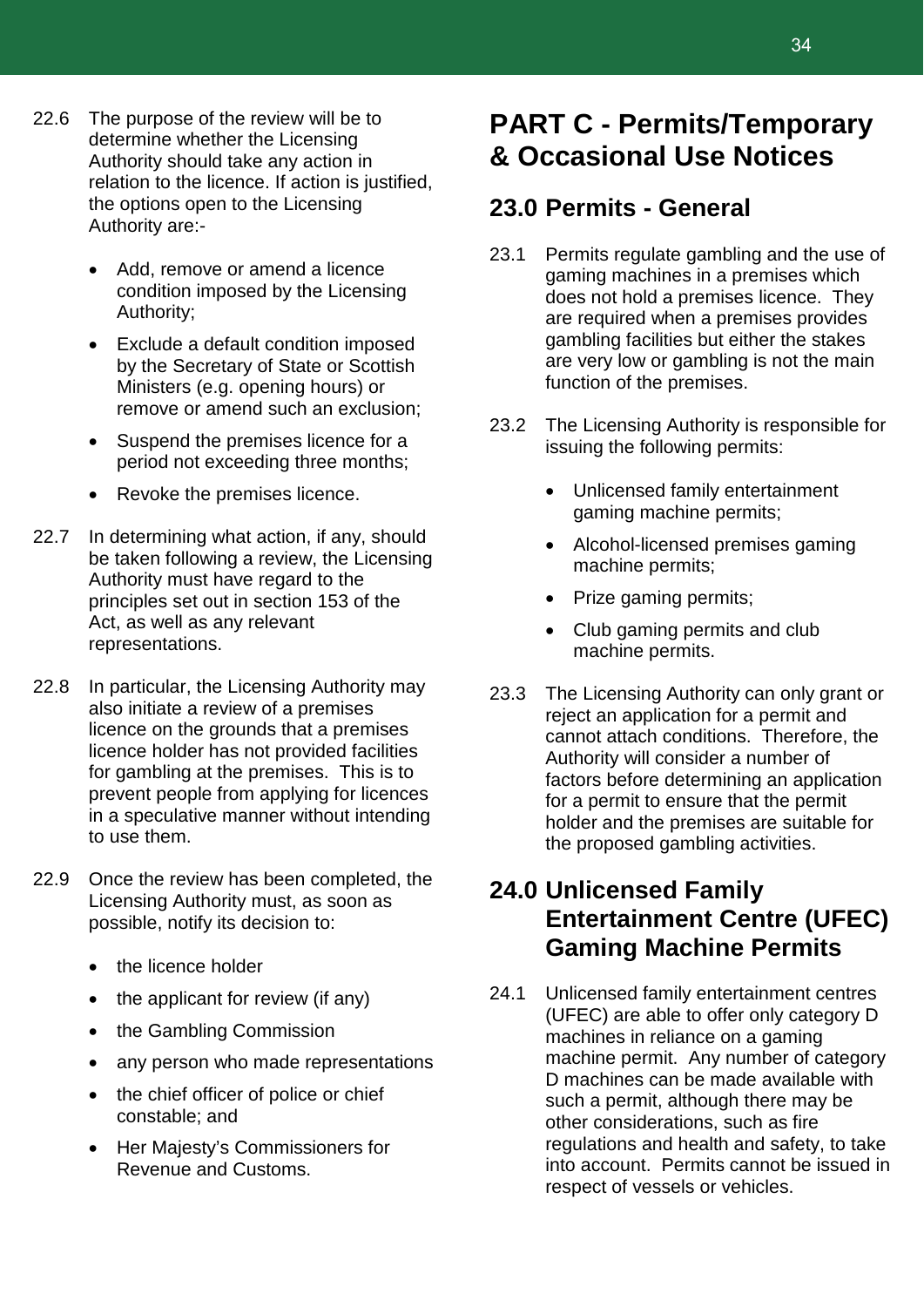- 24.2 UFECs are premises which are "wholly or mainly" used for making gaming machines available. The permit cannot therefore be granted for an entire shopping centre, airport or bowling alley, for example.
- 24.3 Having regard to the fact that category D machines have no age restrictions, it is likely that the premises will particularly appeal to children and young persons, the Licensing Authority will give weight to matters relating to the protection of children from being harmed or exploited by gambling.
- 24.4 The Licensing Authority will only grant a permit if it is satisfied that the premises will be used as an UFEC and following consultation with the Chief Officer of Police.
- 24.5 The Licensing Authority will require applicants to demonstrate:
	- A full understanding of the maximum stakes and prizes of the gambling that is permissible in UFECs;
	- That the applicant has no relevant convictions (those that are set out in Schedule 7 of the Act); and
	- That staff are trained to have a full understanding of the maximum stakes and prizes.
- 24.6 The Licensing Authority will also expect the applicant to show that there are policies and procedures in place to protect children from harm. Harm in this context is not limited to harm from gambling but includes wider child protection considerations. The efficiency of such policies will each be considered on their merits, however, they may include the following:
	- Appropriate measures/training for staff as regards suspected truant school children on the premises;
	- Measures/training covering how staff would deal with unsupervised very young children being on the premises,

or children causing perceived problems on/around the premises;

• Measures/training covering how staff would identify the signs and symptoms of persons engaged in the illegal use of controlled drugs.

### **25.0 Alcohol Licensed Premises Gaming Machine Permits**

#### **Automatic entitlement to two machines**

- 25.1 Section 282 of the Act provides an automatic entitlement to alcohol licence holders to make available two gaming machines (of category C or D) for use in alcohol-licensed premises. To take advantage of this entitlement, the person who holds the on-premises alcohol licence must give notice to the Licensing Authority of their intention to make gaming machines available for use, and must pay the prescribed fee.
- 25.2 The Licensing Authority may remove the automatic authorisation in respect of any particular premises by making an order under section 284 of the Act if:
	- Provision of the machines is not reasonably consistent with the pursuit of the licensing objectives;
	- Gaming has taken place on the premises that breaches a condition of section 182 of Act (for example that written notice has been provided to the Licensing Authority that a fee has been provided and that any relevant code of practice issued by the Gambling Commission about the location and operation of the machine has been complied with);
	- The premises are mainly used for gaming; or
	- An offence under the Gambling Act has been committed on the premises.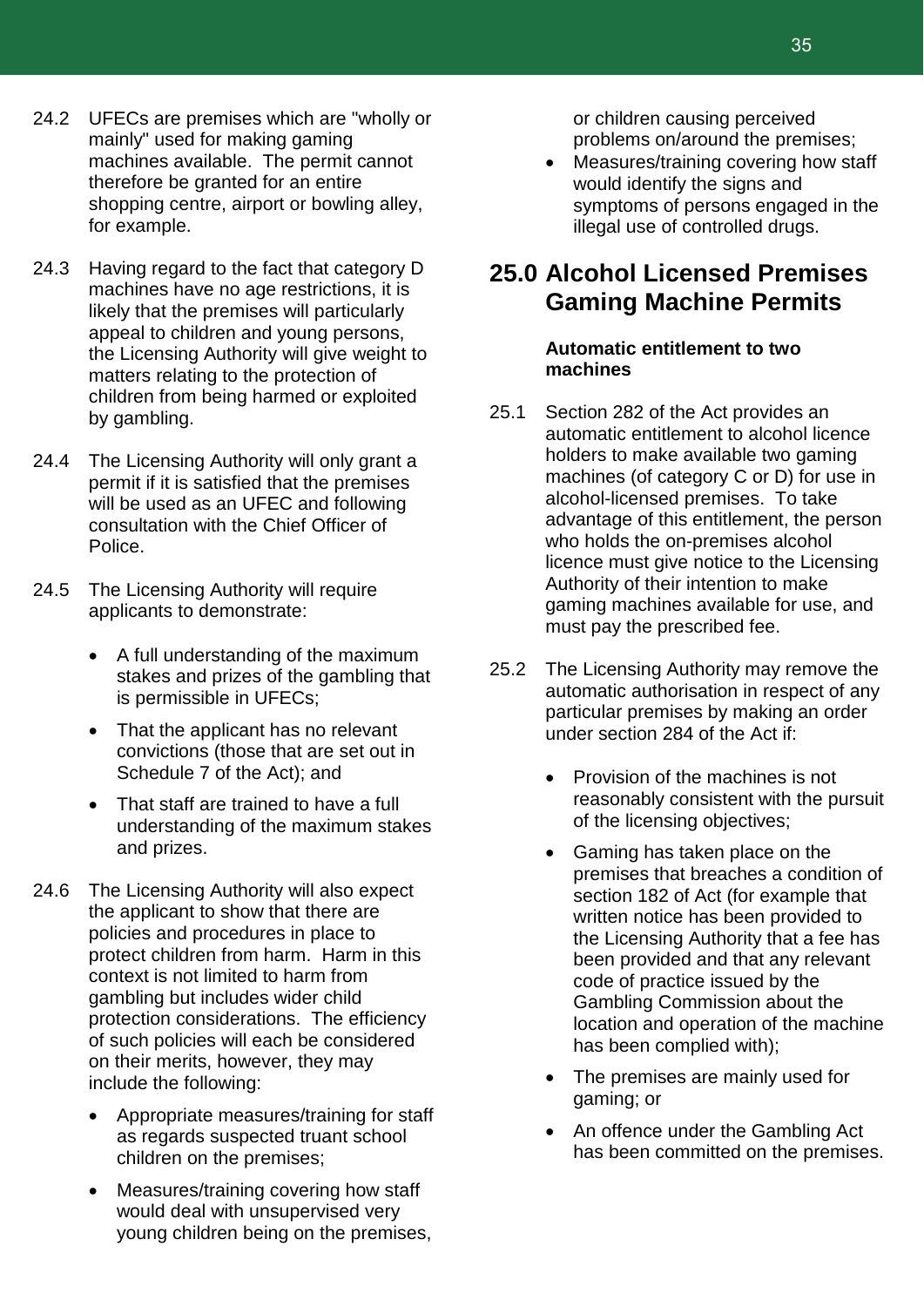#### **Permit for 3 or more gaming machines**

- 25.3 If an alcohol licensed premises wishes to have more than 2 category C or D machines then its needs to apply to the Licensing Authority for a permit.
- 25.4 Holders of licensed premises gaming machine permits are required to comply with a code of practice issued by the Gambling Commission on the location and operation of machines.
- 25.5 In determining an application, the Licensing Authority will have regard to the licensing objectives and the Commission Guidance. It may also take account of any other matters that are considered relevant to the application.
- 25.6 Such matters will be decided on a case by case basis but generally there will be regard to the need to protect children and vulnerable persons from being harmed or being exploited by gambling and will expect the applicant to satisfy the Authority that there will be sufficient measures in place to ensure that persons under the age of 18 do not have access to the adult only gaming machines. Measures may include:
	- The adult machines being in sight of the bar, or in the sight of staff who will ensure that the machines are not being used by persons under the age of 18;
	- Notices and signage;
	- Provision of information leaflets/helpline numbers for organisations such as GamCare.
- 25.7 If the Licensing Authority is not satisfied that appropriate measures have been taken by the applicant to comply with this policy, it will refuse to grant the permit, or it may vary the number or category of gaming machines authorised by the permit.
- 25.8 The Authority may also cancel a permit or may vary the number or category (or

both) of gaming machines authorised by it if:

- It would not be reasonably consistent with the promotion of the licensing objectives for the permit to have effect;
- Gaming has taken place on the premises in purported reliance on the permit but otherwise than in accordance with the permit or a condition of the permit;
- The premises are mainly used or to be used for making gaming machines available; or
- An offence under the Act has been committed on the premises.
- 25.9 Some alcohol licensed premises may apply for a premises licence for their nonalcohol licensed areas. Any such application would most likely need to be applied for and dealt with as an Adult Gaming Centre Premises Licence.

### **26.0 Prize Gaming Permits**

- 26.1 Section 288 of the Act defines gaming as prize gaming if the nature and size of the prize is not determined by the number of people playing or the amount paid for or raised by the gaming. Normally the prizes are determined by the operator before play commences.
- 26.2 Prize gaming may take place without a permit at various premises which are casinos, bingo halls, adult gaming centres, licensed FECs and unlicensed FECs (restricted to equal chance prize gaming).
- 26.3 When exercising its functions in considering applications for permits, the Licensing Authority recognises that this type of gaming could appeal to children and young persons and therefore it will take the following factors into consideration in determining the suitability of the applicant: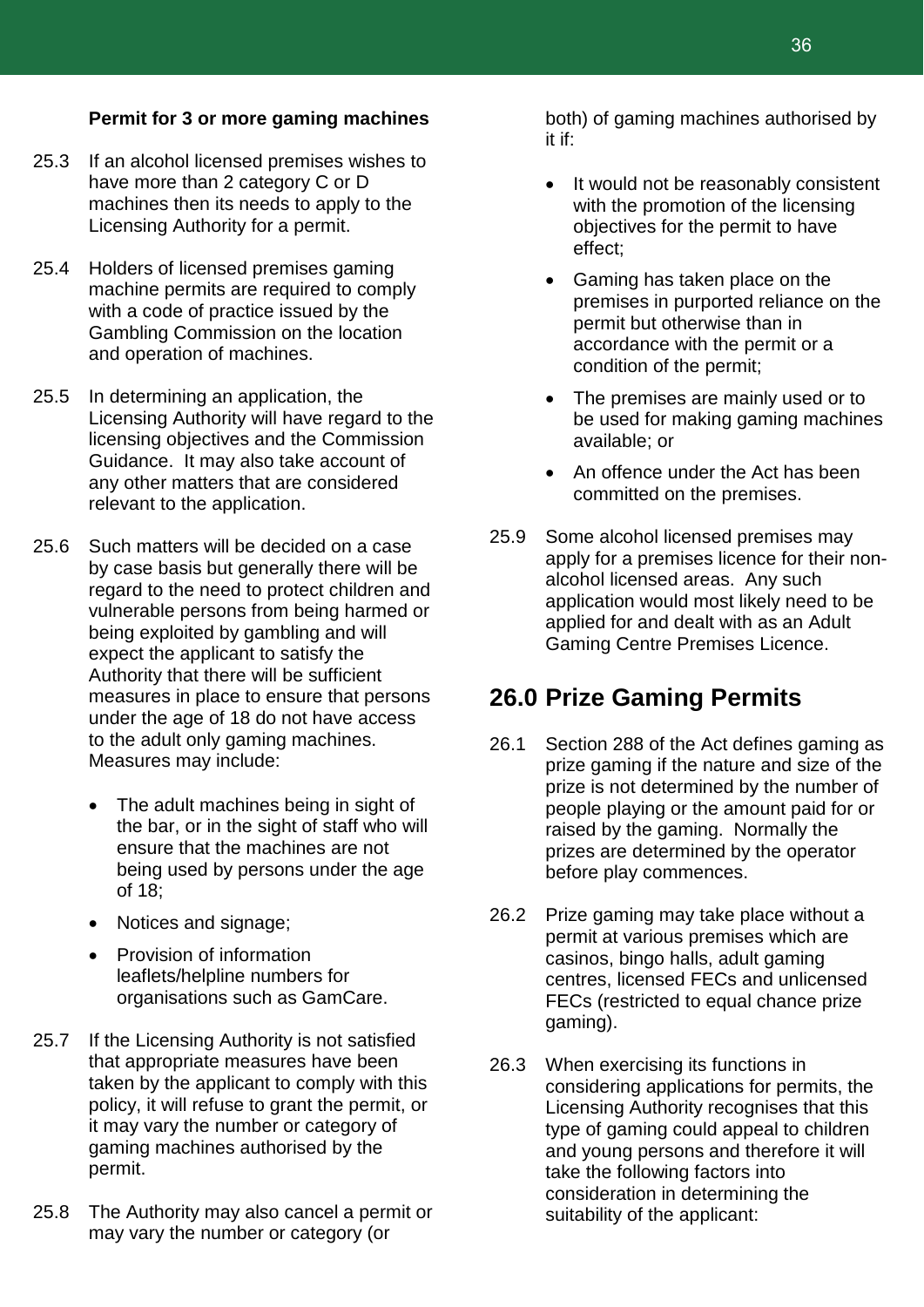- That they understand the limits to stakes and prizes that are set out in Regulations;
- That the gaming offered is within the law; and
- Clear policies that outline the steps to be taken to protect children from harm.
- 26.4 The Licensing Authority can grant or refuse an application but cannot add conditions. It may only grant a permit if it has consulted the Chief Officer of Police about the application. The Licensing Authority will have regard to any objections raised by the Police which are relevant to the licensing objectives. Such considerations would include the suitability of the applicant in terms of any convictions they may have that would make them unsuitable to operate prize gaming; and the suitability of the premises in relation to their location and any issues concerning disorder.
- 26.5 Section 293 of the Act sets out four conditions that permit holders, AGCs, FECs and travelling fairs must comply with to lawfully offer prize gaming. These are:
	- The limits on participation fees, as set out in regulations, must be complied with;
	- All chances to participate in the gaming must be allocated on the premises on which the gaming is taking place and on one day; the game must be played and completed on the day the chances are allocated; and the result of the game must be made public in the premises on the day that it is played;
	- The prize for which the game is played must not exceed the amount set out in Regulations (if a money prize), or the prescribed value (if nonmonetary prize);
	- Participation in the gaming must not entitle the player to take part in any other gambling.

### **27.0 Club Gaming and Club Machine Permits**

- 27.1 The Act creates a separate regime for gaming in clubs from that in other relevant alcohol licensed premises. It defines two types of club for the purposes of gaming:
	- Members clubs (including miners' welfare institutes) and;
	- Commercial clubs.
- 27.2 Members clubs and Miners' welfare institutes (but not commercial clubs) may apply for a club gaming permit or a club machine permit. Commercial clubs may apply for a club machine permit.
- 27.3 The club gaming permit will enable the premises to provide gaming machines (three machines of categories B3A, B4, C or D), equal chance gaming, and games of chance as set out in the Regulations.
- 27.4 A club machine permit will enable the premises to provide gaming machines (three machines of categories B3A (except that category B3A machines may not be made available for use in commercial clubs), B4, C or D).
- 27.5 A club must meet the following criteria to be considered a members' club:
	- It must have at least 25 members;
	- It must be established and conducted wholly or mainly for purposes other than gaming (unless the gaming is permitted by separate regulations<sup>[10](#page-37-0)</sup>);
	- It must be permanent in nature;
	- It must not be established to make a commercial profit;
	- It must be controlled by its members equally.

Examples of these types of clubs include working men's clubs, miners' welfare

<span id="page-37-0"></span> $10<sup>10</sup>$  At the time of preparation of this policy, this is restricted to games of bridge and whist.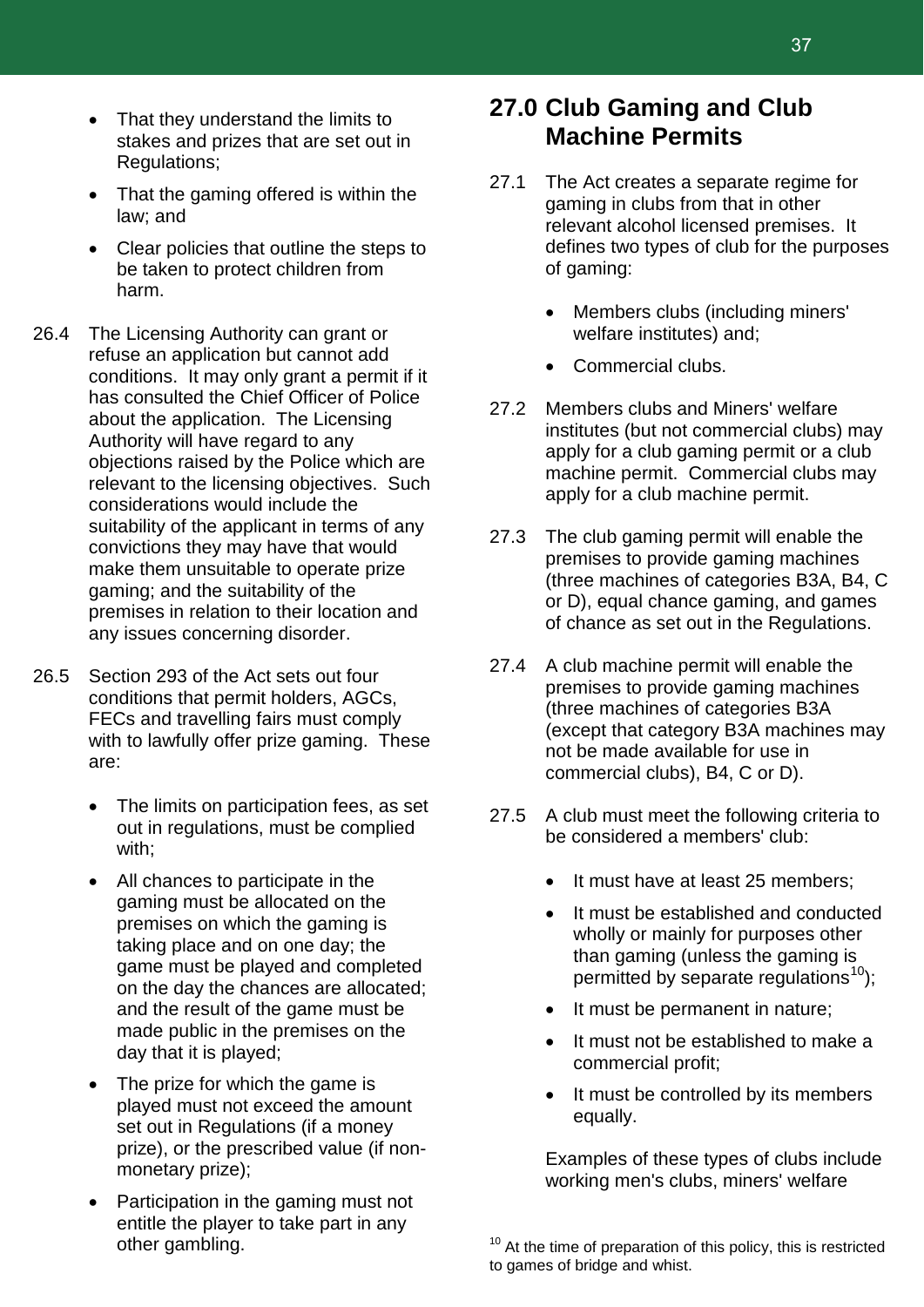institutes, branches of the Royal British Legion and clubs with political affiliations.

- 27.6 A commercial club is a club established for commercial gain, whether or not they are actually making a commercial gain. Examples include commercial snooker clubs, clubs established as private companies and clubs established for personal profit.
- 27.7 In determining a club's status, the Licensing Authority will have regard to the Gambling Commission's guidance when considering applications for and monitoring of club gaming or club permits.<sup>[11](#page-38-0)</sup>
- 27.8 The Licensing Authority may only refuse an application on the grounds that:
	- The applicant does not fulfil the requirements for a members' or commercial club or miners' welfare institute and therefore is not entitled to receive the type of permit for which is has applied;
	- The applicant's premises are used wholly or mainly by children and/or young persons;
	- An offence under the Act or a breach of a permit has been committed by the applicant while providing gaming facilities;
	- A permit held by the applicant as been cancelled in the previous ten years; or
	- An objection has been lodged by the Commission or the Police.

#### **Bingo in clubs**

<span id="page-38-0"></span>27.9 Clubs and miners' welfare institutes are able to provide facilities for playing bingo under section 275 of the Act or in accordance with a permit under 271, provided that the restrictions in section 275 are complied with. These include:

- In any seven day period, the aggregate stakes or prizes for bingo must not exceed £2,000. (If that limit is breached the club must hold a
- bingo operator's licence and the relevant operating, personal and premises licences must be obtained);
- The bingo must comply with any code issued by the Commission under section 24 of the Act.

#### **Betting in clubs**

- 27.10 Commercial betting, regardless of the level of stakes, is not allowed in clubs. Those who facilitate such betting whether designated premises supervisors or club officials - are providing illegal facilities for gambling and are breaking the law.Even where designated premises supervisors or club officials accept bets on behalf of licensed bookmakers, or just facilitate betting through their own telephone accounts, they are acting as betting intermediaries and could be prosecuted.
- 27.11 Licensed bookmakers with a full or ancillary remote licence may accept telephone bets from a customer watching an event in a club, as long as that customer has an individual account with them. It is illegal for bookmakers to sit in the club taking bets themselves. Similarly, it is also illegal for operators to put their agent in clubs, for example, in a working men's club on a Saturday, to take bets.

#### **Exempt gaming**

27.12 Exempt gaming is generally permissible in any club. Such gaming must be equal chance gaming and be ancillary to the purposes of the club. This provision is automatically available to all such premises, but is subject to statutory stakes and prize limits determined by the Secretary of State.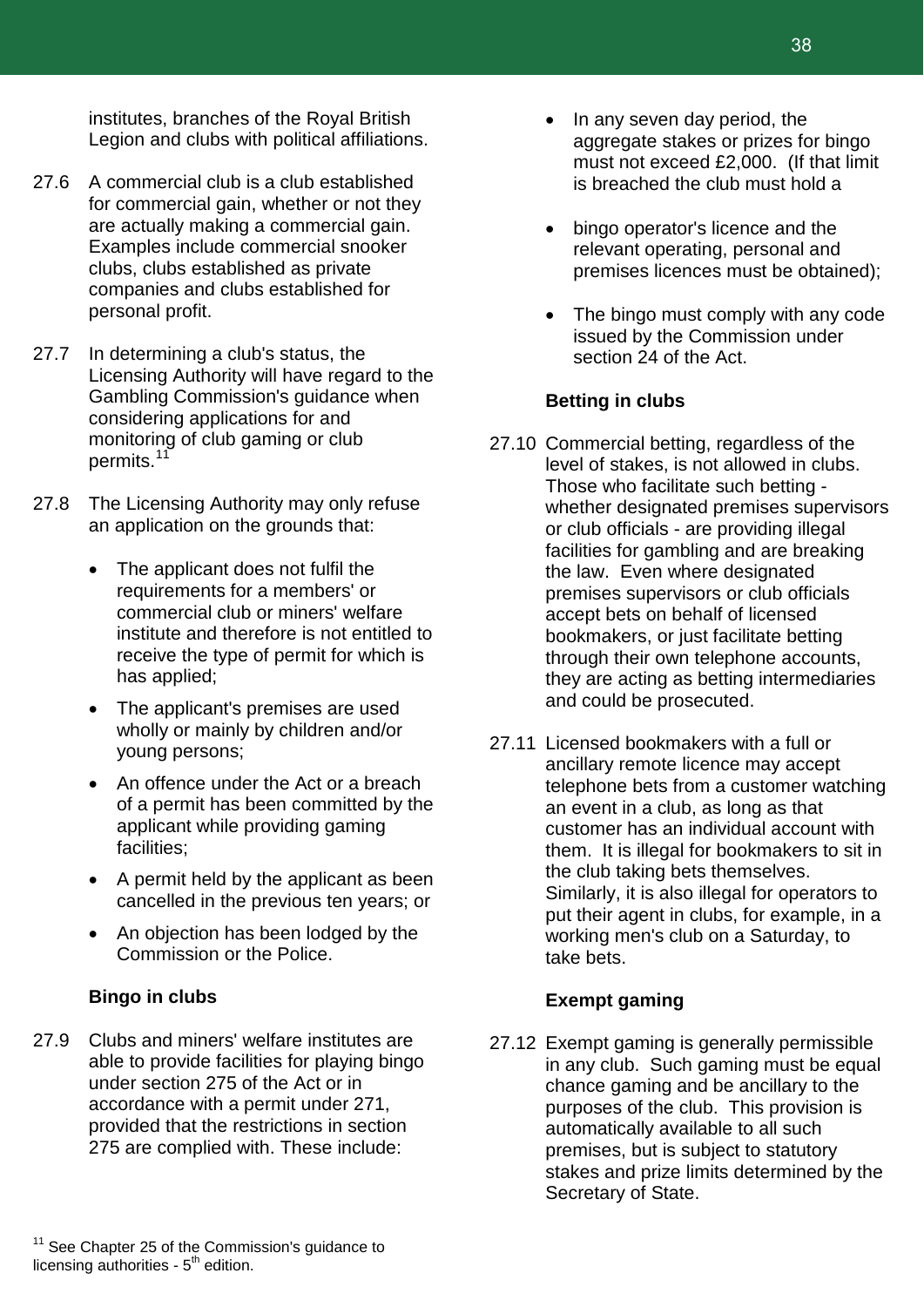- 27.13 Equal chance gaming is gaming that does not involve staking against a bank and the chances of winning are equally favourable to all participants. This would include games such as backgammon, mah-jong, rummy, kalooki, dominoes, cribbage, bingo and poker.
- 27.14 The Secretary of State has set both daily and weekly prize limits for exempt gaming. Different higher stakes and prizes are allowed for exempt gaming in clubs than are allowed in alcohol-licensed premises and are set by Regulations.
- 27.15 Exempt gaming should comply with any code of practice issued by the Commission under section 24 of the Act.
- 27.16 Clubs may levy a charge for participation in equal chance gaming under the exempt gaming rules. The amount that may be charged is as prescribed in Regulations.
- 27.17 In order to qualify as exempt gaming, clubs may not charge a rake on games (a commission or fee deducted from the prize fund), or levy or deduct an amount from stakes or winnings.

#### **Fast-track procedure**

27.18 There is a fast-track procedure for clubs in England and Wales which hold a club premises certificate under section 72 of the Licensing Act 2003. Under the fasttrack procedure there is no opportunity for objections to be made by the Commission or the Police, and the grounds upon which an authority can refuse a permit are reduced. This is because the club or institute will already have been through a licensing process in relation to its club premises certificate under the Licensing Act 2003, and it is therefore unnecessary to impose the full requirements of the Act. Commercial clubs cannot hold club premises certificates under the Licensing Act 2003 and so cannot use the fast-track procedure.

- 27.19 The grounds on which an application under this process may be refused are that:
	- The club is established primarily for gaming, other than gaming prescribed by regulations under section 266 of the Act;
	- In addition to the prescribed gaming, the applicant provides facilities for other gaming;
	- A club gaming permit or club machine permit issued to the applicant in the last ten years has been cancelled.
- 27.20 There are statutory conditions on club gaming permits that no child uses a category B or C machine on the premises and that the holder complies with any relevant provision of a code of practice about the location and operation of gaming machines.

### **28.0 Temporary Use Notices**

- 28.1 Temporary Use Notices allow the use of premises for gambling where there is no premises licence but where a gambling operator wishes to use the premises temporarily for providing facilities for gambling. Premises that might be suitable for a Temporary Use Notice would include hotels, conference centres and sporting venues.
- 28.2 The Licensing Authority may only grant a Temporary Use Notice to a person or company holding a relevant operating licence.
- 28.3 Currently, the Regulations restrict the type of gambling to be offered under a Temporary Use Notice. These restrictions are:
	- It can only be used to offer gambling of a form authorised by the operator's operating licence, and consideration will be given as to whether the form of gambling being offered on the premises will be remote, non-remote, or both;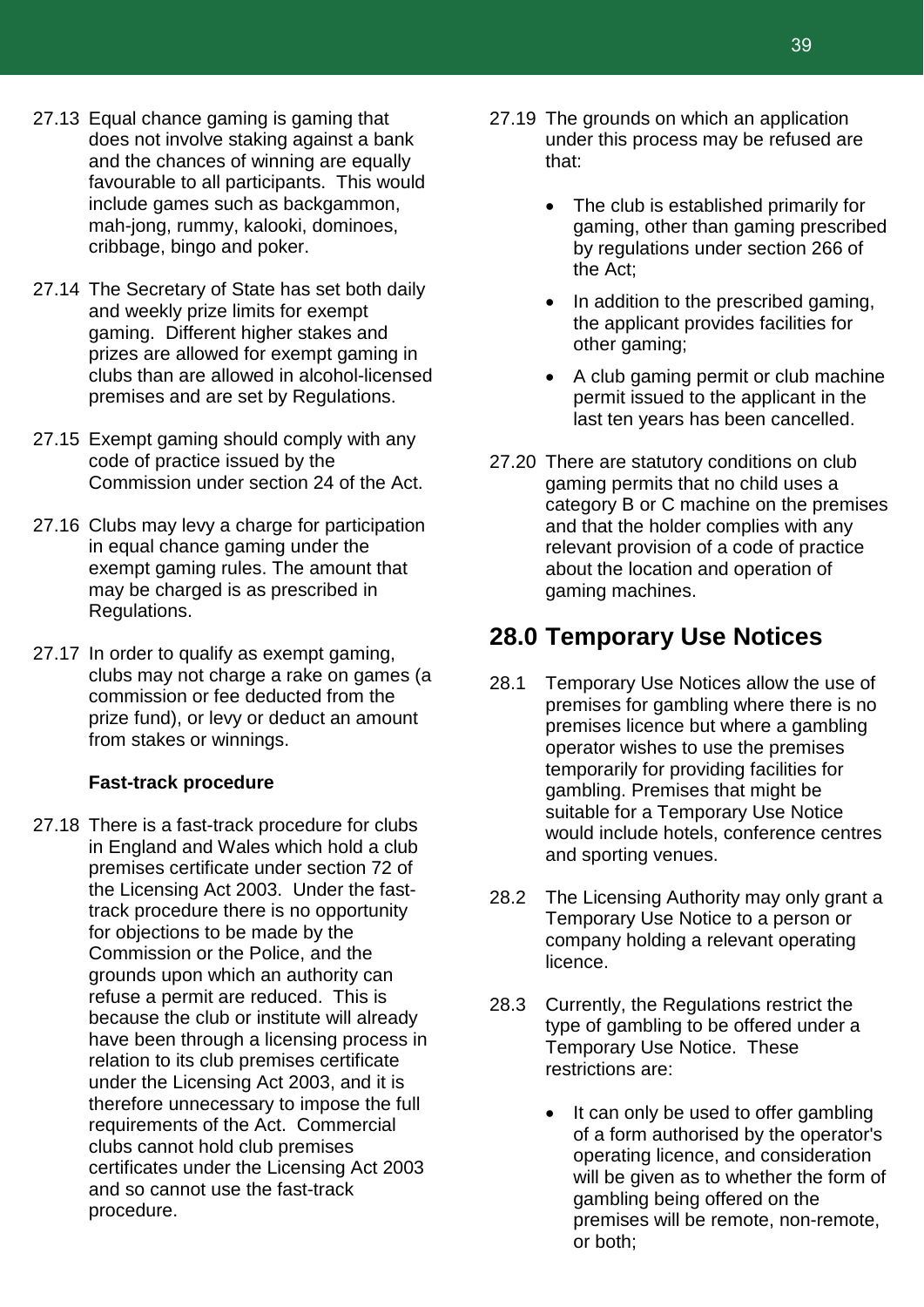- Gambling may only be made available on a maximum of 21 days in any 12 month period for any or all of a named set of premises;
- It can only be used to permit the provision of facilities for equal chance gaming, and where the gaming in each tournament is intended to produce a single overall winner;
- Gaming machines may not be made available.
- 28.4 In relation to tournaments, the requirement that the gaming is "intended to produce a single overall winner" does not restrict the gaming to only one winner through the course of the tournament, although there will ultimately be one final tournament winner. It is considered acceptable for each qualifying round of the tournament; (for example comprising several hands/games of poker) to produce a single overall winner of that qualifying round, whose prize may be the right to progress to the next stage in the tournament. There can also be additional competitions run alongside or leading up to the main event, provided that each of these also only provides one winner.
- 28.5 Cash games are games where each hand provides a winner and are not permitted under a Temporary Use Notice.
- 28.6 The Licensing Authority will consider raising an objection to a notice where it appears that their effect would be to permit regular gambling in a place that could be regarded as one set of premises. For example, a large exhibition centre with a number of exhibition halls may come within the definition of "premises". A Temporary Use Notice will not then be granted for 21 days in respect of each of its exhibition halls. In relation to other covered areas, such as shopping centres, the Licensing Authority will give due consideration as to whether different units are in fact different "sets of premises", given that they may be occupied and controlled by different people.

### **29.0 Occasional Use Notices**

- 29.1 Section 39 of the Act provides that where there is betting on a track on 8 days or fewer in a calendar year, betting may be permitted by an Occasional Use Notice (OUN) without the need for a full premises licence. The intention behind Occasional Use Notices is to permit licensed betting operators with appropriate permission from the Gambling Commission, to use tracks for short periods for conducting betting, where the event upon which the betting is to take place is of a temporary, infrequent nature. The Notice must be served by a person who is responsible for the administration of events on the track or by an occupier of the track. The following matters should be noted:
	- OUNs can only be relied upon for 8 days or fewer in a calendar year and therefore the Licensing Authority will keep a record of the number of notices served in relation to each track. The period of 8 days applies to the venue and not the individual who has submitted the notice;
	- An OUN must be submitted for each day that betting activity will be conducted on the premises. If betting activity is to be held over a period of 8 consecutive days, the operator will be required to submit 8 separate notices;
	- The notice must specify the day on which it has effect. An event running past midnight and ending on the following day accounts for 2 occasional use days, even though in practice it is one event;
	- No objection or counter-notice (refusal) is possible unless the maximum number will be exceeded;
	- Notice must be given to the Licensing Authority and Police, in writing, before the event starts;
	- No premises licence can exist for the place which is the subject of the notice;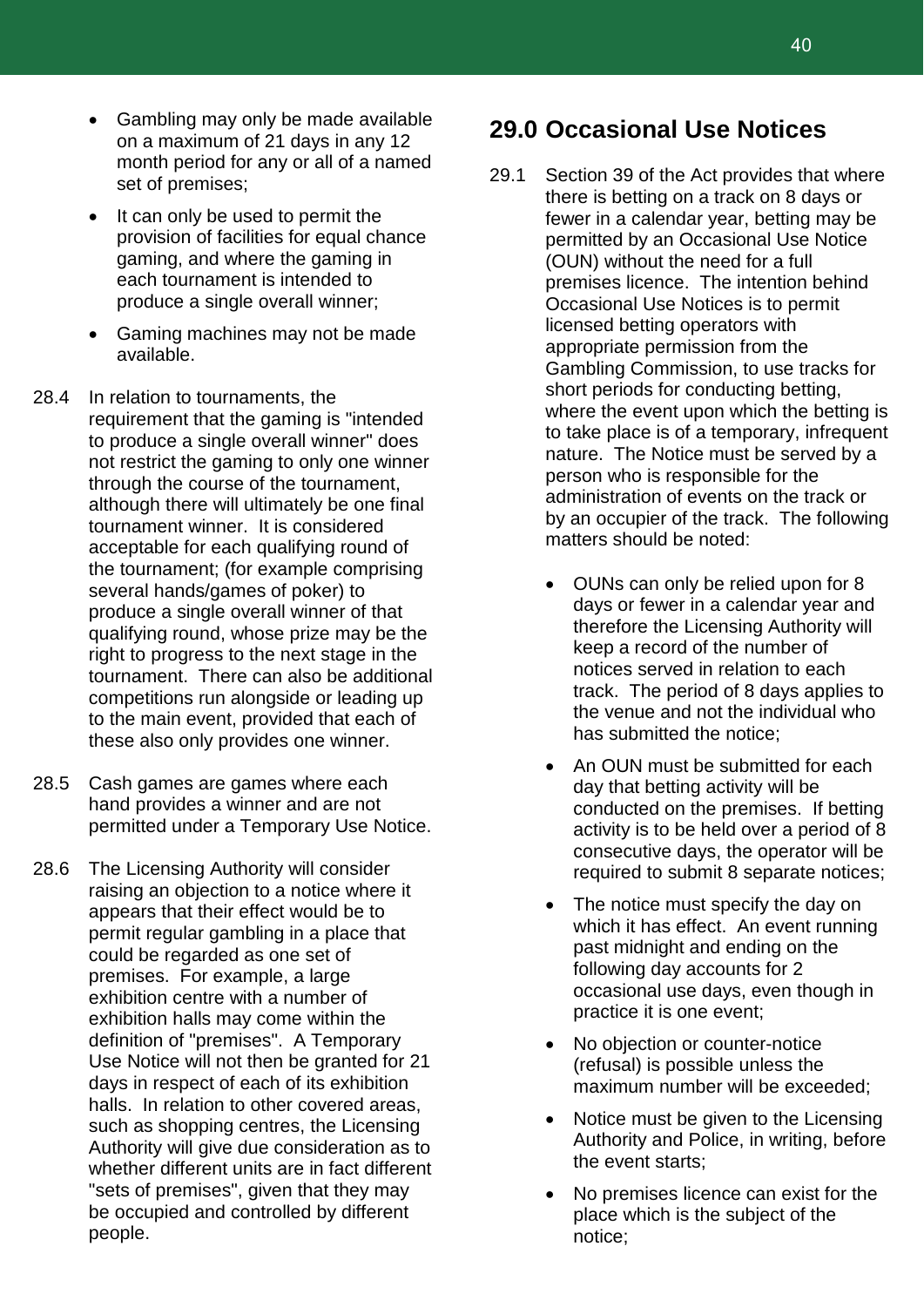- Land can be used temporarily as a track, for example for a point-to-point race, provided that sporting events or races take place there. There is no need for a track to be permanently established.
- 29.2 The Licensing Authority has, therefore, very little discretion as regards Occasional Use Notices to accept bets at "tracks", aside from ensuring that the statutory limit of 8 days in a calendar year is not exceeded. It will, however, consider the definition of a "track" and whether the applicant will need to demonstrate that they are in fact responsible for the administration of the "track" or is an occupier, and therefore permitted to avail themselves of the notice.

### **PART D - Other Information**

### **30.0 Rights of appeal and judicial review**

- 30.1 The Act provides that decisions of the Licensing Authority may be subject to an appeal in accordance with the provisions of the Act and judicial review. As is recommended by the Gambling Commission the Licensing Authority considers it best practice, when making determinations, to:
	- Give clear and comprehensive reasons for a rejection of an application where there is a requirement in the Act to do so; and
- Wherever practicable, give clear and comprehensive reasons for all decisions connected to its functions under the Act, regardless of whether there is a requirement under the Act to do so.
- 30.2 An appeal has to be commenced by the giving of a notice of appeal by the appellant to the local Magistrates' court within a period of 21 days beginning with the day on which the appellant was formally notified by the Licensing Authority of the decision to be appealed against.
- 30.3 Any person who wishes to pursue an appeal is strongly advised to seek independent professional legal advice from a legal advisor who specialises in the law on gambling.

### **31.0 Other matters**

- 31.1 In order to ensure that applicants and persons who make representation have the necessary information to be able to do so, the following information will be available on the Council's website [\(www.portsmouth.gov.uk\)](http://www.portsmouth.gov.uk/) or by contacting the Licensing Service directly:
	- Register of premises licences issued by the Licensing Authority;
	- Fees;
	- Guidance on how to make an application;
	- List of responsible authorities and contact details;
	- Application forms, where appropriate;
	- Making representations;
	- Applying for a review of a licence.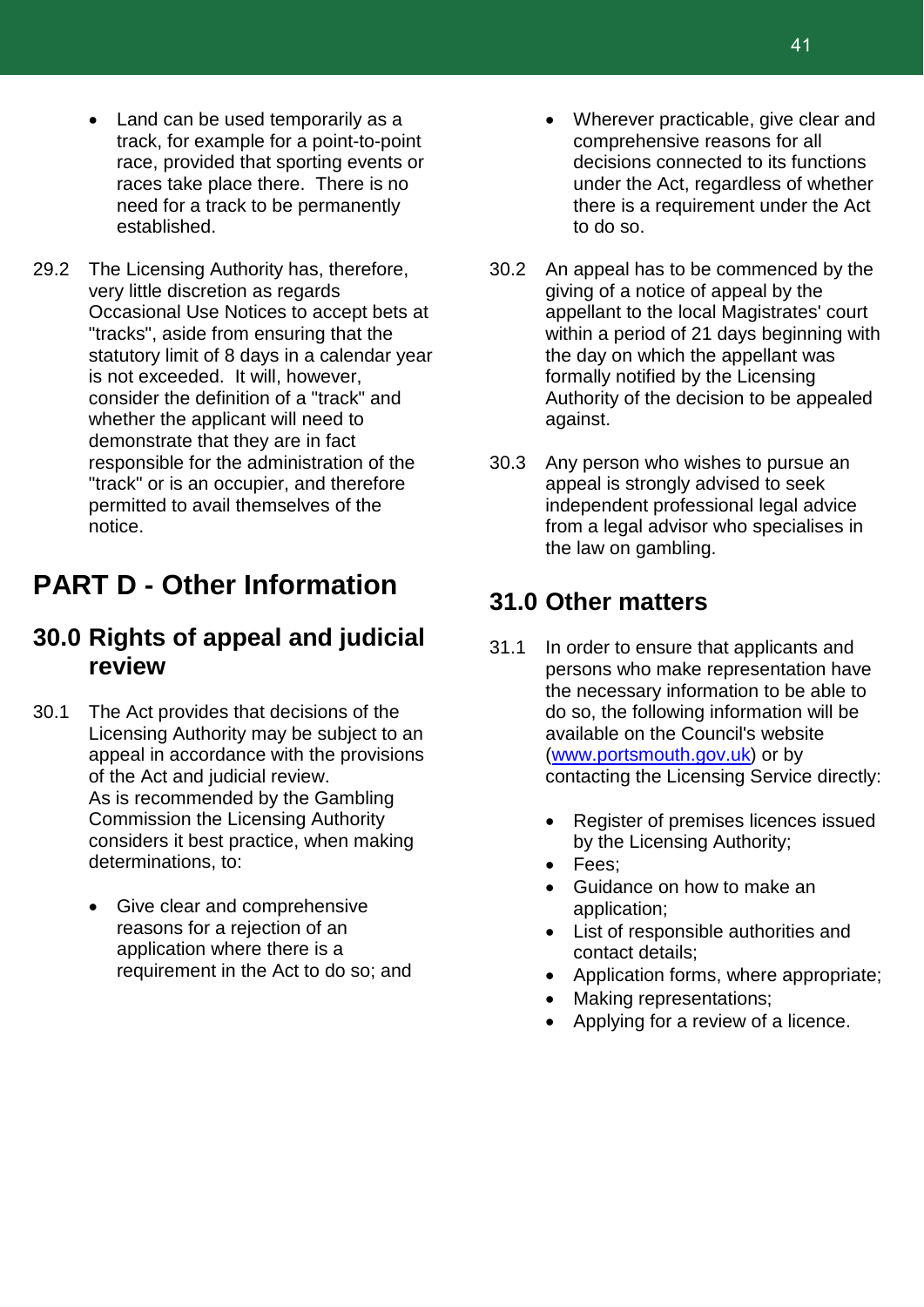## **32.0 Table: The Licensing Authority Delegations**

| <b>Matter to be dealt with</b>                                     | <b>Full</b><br><b>Council</b> | <b>Sub-Committee of</b><br><b>Licensing Committee</b>              | <b>Officers</b>                                                             |  |
|--------------------------------------------------------------------|-------------------------------|--------------------------------------------------------------------|-----------------------------------------------------------------------------|--|
| Three year statement of licensing<br>principles                    | X                             |                                                                    |                                                                             |  |
| Policy not to permit casinos                                       | X                             |                                                                    |                                                                             |  |
| Fee setting (when appropriate)                                     |                               | X                                                                  |                                                                             |  |
| Application for premises licence                                   |                               | Where representations<br>have been received<br>and not withdrawn   | Where no representations<br>received/representations<br>have been withdrawn |  |
| Application for a variation to a<br>premises licence               |                               | Where representations<br>have been received<br>and not withdrawn   | Where no representations<br>received/representations<br>have been withdrawn |  |
| Application for a transfer of a<br>premises licence                |                               | Where representations<br>have been received<br>from the Commission | Where no representations<br>received from the<br>Commission                 |  |
| Application for a provisional<br>transfer                          |                               | Where representations<br>have been received<br>and not withdrawn   | Where no representations<br>received/representations<br>have been withdrawn |  |
| Review of a premises licence                                       |                               | X                                                                  |                                                                             |  |
| Application for club gaming/club<br>machine permits                |                               | Where objections have<br>been made (and not<br>withdrawn)          | Where no objections<br>made/objections have been<br>withdrawn               |  |
| Cancellation of club gaming/club<br>machine permits                |                               | X                                                                  |                                                                             |  |
| Applications for other permits                                     |                               |                                                                    | X                                                                           |  |
| <b>Cancellation of licensed premises</b><br>gaming machine permits |                               |                                                                    | X                                                                           |  |
| Consideration of temporary use<br>notice                           |                               |                                                                    | X                                                                           |  |
| Decision to give a counter notice<br>to a temporary use notice     |                               | X                                                                  |                                                                             |  |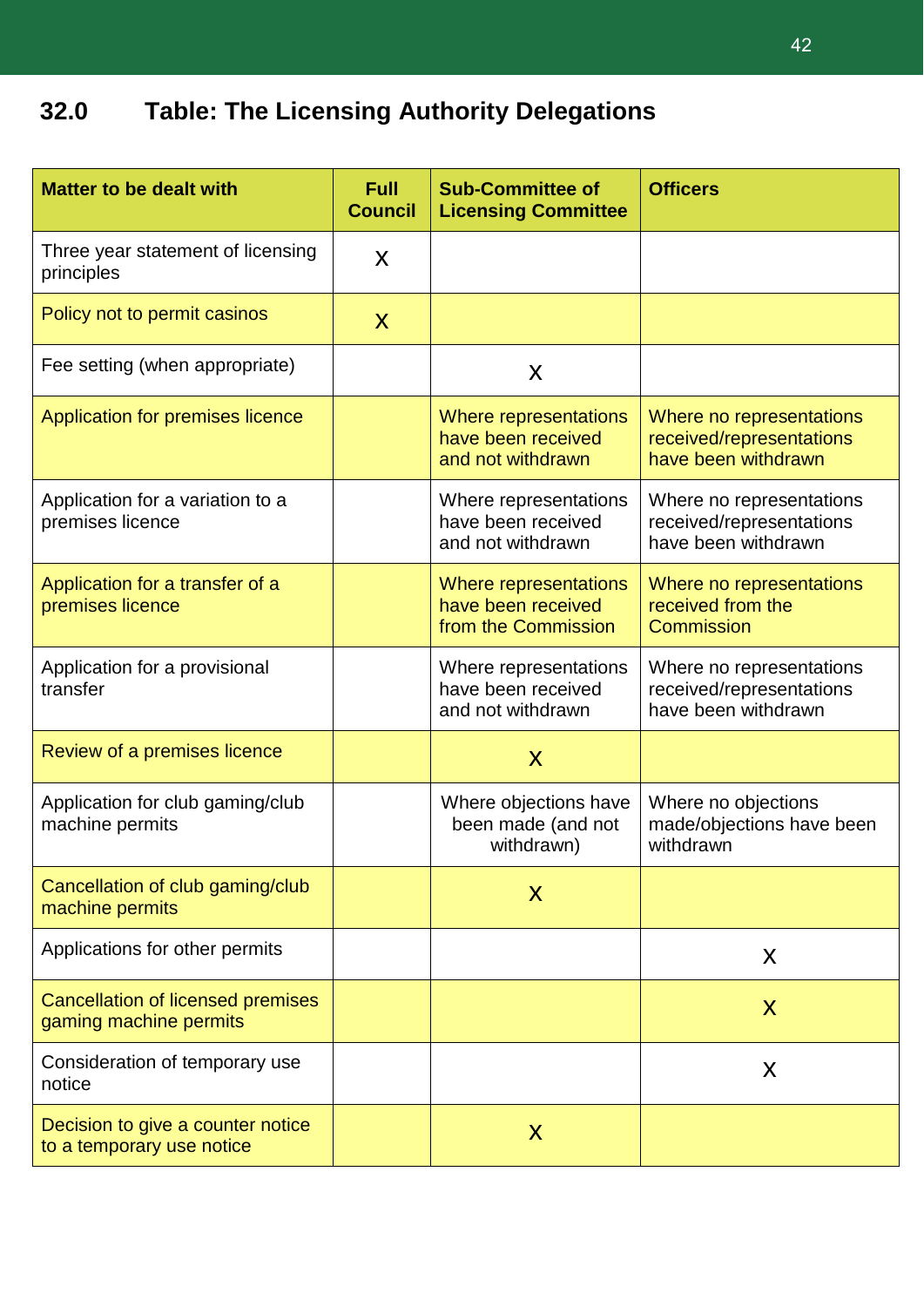**Map of Portsmouth**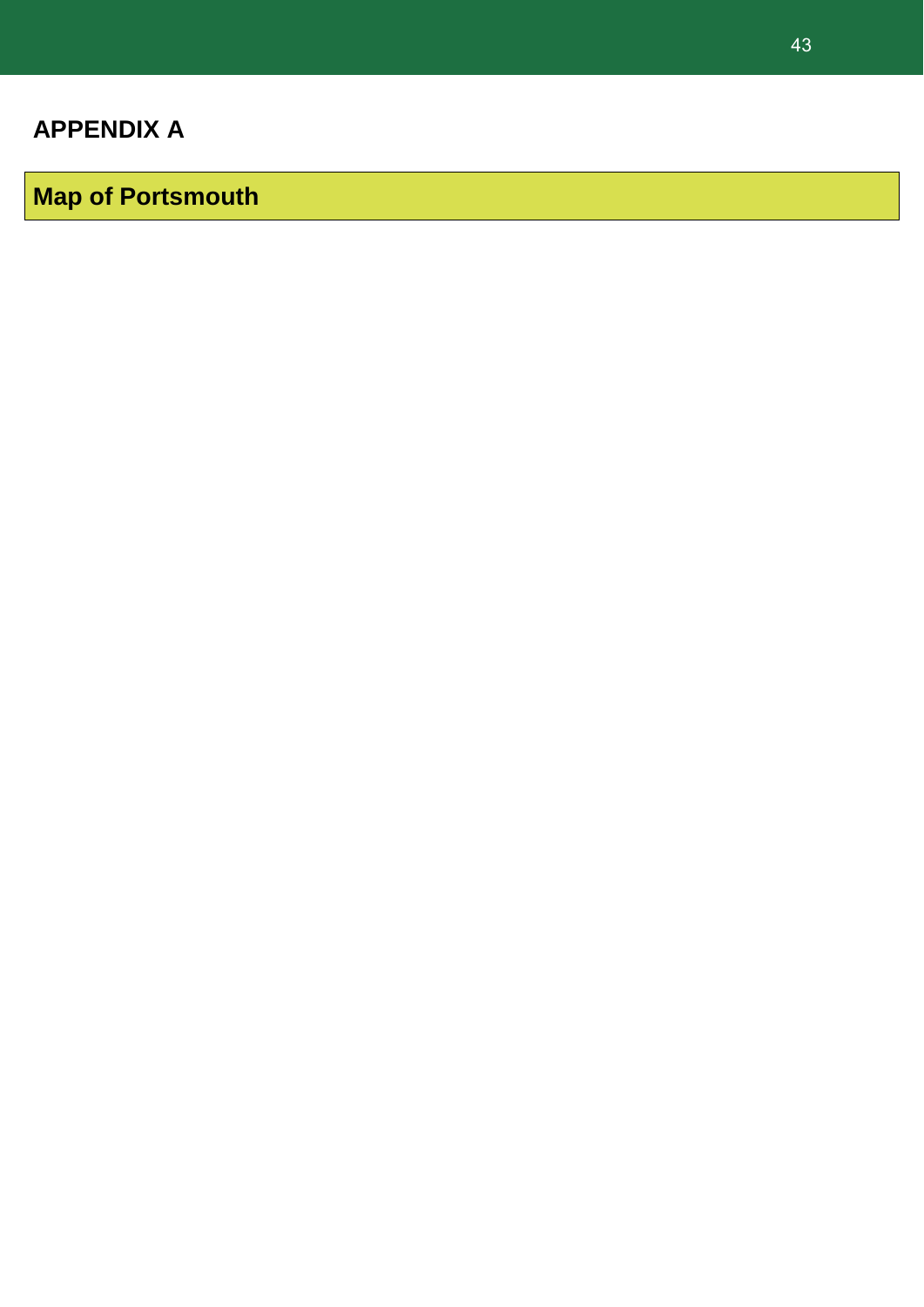### **APPENDIX B**

| <b>List of Consultees</b>                                                          |                                                                                                        |
|------------------------------------------------------------------------------------|--------------------------------------------------------------------------------------------------------|
| All current holders of licences, permits and                                       | Safer Portsmouth Partnership                                                                           |
| registrations issued under the Gambling Act 2005                                   | www.saferportsmouth.org.uk                                                                             |
| <b>Association of British Bookmakers (ABB)</b>                                     | <b>The Bingo Association</b>                                                                           |
| www.abb.uk.com                                                                     | www.bingo-association.co.uk                                                                            |
| <b>British Amusement Catering Trade Association</b><br>(BACTA)<br>www.bacta.org.uk | <b>The Football Association</b><br>www.thefa.com                                                       |
| <b>British Beer and Pub Association (BBPA)</b>                                     | <b>Working Men's Club and Institute Union</b>                                                          |
| www.beerandpub.com                                                                 | www.wmciu.org.uk                                                                                       |
| British Holiday and Home Parks Association (BHHPA)<br>www.bhhpa.org.uk             | <b>Ward Councillors</b>                                                                                |
| British Institute of Innkeeping (BII)                                              | The Chief Officer of Police                                                                            |
| www.bii.org                                                                        | www.hampshire.police.uk                                                                                |
| <b>Dransfields</b>                                                                 | The Gambling Commission                                                                                |
| www.dransfields.com                                                                | www.gamblingcommission.gov.uk                                                                          |
| Flick Drummond, MP for Portsmouth South                                            | <b>The Chief Fire Officer</b><br>www.hantsfire.gov.uk                                                  |
| Gam-Anon                                                                           | <b>Head of Planning Services</b>                                                                       |
| www.gamanon.org.uk                                                                 | www.portsmouth.gov.uk                                                                                  |
| <b>Gamblers Anonymous (UK)</b>                                                     | <b>Head of Regulatory Services</b>                                                                     |
| www.gamblersanonymous.org.uk                                                       | www.portsmouth.gov.uk                                                                                  |
| <b>Gamble Aware</b><br>www.gambleaware.co.uk                                       | Head of Children's Social Care and Safeguarding<br>Service<br>www.portsmouth.gov.uk                    |
| <b>Greyhound Board of Great Britain (GBGB)</b><br>www.gbgb.org.uk                  | <b>HM Revenues &amp; Customs</b><br>https://www.gov.uk/government/organisations/hm-<br>revenue-customs |
| GamCare                                                                            | <b>Public Health Portsmouth City Council</b>                                                           |
| www.gamcare.org.uk                                                                 | www.portsmouth.gov.uk                                                                                  |
| <b>National Casino Forum</b>                                                       | <b>Racecourse Association Ltd</b>                                                                      |
| www.nationalcasinoforum.co.uk                                                      | www.britishracecoures.org                                                                              |
| Penny Mordaunt, MP Portsmouth North<br>www.pennymordaunt.com                       | Portsmouth & SE Hampshire Chamber of Commerce<br>& Industry<br>www.hampshirechamber.co.uk              |

**Please note that this is not an exhaustive list and where it comes to light that other consultees should be included in the consultation, this will be carried out.**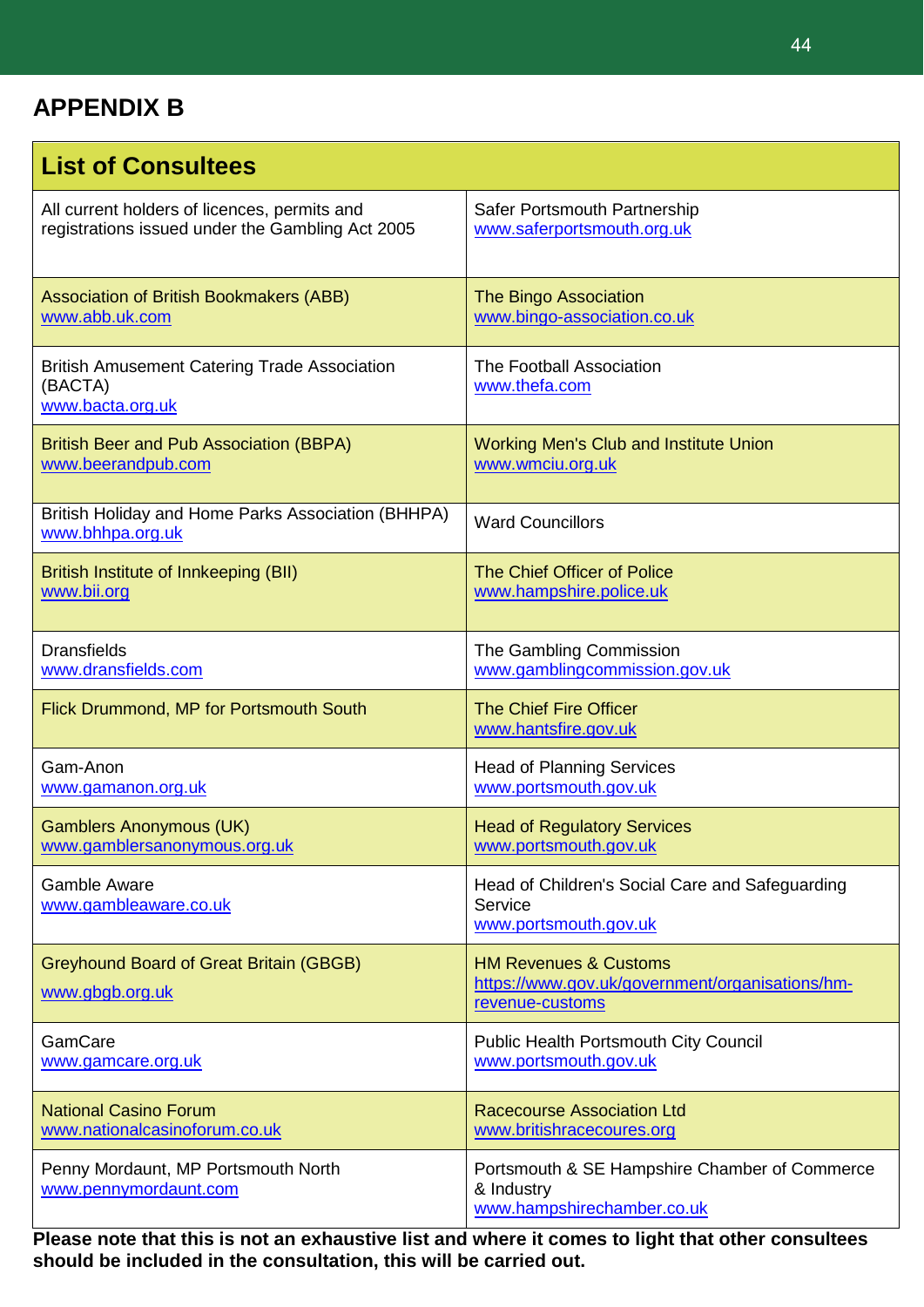### **APPENDIX C**

| <b>Glossary of Terms</b>          |                                                                                                                                                                                                                                                  |
|-----------------------------------|--------------------------------------------------------------------------------------------------------------------------------------------------------------------------------------------------------------------------------------------------|
| <b>Applications</b>               | Application for licences and permits under the Gambling Act 2005.                                                                                                                                                                                |
| <b>Betting ring</b>               | An area that is used for temporary "on course" betting facilities.                                                                                                                                                                               |
| <b>Betting machine</b>            | A machine designed or adapted for use to bet on future real events<br>(not a gaming machine).                                                                                                                                                    |
| <b>Bingo</b>                      | A game of equal chance.                                                                                                                                                                                                                          |
| <b>Casino</b>                     | An arrangement whereby people are given an opportunity to<br>participate in one or more casino games.                                                                                                                                            |
| <b>Child</b>                      | Individual who is less than 16 years old.                                                                                                                                                                                                        |
| <b>Club gaming machine permit</b> | Permit to enable the premises to provide gaming machines (3)<br>machines of categories B3A, B4, C or D).                                                                                                                                         |
| <b>Club gaming permit</b>         | Permit to enable the premises to provide gaming machines (3)<br>machines of categories B3A (except that category B3A machines may<br>not be made available or use in commercial clubs), B4, C or D), equal<br>chance gaming and games of chance. |
| <b>Code of Practice</b>           | Any relevant code of practice issued by the Gambling Commission<br>under section 24 of the Gambling Act 2005.                                                                                                                                    |
| <b>Council</b>                    | Portsmouth City Council.                                                                                                                                                                                                                         |
| <b>Default conditions</b>         | Conditions that will apply unless the Licensing Authority decide to<br>exclude them. This may apply to all premises licence, to a class of<br>premises licences or licences for specified circumstances.                                         |
| <b>Delegated powers</b>           | Decisions delegated either to a Licensing Committee, Sub-Committee<br>or Officers.                                                                                                                                                               |
| <b>Disorder</b>                   | No set interpretation, however, likely to be connected to the way<br>gambling is being conducted. In the case of gambling premises,<br>disorder is intended to mean activity that is more serious and<br>disruptive than mere nuisance.          |
| <b>Equal Chance Gaming</b>        | Games that do not involve playing or staking against a bank and<br>where the chances are equally favourable to all participants.                                                                                                                 |
| <b>Gaming</b>                     | Prize gaming if the nature and size of the prize is not determined by<br>the number of people playing or the amount paid for or raised by the<br>gaming. The prizes will be determined by the operator before the<br>play commences.             |
| <b>Gaming machine</b>             | Machine covering all types of gambling activity, including betting on<br>virtual events.                                                                                                                                                         |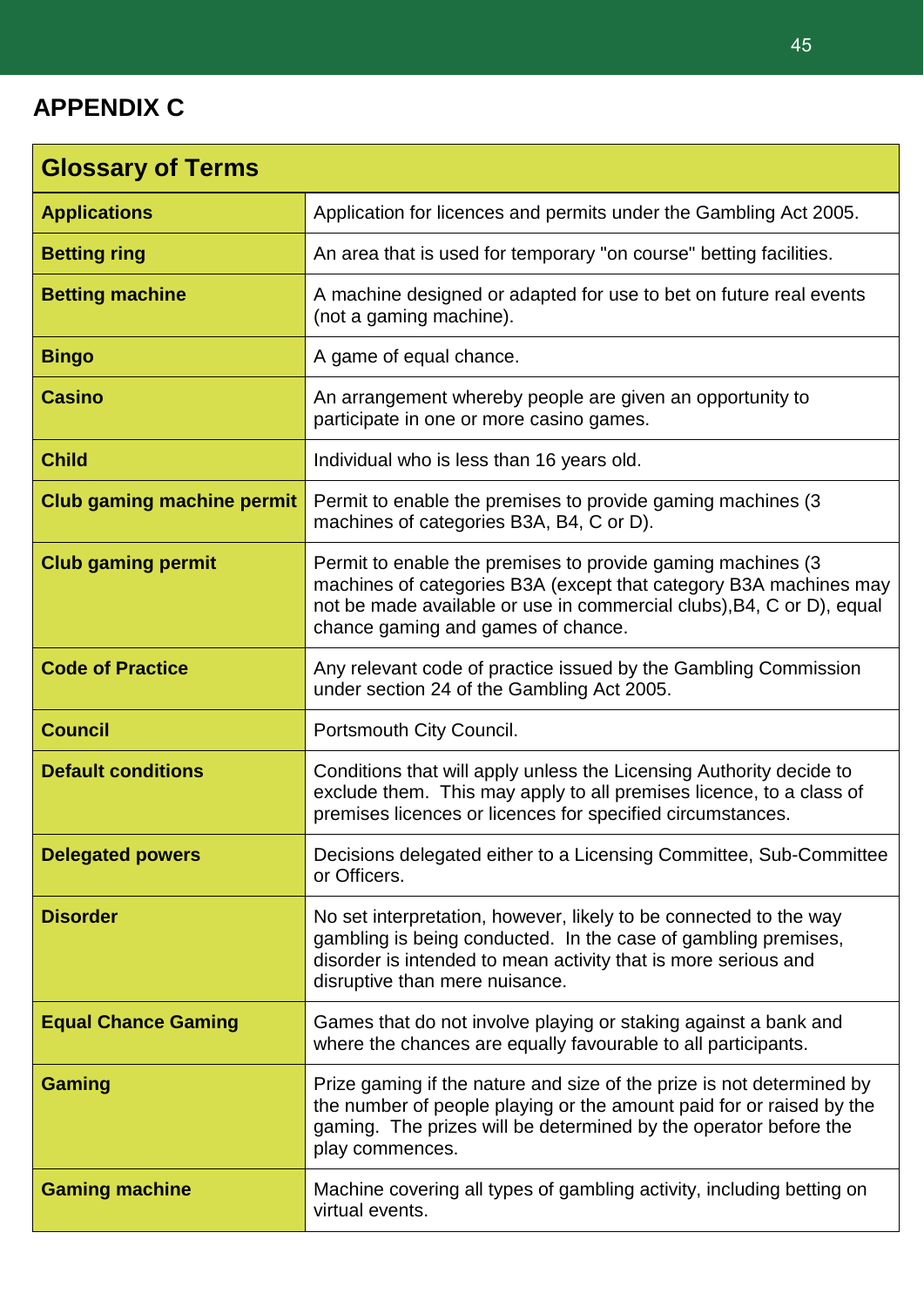| <b>Guidance</b>                   | Statutory Guidance issued by the Gambling Commission under<br>section 25 of the Gambling Act 2005.                                                                                                                                                                                |  |  |  |  |
|-----------------------------------|-----------------------------------------------------------------------------------------------------------------------------------------------------------------------------------------------------------------------------------------------------------------------------------|--|--|--|--|
| <b>Information exchange</b>       | Exchanging of information with other regulatory bodies under the<br>Gambling Act 2005.                                                                                                                                                                                            |  |  |  |  |
| <b>Irrelevant representations</b> | Where other legislation can address the representation made or if it<br>relates to demand for gambling premises.                                                                                                                                                                  |  |  |  |  |
| <b>Licences</b>                   | As defined in paragraph 9.0 of this policy statement.                                                                                                                                                                                                                             |  |  |  |  |
| <b>Licensing Authority</b>        | Portsmouth City Council.                                                                                                                                                                                                                                                          |  |  |  |  |
| <b>Licensing Committee</b>        | A committee of no less than 10 but no more than 15 councillors<br>appointed by the Council to represent the Licensing Authority.                                                                                                                                                  |  |  |  |  |
| <b>Licensing objectives</b>       | As set out in paragraph 3 of this policy document.                                                                                                                                                                                                                                |  |  |  |  |
| <b>Licensing Sub-Committee</b>    | A sub-committee of members appointed from the Licensing<br>Committee to whom the functions of the Licensing Committee can be<br>delegated under the Gambling Act 2005 to determine applications.                                                                                  |  |  |  |  |
| <b>Mandatory conditions</b>       | Conditions that must be attached to a licence. This may apply to all<br>premises licences, to a class of premises licences or licences for<br>specified circumstances.                                                                                                            |  |  |  |  |
| <b>Members club</b>               | A club that must:<br>Have at least 25 members;<br>$\bullet$<br>Be established and conducted "wholly or mainly" for purposes<br>$\bullet$<br>other than gaming;<br>Be permanent in nature;<br>Not established to make commercial profit; and<br>Controlled by its members equally. |  |  |  |  |
| <b>Notifications</b>              | Notifications of temporary and occasional use notices.                                                                                                                                                                                                                            |  |  |  |  |
| <b>Occasional use notice</b>      | To permit betting on a "track" without the need for a full premises<br>licence.                                                                                                                                                                                                   |  |  |  |  |
| <b>Off course betting</b>         | Betting that takes place other than at a track, i.e. at a licensed betting<br>shop.                                                                                                                                                                                               |  |  |  |  |
| <b>On course betting - Tracks</b> | Betting that takes place on a track while races are taking place.                                                                                                                                                                                                                 |  |  |  |  |
| <b>Operating Licences</b>         | Licences issued by the Gambling Commission to permit individuals<br>and companies to provide facilities for certain types of gambling<br>including remote or non-remote gambling.                                                                                                 |  |  |  |  |
| <b>Permits</b>                    | Authorisations to provide a gambling facility where the stakes and<br>prizes are very low or gambling is not the main function of the<br>premises.                                                                                                                                |  |  |  |  |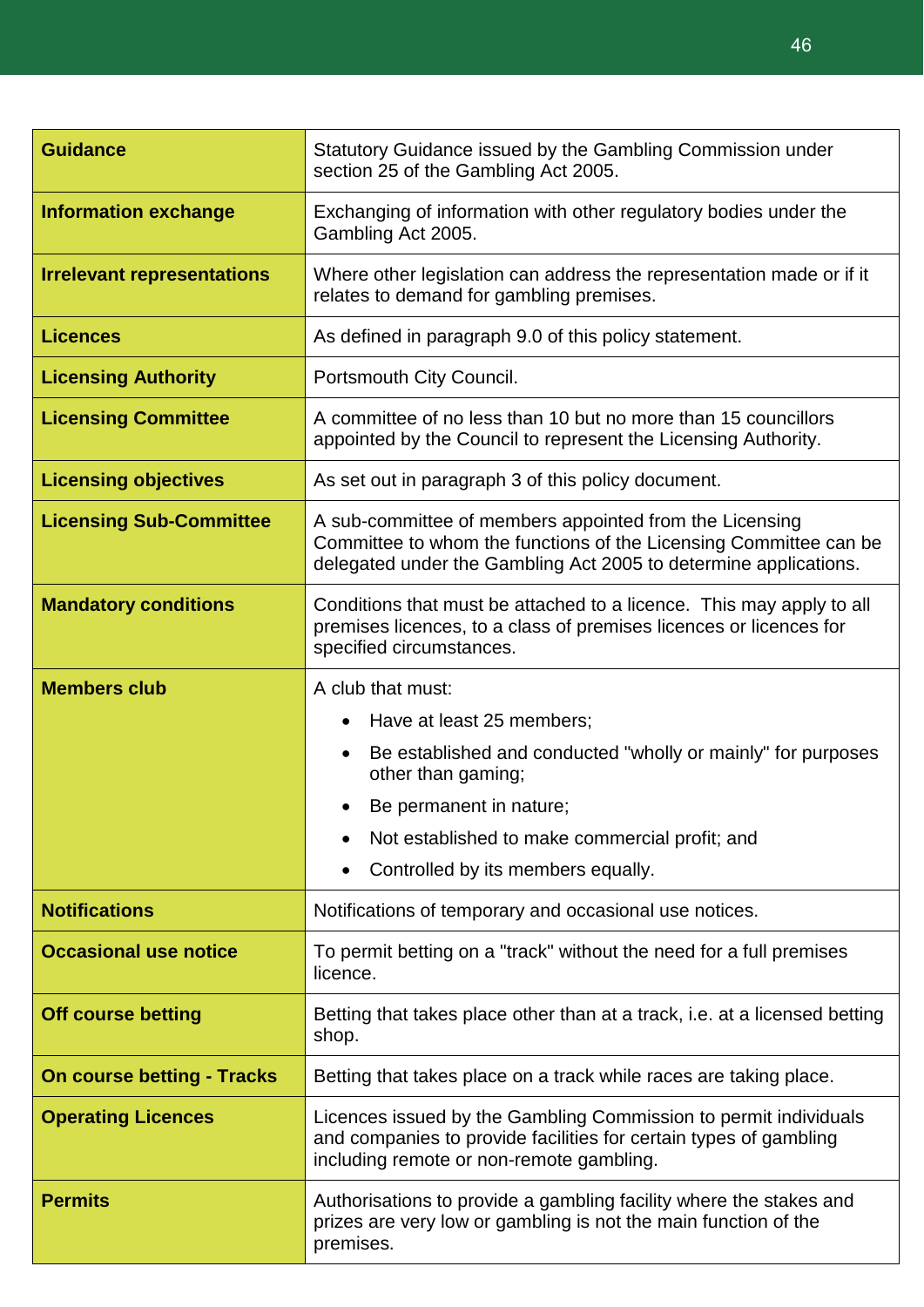| <b>Personal Licences</b>        | Formal authorisation issued by the Gambling Commission to<br>individuals who control facilities for gambling or are able to influence<br>the outcome of gambling. These cannot be held by companies.                                                                                                                                                                                                                                                                                                                                                                                                                                     |  |  |  |
|---------------------------------|------------------------------------------------------------------------------------------------------------------------------------------------------------------------------------------------------------------------------------------------------------------------------------------------------------------------------------------------------------------------------------------------------------------------------------------------------------------------------------------------------------------------------------------------------------------------------------------------------------------------------------------|--|--|--|
| <b>Pool Betting - Tracks</b>    | Betting offered at a horse racecourse by the Tote and at a dog track<br>by the holder of the premises licence for the track.                                                                                                                                                                                                                                                                                                                                                                                                                                                                                                             |  |  |  |
| <b>Premises</b>                 | Defined as "any place". It is for the Licensing Authority to decide<br>whether different parts of a building can be properly regarded as<br>being separate premises.                                                                                                                                                                                                                                                                                                                                                                                                                                                                     |  |  |  |
| <b>Premises Licence</b>         | Licence issued by the Licensing Authority to authorise the provision of<br>gaming facilities on casino premises, bingo premises, betting<br>premises, including tracks, adult gaming centres and family<br>entertainment centres.                                                                                                                                                                                                                                                                                                                                                                                                        |  |  |  |
| <b>Prize gaming</b>             | Where the nature and size of the prize is not determined by the<br>number of people playing or the amount paid for or raised by the<br>gaming. The prizes will be determined by the operator before play<br>commences.                                                                                                                                                                                                                                                                                                                                                                                                                   |  |  |  |
| <b>Prize gaming permit</b>      | A permit to authorise the provision of facilities for gaming with prizes<br>on specific premises.                                                                                                                                                                                                                                                                                                                                                                                                                                                                                                                                        |  |  |  |
| <b>Provisional statement</b>    | Where an applicant can make an application to the Licensing<br>Authority in respect of premises that he/she:<br>Expects to be constructed;<br>Expects to be altered;<br>Expects to acquire a right to occupy.                                                                                                                                                                                                                                                                                                                                                                                                                            |  |  |  |
| <b>Regulations</b>              | Regulations made under the Gambling Act 2005                                                                                                                                                                                                                                                                                                                                                                                                                                                                                                                                                                                             |  |  |  |
| <b>Relevant representations</b> | Representations that relate to the licensing objectives or that raise<br>issues under the Statement of licensing policy or the Gambling<br>Commission's Guidance or Codes of Practice.                                                                                                                                                                                                                                                                                                                                                                                                                                                   |  |  |  |
| <b>Responsible authorities</b>  | Responsible authorities can make representations about licence<br>applications or apply for a review of an existing licence.<br>For the purposes of the Gambling Act 2005, the following are<br>responsible authorities in relation to premises:<br>The Council's Licensing Authority in whose area the premises<br>are wholly or mainly situated;<br>The Gambling Commission;<br>Hampshire Constabulary;<br>Hampshire Fire & Rescue Service;<br>Planning Service, Portsmouth City Council;<br>٠<br>Environmental Health Service, Portsmouth City Council;<br>Children's Social Care and Safeguarding Service;<br>HM Revenues & Customs. |  |  |  |

47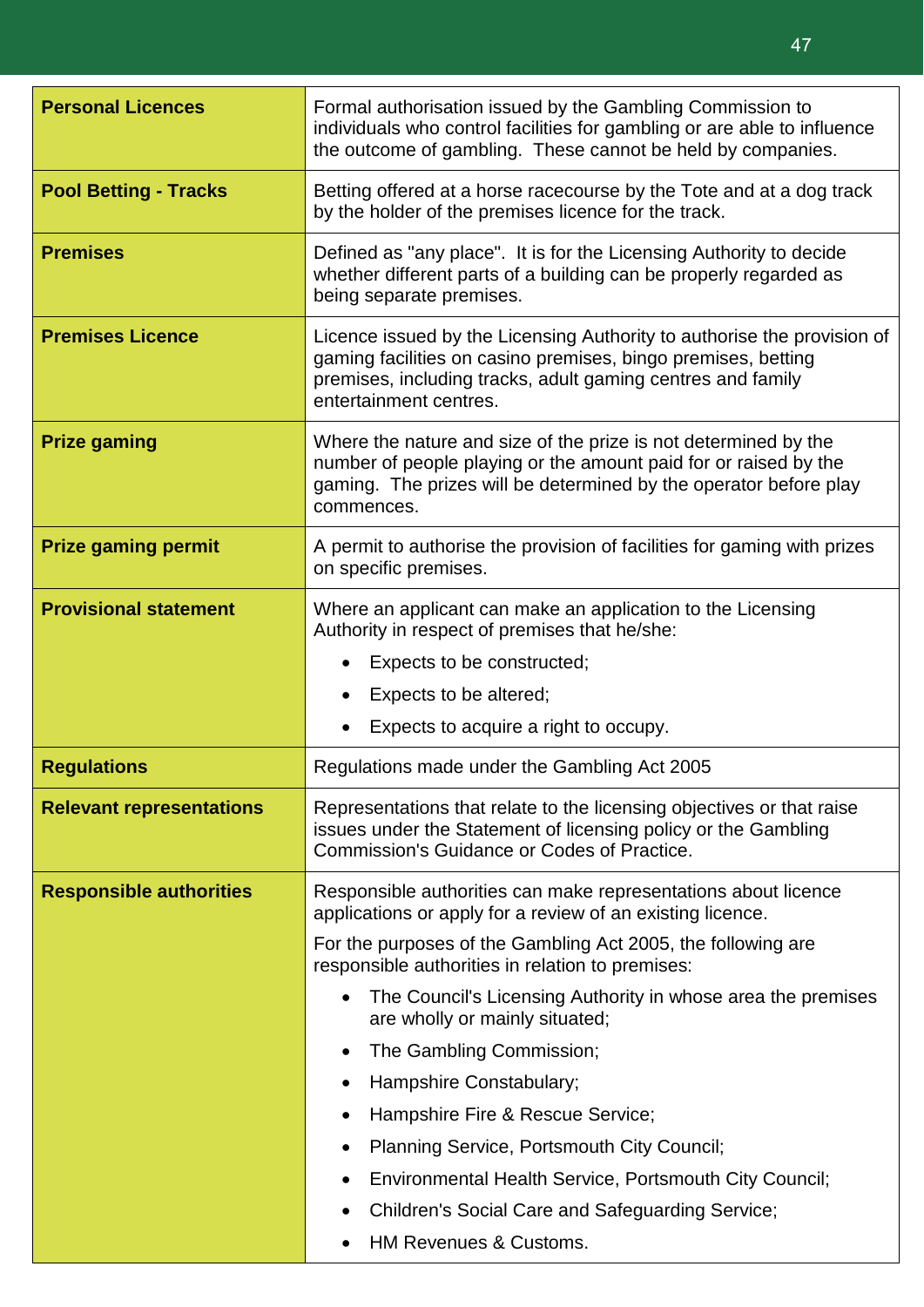| <b>SIA</b>                                               | The Security Industry Authority                                                                                                                                                                                                                                                                                                           |  |  |  |  |
|----------------------------------------------------------|-------------------------------------------------------------------------------------------------------------------------------------------------------------------------------------------------------------------------------------------------------------------------------------------------------------------------------------------|--|--|--|--|
| <b>Skills with prizes</b>                                | A machine on which the winning of a prize is determined only by the<br>player's skill and there is no element of chance, e.g. trivia game<br>machine, Formula 1 simulators, shooting games. Skill machines are<br>unregulated.                                                                                                            |  |  |  |  |
| <b>Statement of Licensing</b><br><b>Policy</b>           | Policy statement issued by the Licensing Authority which indicates<br>those matters which will be taken into account when considering an<br>application for a licence or permit.                                                                                                                                                          |  |  |  |  |
| <b>Temporary use notice</b>                              | To allow the use of premises for gambling where there is no premises<br>licence but where a gambling operator wishes to use the premises<br>temporarily for providing facilities for gambling.                                                                                                                                            |  |  |  |  |
| <b>Totalisator or Tote</b>                               | Pool betting on tracks.                                                                                                                                                                                                                                                                                                                   |  |  |  |  |
| <b>Track</b>                                             | Sites where races or other sporting events takes place e.g. horse<br>racing, dog racing or any other premises on any part of which a race<br>or other sporting event takes place or is intended to take place.                                                                                                                            |  |  |  |  |
| <b>Travelling fair</b>                                   | A fair that "wholly or principally" provides amusements and must be<br>on a site used for fairs for no more than 27 days per calendar year.                                                                                                                                                                                               |  |  |  |  |
| <b>Vehicles</b>                                          | Defined as trains, aircraft, seaplanes and amphibious vehicles other<br>than hovercraft. No form of commercial betting and gaming is<br>permitted.                                                                                                                                                                                        |  |  |  |  |
| <b>Vessel</b>                                            | Anything (other than a seaplane or amphibious vehicle) designed or<br>adapted for use on water; a hovercraft; or anything, or part of any<br>place, situated on or in water.                                                                                                                                                              |  |  |  |  |
| <b>Vessel and relevant</b><br><b>Licensing Authority</b> | The relevant Licensing Authority is that for the area in which the<br>vessel is usually moored or berthed.                                                                                                                                                                                                                                |  |  |  |  |
| <b>Vulnerable persons</b>                                | Includes people who gamble more than they want to; people who<br>gamble beyond their means; and people who may not be able to<br>make informed or balanced decisions about gambling due to mental<br>impairment, alcohol or drugs. For example this may include those<br>persons who are under the influence of alcohol and/or are drunk. |  |  |  |  |
| <b>Young person</b>                                      | An individual who is not a child but who is under the age of 18 years.                                                                                                                                                                                                                                                                    |  |  |  |  |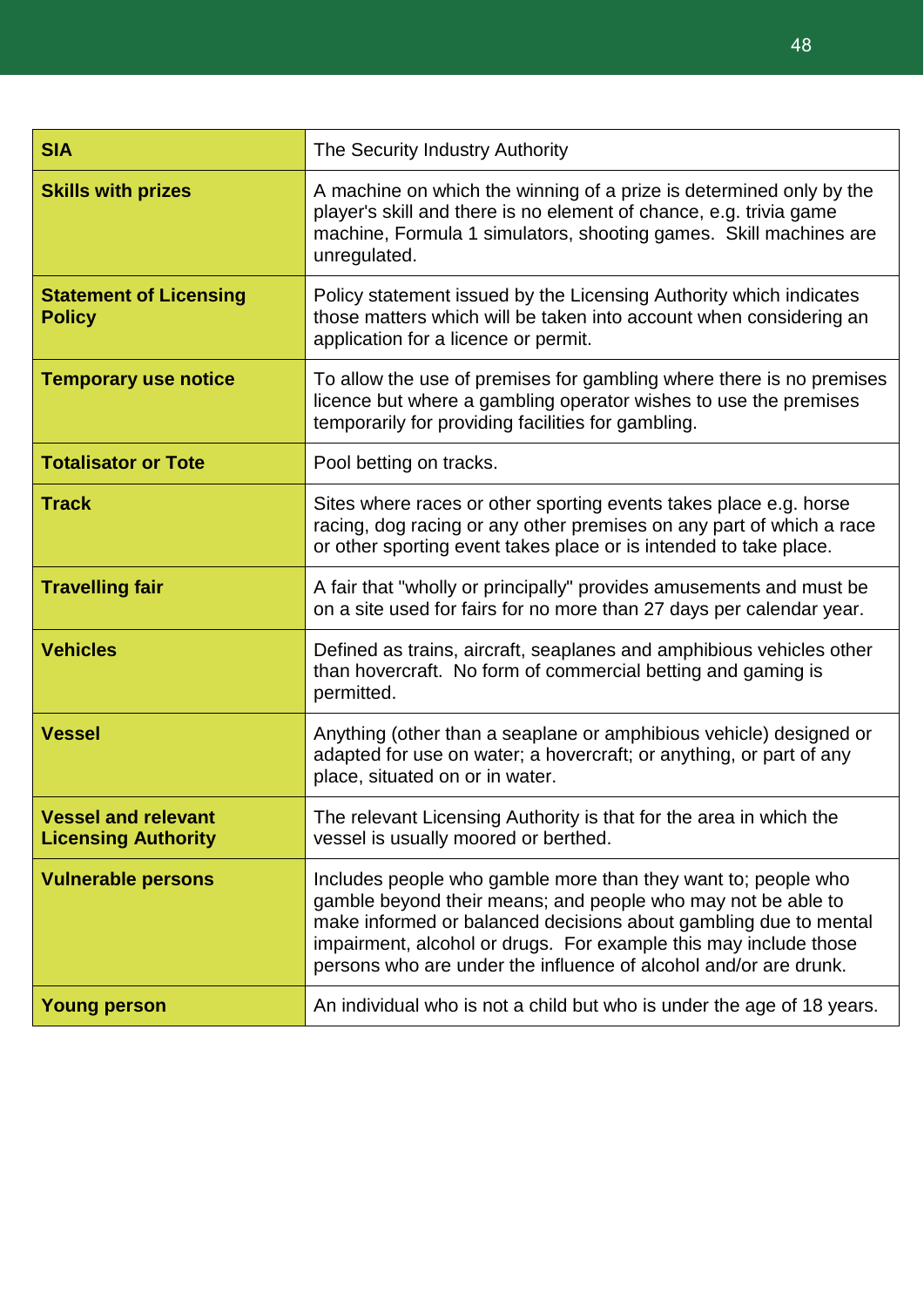### **Appendix D**

| <b>Contact Details for Licensing Authority and other Responsible Authorities</b>                                                                                                                                                                                  |                                                                                                                                                                                                                                                                                                                                                               |  |  |  |  |
|-------------------------------------------------------------------------------------------------------------------------------------------------------------------------------------------------------------------------------------------------------------------|---------------------------------------------------------------------------------------------------------------------------------------------------------------------------------------------------------------------------------------------------------------------------------------------------------------------------------------------------------------|--|--|--|--|
| <b>Licensing Service</b><br><b>Portsmouth City Council</b><br><b>Civic Offices</b><br><b>Guildhall Square</b><br>Portsmouth<br>Hants<br><b>PO1 2AL</b><br>Tel:<br>023 9283 4607 or 023 9268 8367<br>023 9283 4811<br>Fax:<br>Email: licensing@portsmouthcc.gov.uk | The Chief Officer of Police<br><b>Hampshire Constabulary</b><br>Portsmouth Licensing and Violent Crime Reduction<br>Team<br><b>Licensing Office</b><br><b>Civic Offices</b><br><b>Guildhall Square</b><br>Portsmouth<br>PO <sub>1</sub> 2AL<br>Tel: 101<br>Direct Dial: 023 9268 8314<br>Fax: 023 9268 8513<br>Email: force.licensing@hampshire.pnn.police.uk |  |  |  |  |
| <b>Regulatory Services (Pollution</b><br>Control)<br><b>Portsmouth City Council</b><br><b>Civic Offices</b><br><b>Guildhall Square</b><br>Portsmouth<br>Hants<br>PO <sub>1</sub> 2AL<br>Tel:<br>023 9268 8366<br>Email: pubprot@portsmouthcc.gov.uk               | <b>Regulatory Services (Business Support)</b><br><b>Portsmouth City Council</b><br><b>Civic Offices</b><br><b>Guildhall Square</b><br>Portsmouth<br>Hants<br>PO <sub>1</sub> 2AL<br>Tel:<br>023 9268 8362<br>Email: pubprot@portsmouthcc.gov.uk                                                                                                               |  |  |  |  |
| <b>Head of Planning Service</b><br><b>Culture &amp; City Development</b><br><b>Portsmouth City Council</b><br><b>Civic Offices</b><br><b>Guildhall Square</b><br>Portsmouth<br>Hants<br>PO1 2AL<br>Email: planning@portsmouthcc.gov.uk                            | <b>Children's Social Care and Safeguarding Service</b><br><b>Portsmouth City Council</b><br><b>Civic Offices</b><br><b>Guildhall Square</b><br>Portsmouth<br>Hants<br>PO <sub>1</sub> 2AL<br>Tel:<br>023 9282 2251<br>Email: safeguardingnotifications@portsmouthcc.gov.uk                                                                                    |  |  |  |  |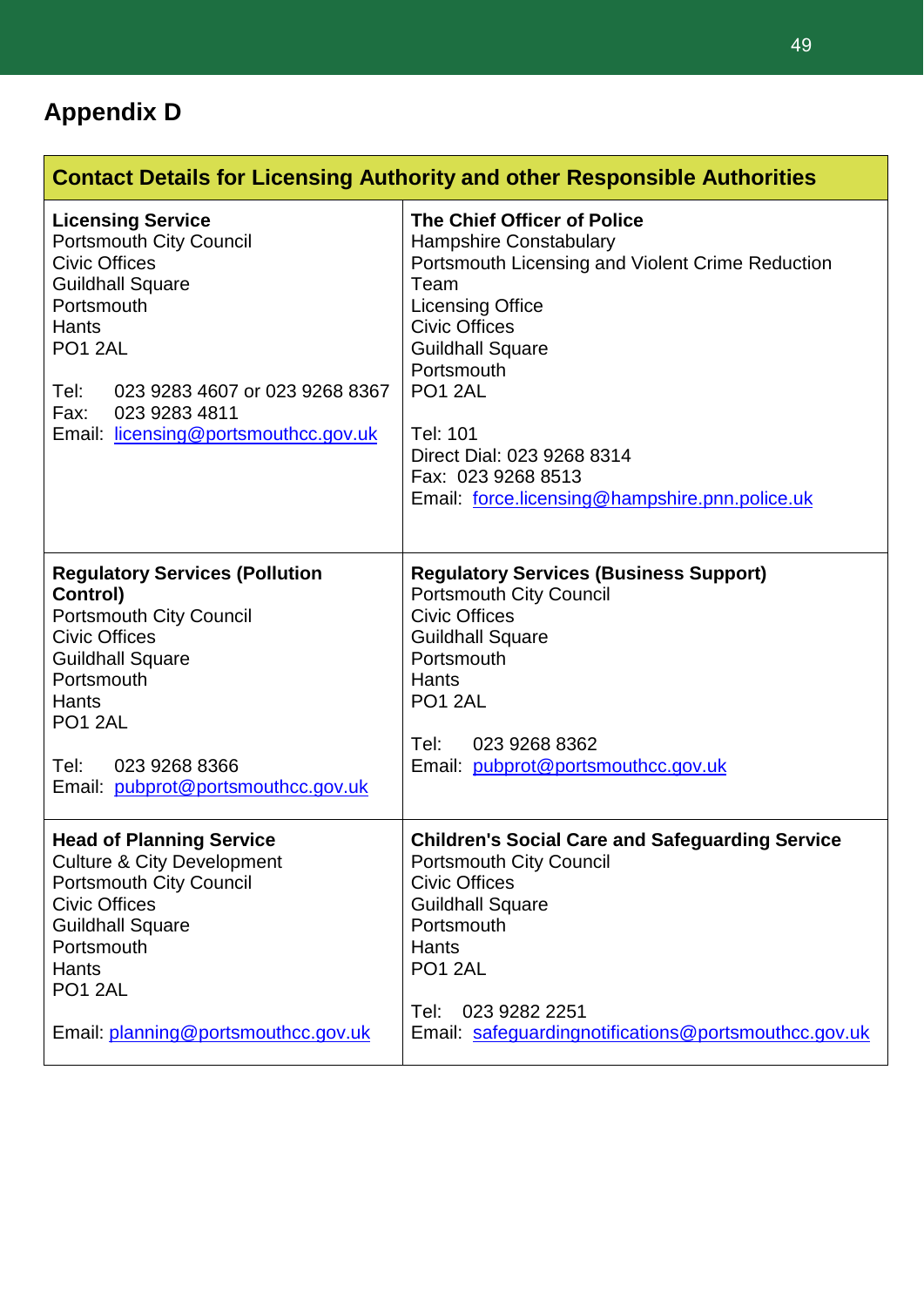| <b>The Chief Fire Officer</b><br>Hampshire Fire and Rescue Service HQ<br>Leigh Road<br>Eastleigh<br><b>Hants</b><br>SO50 9SJ                                                                                                                     | <b>The Gambling Commission</b><br>Victoria Square House<br>Victoria Square<br>Birmingham<br><b>B2 4BP</b>                                                                                                                                                                                                 |
|--------------------------------------------------------------------------------------------------------------------------------------------------------------------------------------------------------------------------------------------------|-----------------------------------------------------------------------------------------------------------------------------------------------------------------------------------------------------------------------------------------------------------------------------------------------------------|
| Tel:<br>023 8064 4000<br>Email: csprotection.admin@hantsfire.gov.uk                                                                                                                                                                              | Tel: 0121 230 6666<br>Fax: 0121 233 1096<br>Email: info@gamblingcommission.gov.uk                                                                                                                                                                                                                         |
| <b>HM Revenue &amp; Customs</b><br><b>National Registration Unit</b><br><b>Portcullis House</b><br>21 India Street<br>Glasgow<br><b>G2 4PZ</b><br>0141 555 3492<br>Tel:<br>Email: nru.betting&gaming@hmrc.gsi.gov.uk                             |                                                                                                                                                                                                                                                                                                           |
| In respect of vessels only:                                                                                                                                                                                                                      |                                                                                                                                                                                                                                                                                                           |
| <b>Navigation Authority:</b><br><b>Queen's Harbour Master</b><br>Semaphore Tower PP70<br><b>HMS Nelson</b><br><b>HM Naval Base</b><br>Portsmouth<br><b>Hants</b><br>PO <sub>1</sub> 3LT<br>023 9272 3124<br>Tel:<br>Email: portsmouth@ghm.mod.uk | <b>Environment Agency</b><br>Solent & Southdowns Office<br><b>Guildbourne House</b><br><b>Chatsworth Road</b><br>Worthing<br><b>West Sussex</b><br><b>BN11 1LD</b><br><b>National Call Centre</b><br>Tel:<br>03708 506 506 (Mon - Fri 08:00 until<br>18:00)<br>Email: enquiries@environment-agency.gov.uk |
| <b>Maritime and Coastguard Agency</b><br><b>Spring Place</b><br>105 Commercial Road<br>Southampton<br><b>Hants</b><br><b>SO15 1EG</b><br>Tel:<br>0203 817 2000<br>Email: infoline@mcga.gov.uk                                                    |                                                                                                                                                                                                                                                                                                           |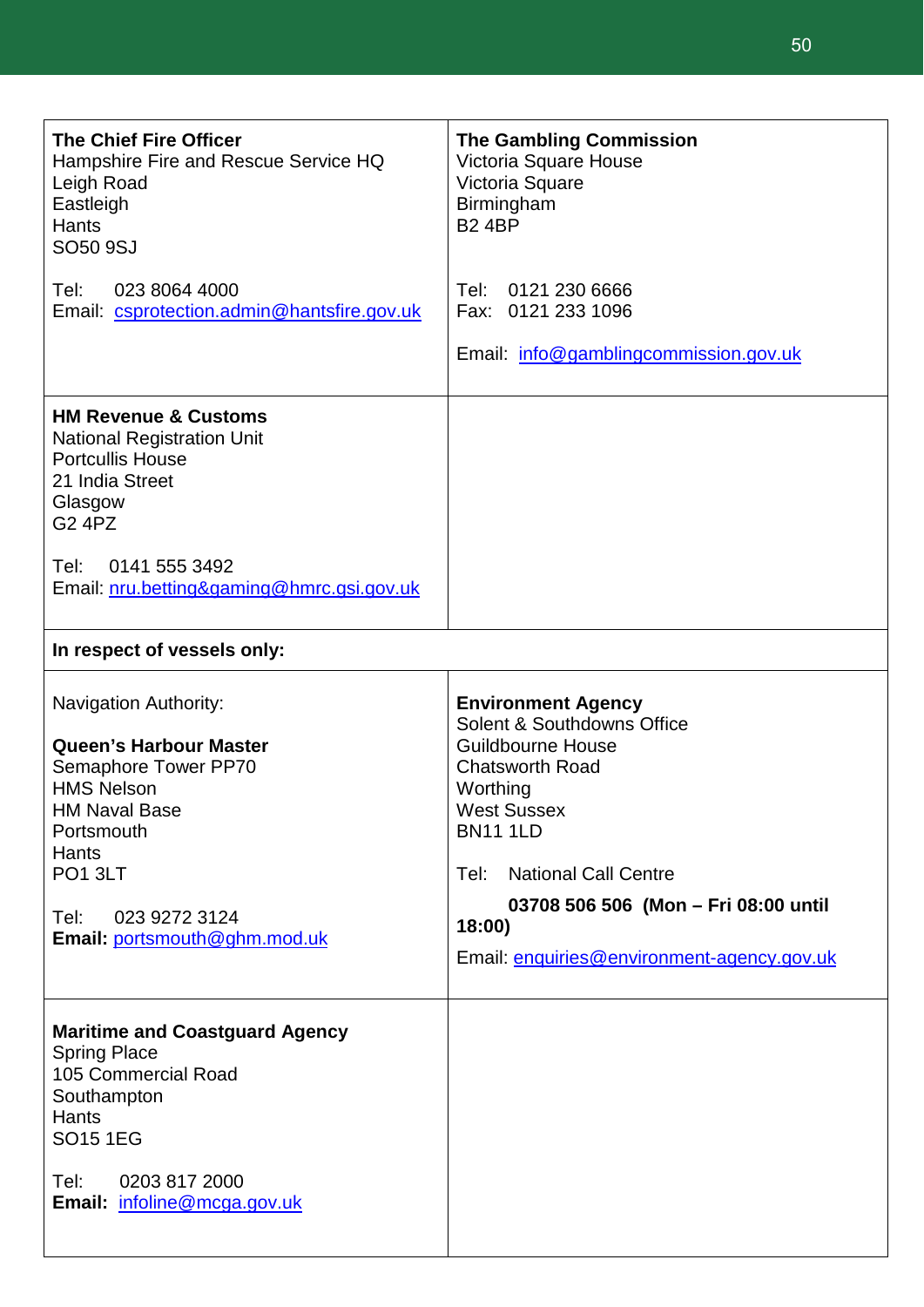| <b>Table of Categories of Gaming Machines</b>                                     |                                |                                                         |  |  |  |
|-----------------------------------------------------------------------------------|--------------------------------|---------------------------------------------------------|--|--|--|
| <b>Category of machine</b>                                                        | <b>Maximum</b><br><b>Stake</b> | <b>Maximum Prize</b>                                    |  |  |  |
| $\mathsf{A}$                                                                      | <b>Unlimited</b>               | <b>Unlimited</b>                                        |  |  |  |
| <b>B1</b>                                                                         | £5                             | £10,000 <sup>12</sup>                                   |  |  |  |
| $B2^{13}$                                                                         | £100                           | £500                                                    |  |  |  |
| B <sub>3</sub>                                                                    | £2                             | £500                                                    |  |  |  |
| B <sub>3</sub> A                                                                  | £2                             | £500                                                    |  |  |  |
| <b>B4</b>                                                                         | £2                             | £400                                                    |  |  |  |
| $\mathsf{C}$                                                                      | £1                             | £100                                                    |  |  |  |
| D - non-money prize (not crane grab)                                              | 30 <sub>p</sub>                | £8                                                      |  |  |  |
| D - non-money prize (crane grab)                                                  | £1                             | £50                                                     |  |  |  |
| D - Money Prize                                                                   | 10 <sub>p</sub>                | £5                                                      |  |  |  |
| D - combined money and non-money prize<br>(coin pusher/penny falls)               | 20p                            | £20 (of which no more than £10 may be a<br>money prize) |  |  |  |
| D - combined money and non-money prize<br>(other than coin pusher or penny falls) | 10 <sub>p</sub>                | £8 (of which no more than £5 may be a<br>money prize)   |  |  |  |

<span id="page-51-0"></span> $^{12}$  With the option of maximum £20,000 linked progressive jackpot on premises basis only.<br> $^{13}$  Also known as Fixed Odds Betting Terminals (FOBTs).

<span id="page-51-1"></span>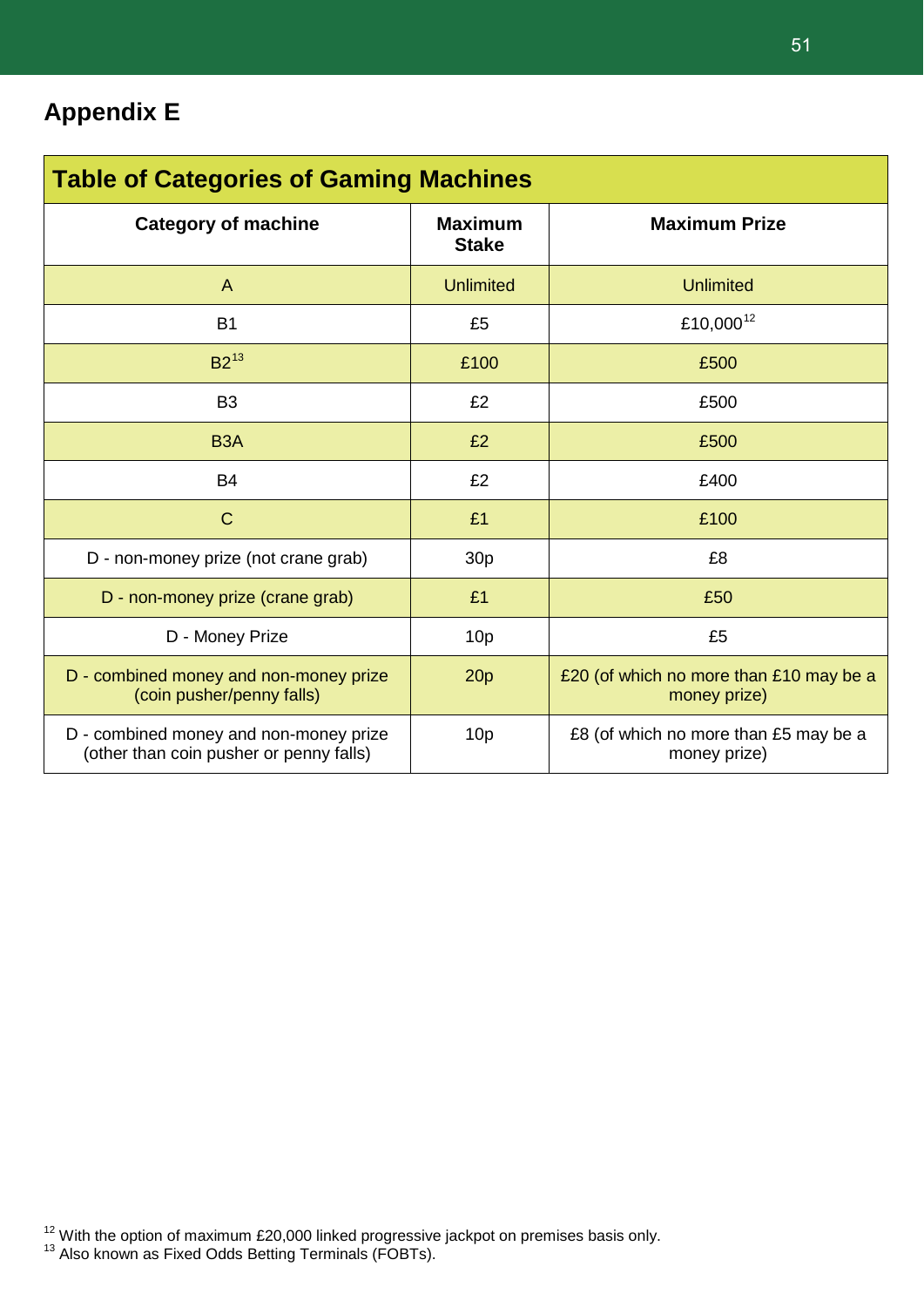### **Appendix F**

| <b>Table of Maximum Number of Machines by Premises Type</b>                                             |   |                                                                                                                                                                     |                                                                                                                                                                       |                                                                                                                                |                                                                         |                                         |                                         |                                            |
|---------------------------------------------------------------------------------------------------------|---|---------------------------------------------------------------------------------------------------------------------------------------------------------------------|-----------------------------------------------------------------------------------------------------------------------------------------------------------------------|--------------------------------------------------------------------------------------------------------------------------------|-------------------------------------------------------------------------|-----------------------------------------|-----------------------------------------|--------------------------------------------|
|                                                                                                         |   | <b>Machine Category</b>                                                                                                                                             |                                                                                                                                                                       |                                                                                                                                |                                                                         |                                         |                                         |                                            |
| <b>Premises Type</b>                                                                                    | A | <b>B1</b>                                                                                                                                                           | <b>B2</b>                                                                                                                                                             | <b>B3</b>                                                                                                                      | B <sub>3</sub> A                                                        | <b>B4</b>                               | C                                       | D                                          |
| Large casino<br>(machine/table ratio of<br>5-1 up to maximum)                                           |   |                                                                                                                                                                     | Maximum of 150 machines<br>Any combination of machines in categories B to D (except B3A machines), within<br>the total limit of 150 (subject to machine/table ratio). |                                                                                                                                |                                                                         |                                         |                                         |                                            |
| <b>Small casino</b><br>(machine/table ratio of<br>2-1 up to maximum)                                    |   | Maximum of 80 machines<br>Any combination of machines in categories B to D (except B3A machines), within<br>the total limit of 80 (subject to machine/table ratio). |                                                                                                                                                                       |                                                                                                                                |                                                                         |                                         |                                         |                                            |
| Pre-2005 Act casino<br>(no machine/table<br>ratio)                                                      |   | Maximum of 20 machines categories B to D (except B3A machines), or any<br>number of C or D machines instead.                                                        |                                                                                                                                                                       |                                                                                                                                |                                                                         |                                         |                                         |                                            |
| <b>Betting premises and</b><br>tracks occupied by<br>pool betting                                       |   |                                                                                                                                                                     |                                                                                                                                                                       | Maximum of 4 machines categories B2 to D (except B3A machines)                                                                 |                                                                         |                                         |                                         |                                            |
| <b>Bingo premises*</b>                                                                                  |   |                                                                                                                                                                     |                                                                                                                                                                       | Maximum of 20% of the total<br>number of gaming machines<br>which are available for use on the<br>premises categories B3 or B4 |                                                                         | No limit on category C or<br>D machines |                                         |                                            |
| <b>Adult gaming</b><br>centre**                                                                         |   |                                                                                                                                                                     |                                                                                                                                                                       | Maximum of 20% of the total<br>number of gaming machines<br>which are available for use on the<br>premises categories B3 or B4 |                                                                         | No limit on category C or<br>D machines |                                         |                                            |
| <b>Licensed family</b><br>entertainment centre                                                          |   |                                                                                                                                                                     |                                                                                                                                                                       |                                                                                                                                |                                                                         |                                         | No limit on category C or<br>D machines |                                            |
| <b>Family entertainment</b><br>centre (with permit)***                                                  |   |                                                                                                                                                                     |                                                                                                                                                                       |                                                                                                                                |                                                                         |                                         | No limit on<br>category D<br>machines   |                                            |
| <b>Clubs or miners'</b><br>welfare institute (with<br>permits)****                                      |   |                                                                                                                                                                     |                                                                                                                                                                       |                                                                                                                                |                                                                         |                                         | B <sub>4</sub> to D                     | Maximum of 3 machines in categories B3A or |
| <b>Qualifying alcohol-</b><br>licensed premises                                                         |   |                                                                                                                                                                     |                                                                                                                                                                       |                                                                                                                                | 1 or 2 machines of<br>category C or D<br>automatic upon<br>notification |                                         |                                         |                                            |
| <b>Qualifying alcohol-</b><br>licensed premises<br>(with licensed<br>premises gaming<br>machine permit) |   |                                                                                                                                                                     |                                                                                                                                                                       |                                                                                                                                | Number of category C or<br>D machines as specified<br>on permit         |                                         |                                         |                                            |
| <b>Travelling fair</b>                                                                                  |   |                                                                                                                                                                     |                                                                                                                                                                       |                                                                                                                                |                                                                         | No limit on<br>category D<br>machines   |                                         |                                            |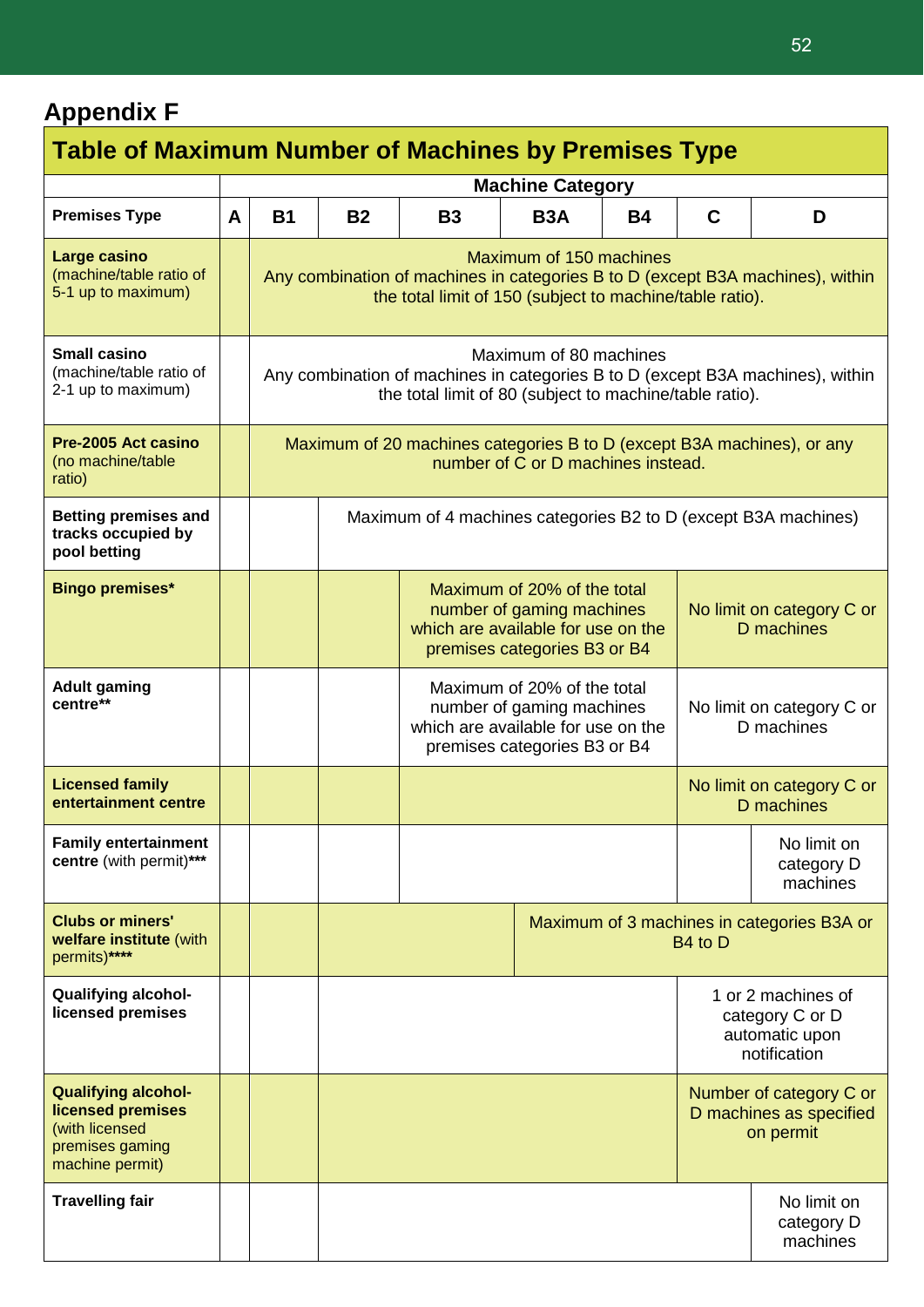#### **Notes:**

- **\*** Bingo premises licence are entitled to make available for use a number of category B gaming machines not exceeding 20% of the total number of gaming machines on the premises. Where a premises licence was granted before 13 July 2011, they are entitled to make available eight category B machines, or 20% of the total number of gaming machines, whichever is the greater. Category B machines at bingo premises are restricted to sub-category B3 and B4 machines but not B3A machines.
- Adult gaming centres are entitled to make available for use a number of category B gaming machines not exceeding 20% of the total number of gaming machines which are available for use on the premises and any number of category C or D machines. Where a premises licence was granted before 13 July 2011, they are entitled to make available four category B gaming machines, or 20% of the total number of gaming machines, whichever is the greater. Category B machines at adult gaming centres are restricted to sub-category B3 and B4 machines, but not B3A machines.
- **\*\*\*** Only premises that are wholly or mainly used for making gaming machines available may hold an unlicensed FEC gaming machine permit or an FEC premises licence. Category C machines may only be sited within licensed FEC's and where an FEC permit is in force. They must be in a separate area to ensure the segregation and supervision of machines that may only be played by adults. There is no power for the licensing authority to set a limit on the number of machines under the FEC permit.
- **\*\*\*\*** Members' clubs and miners' welfare institutes with a club gaming permit or with a club machine permit, are entitled to site a total of three machines in categories B3A to D but only one B3A machine can be sited as part of this entitlement.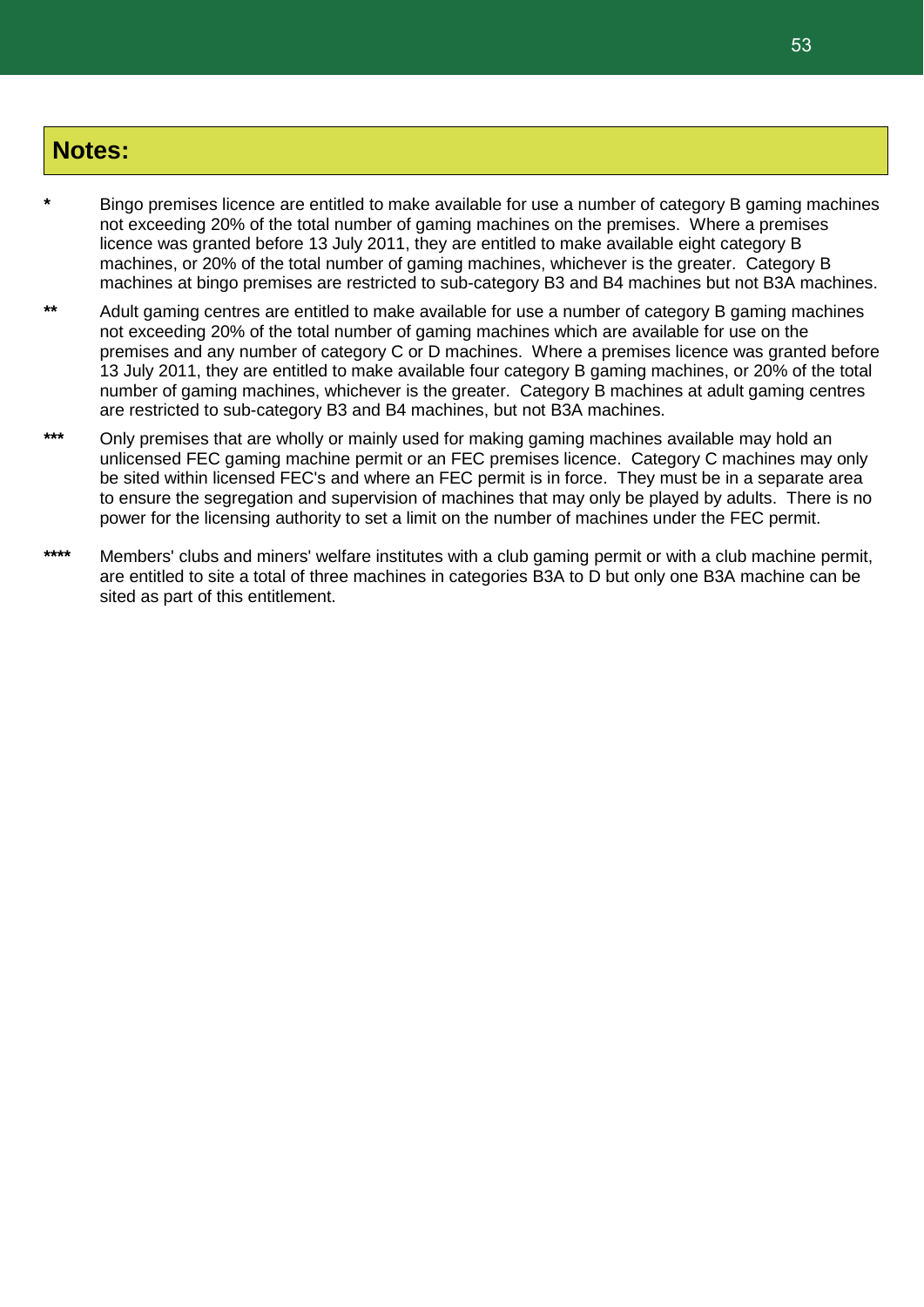### **Appendix G**

| Table of gaming entitlements for clubs and alcohol-licensed premises |                                                                       |                                                                                                                                          |                                                                                                    |                                                                                                                      |                                                                                                                             |
|----------------------------------------------------------------------|-----------------------------------------------------------------------|------------------------------------------------------------------------------------------------------------------------------------------|----------------------------------------------------------------------------------------------------|----------------------------------------------------------------------------------------------------------------------|-----------------------------------------------------------------------------------------------------------------------------|
|                                                                      | <b>Members' club</b><br>or MW institute<br>with club gaming<br>permit | <b>Clubs</b><br>established to<br>provide<br>facilities for<br>gaming of a<br>prescribed kind<br>(currently<br>bridge or whist<br>clubs) | <b>Members' club</b><br>or commercial<br>club with club<br>machine permit                          | Members' club,<br>commercial club<br>or MW institute<br>without a club<br>gaming permit or<br>club machine<br>permit | <b>Pubs and other</b><br>alcohol-licensed<br>premises                                                                       |
| <b>Equal chance</b><br>gaming                                        | Yes                                                                   | Bridge and/or<br>Whist only                                                                                                              | <b>Yes</b>                                                                                         | Yes                                                                                                                  | <b>Yes</b>                                                                                                                  |
| <b>Limits on</b><br><b>stakes</b>                                    | No limit                                                              | No limit                                                                                                                                 | <b>Poker</b><br>£1000 / week<br>£250 / day<br>£10 / person per<br>game<br>Other gaming<br>No limit | <b>Poker</b><br>£1000 / week<br>£250 / day<br>£10 / person per<br>game<br>Other gaming<br>No limit                   | <b>Poker</b><br>£100 / premises<br>per day<br>Other gaming<br>£5 / person per<br>game<br>Cribbage &<br>dominoes<br>No limit |
| <b>Limits on prizes</b>                                              | No limit                                                              | No limit                                                                                                                                 | <b>Poker</b><br>£250 / game<br><b>Other gaming</b><br>No limit                                     | <b>Poker</b><br>£250 / game<br><b>Other gaming</b><br>No limit                                                       | <b>Poker</b><br>£100 / game<br><b>Other gaming</b><br>No limit                                                              |
| <b>Max</b><br>participation<br>fees - per<br>person per day          | Bridge/whist*<br>£20<br>Other gaming<br>£3                            | £18 (without club<br>gaming permit)<br>£20 (with club<br>gaming permit)                                                                  | Bridge/whist*<br>£18<br>Other gaming<br>£3 (for a<br>commercial club)<br>£1 (members'<br>club)     | Bridge/whist*<br>£18<br>Other gaming<br>£1                                                                           | None permitted                                                                                                              |
| <b>Bankers/</b><br>unequal chance<br>gaming                          | Pontoon<br>Chemin de fer                                              | None permitted                                                                                                                           | None permitted                                                                                     | None permitted                                                                                                       | None permitted                                                                                                              |
| <b>Limits on bingo</b>                                               | Maximum of<br>£2,000 / week in<br>stakes or prizes                    | No bingo<br>permitted                                                                                                                    | Maximum of<br>£2,000 / week in<br>stakes or prizes                                                 | Maximum of<br>£2,000 / week in<br>stakes or prizes                                                                   | Maximum of<br>£2,000 / week in<br>stakes or prizes                                                                          |

\* On a day when no other facilities for gaming are provided.

\*\* If more than the maximum, then an operating licence will be required.